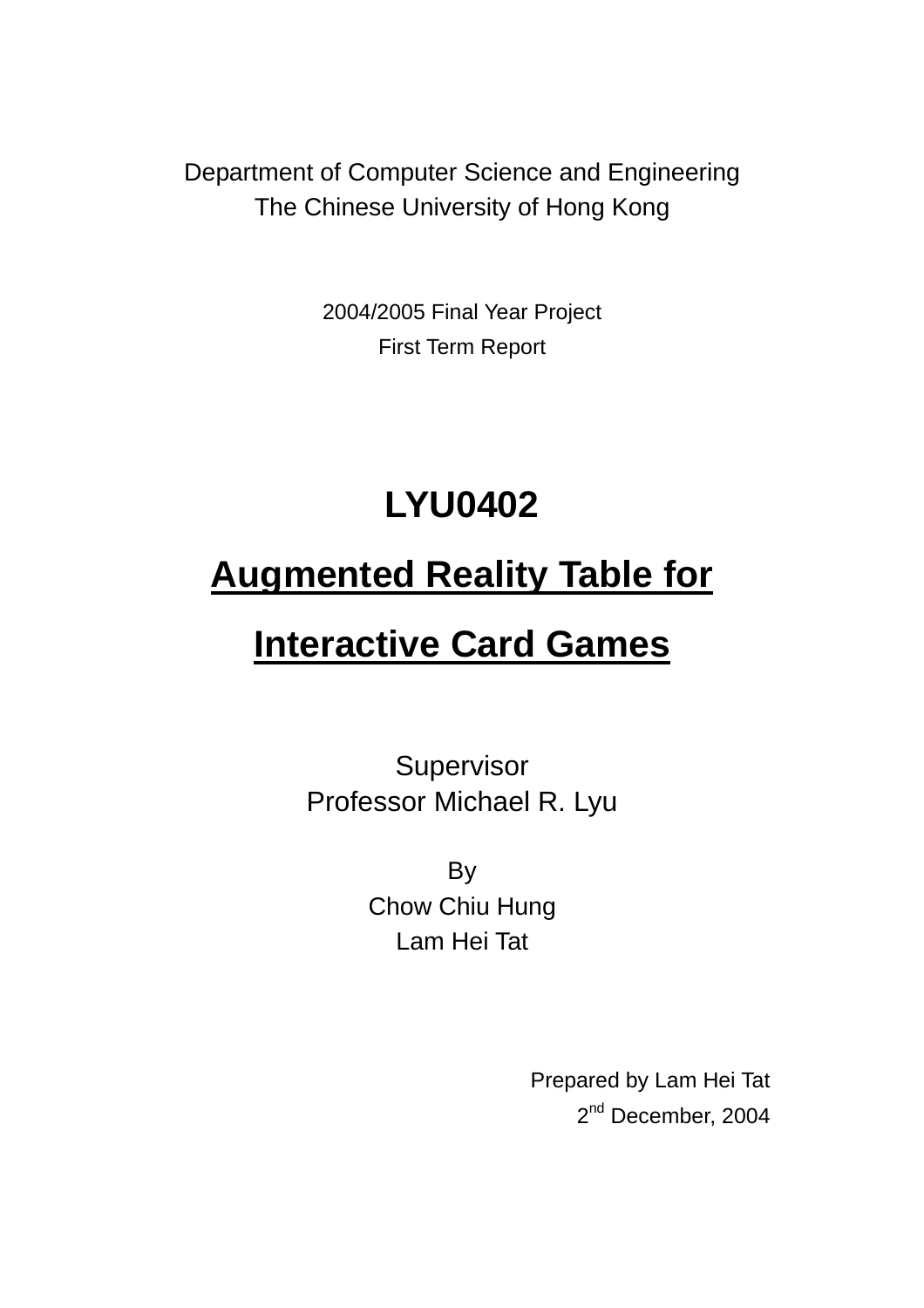# **Abstract**

Augmented reality (AR) is becoming popular in digital entertainment. AR improves the existing game styles and produces new generation of games.

Our Final Year Project, "Augmented Reality Table for Interactive Card Games", aims at providing a generic platform for playing trading card games. Augmented Reality Table (ART) is a platform using augmented reality technology to provide a virtual table that visualizes the battlefield of the game to players.

Throughout this report, we will have detail discussion on our project. This report will first describe the motivation and objective of our project, and introduce the concept of Augmented Reality and trading card games. Then we explain the architecture of ART system. Furthermore, there is a detailed explanation of the implementation of ART.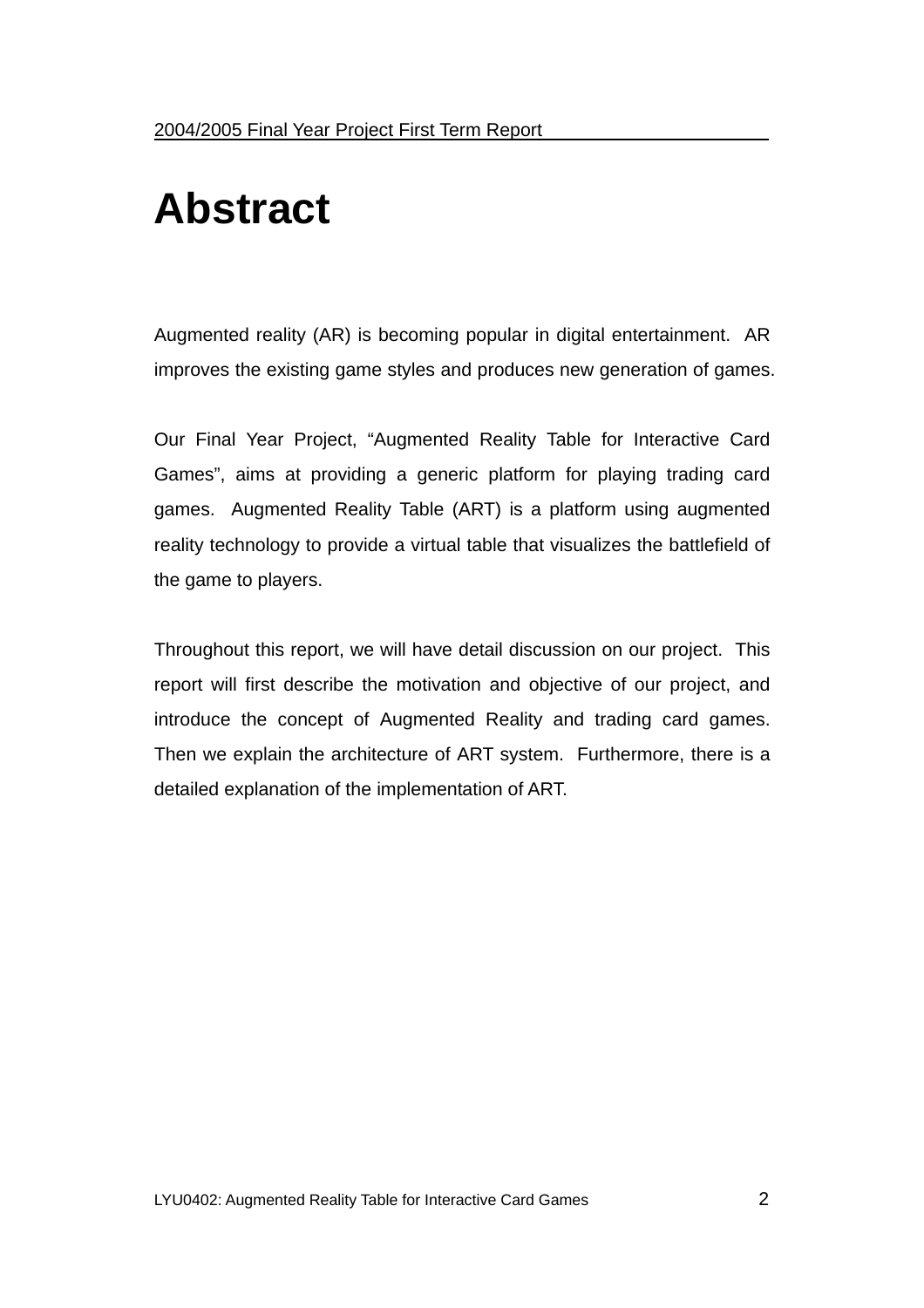# **Table of Content**

| 1.                        |        |  |  |  |  |  |  |
|---------------------------|--------|--|--|--|--|--|--|
|                           | 1.1.   |  |  |  |  |  |  |
|                           | 1.2.   |  |  |  |  |  |  |
| 2.                        |        |  |  |  |  |  |  |
|                           | 2.1.   |  |  |  |  |  |  |
| 3.                        |        |  |  |  |  |  |  |
|                           | 3.1.   |  |  |  |  |  |  |
|                           | 3.2.   |  |  |  |  |  |  |
| $\overline{\mathbf{4}}$ . |        |  |  |  |  |  |  |
|                           | 4.1.   |  |  |  |  |  |  |
|                           | 4.2.   |  |  |  |  |  |  |
|                           | 4.2.1. |  |  |  |  |  |  |
|                           | 4.2.2. |  |  |  |  |  |  |
|                           | 4.3.   |  |  |  |  |  |  |
|                           | 4.3.1. |  |  |  |  |  |  |
|                           | 4.3.2. |  |  |  |  |  |  |
|                           | 4.3.3. |  |  |  |  |  |  |
|                           | 4.3.4. |  |  |  |  |  |  |
| 5.                        |        |  |  |  |  |  |  |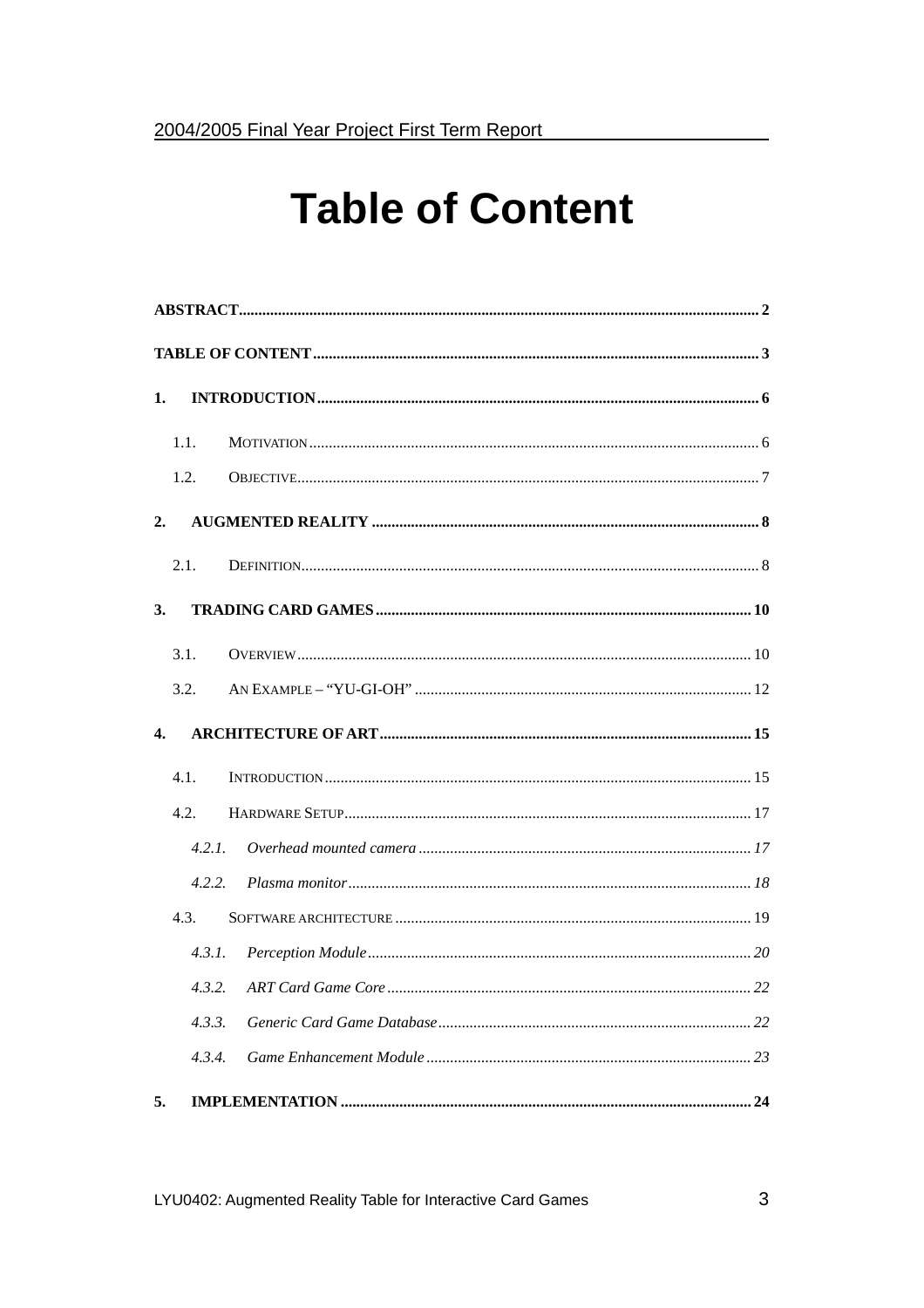| 5.1.   |          |  |
|--------|----------|--|
| 5.2.   |          |  |
| 5.2.1. |          |  |
| 5.2.2. |          |  |
| 5.2.3. |          |  |
| 5.3.   |          |  |
| 5.3.1. |          |  |
|        | 5.3.1.1. |  |
|        | 5.3.1.2. |  |
| 5.4.   |          |  |
| 5.4.1. |          |  |
| 5.4.2. |          |  |
| 5.5.   |          |  |
| 5.5.1. |          |  |
| 5.5.2. |          |  |
| 5.5.3. |          |  |
| 5.6.   |          |  |
| 5.6.1  |          |  |
|        | 5.6.1.1. |  |
| 5.6.2. |          |  |
| 5.6.3. |          |  |
|        | 5.6.3.1. |  |
|        | 5.6.3.2. |  |
|        | 5.6.3.3. |  |
| 5.7.   |          |  |
| 5.7.1. |          |  |
| 5.7.2. |          |  |
|        | 5.7.2.1. |  |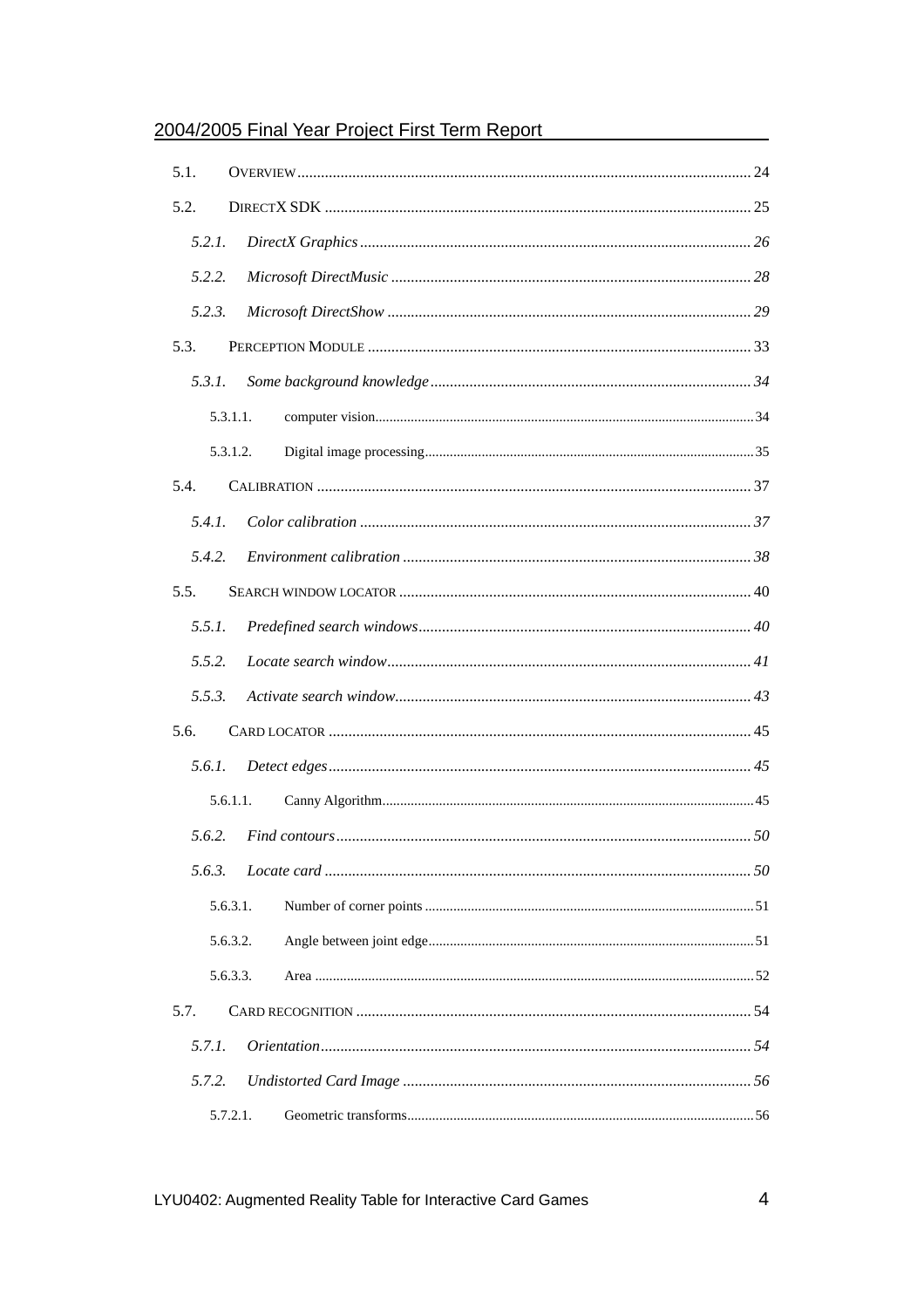|     | 5.7.2.2. |  |
|-----|----------|--|
|     | 5.7.2.3. |  |
|     | 5.7.3.   |  |
|     | 5.8.     |  |
|     | 5.8.1.   |  |
|     | 5.8.1.1. |  |
|     | 5.8.1.2. |  |
|     | 5.8.1.3. |  |
|     | 5.8.2.   |  |
| 6.  |          |  |
|     | 6.1.     |  |
|     | 6.2.     |  |
| 7.  |          |  |
| 8.  |          |  |
|     | 8.1.     |  |
|     | 8.2.     |  |
| 9.  |          |  |
| 10. |          |  |
| 11. |          |  |
| 12. |          |  |
| 13. |          |  |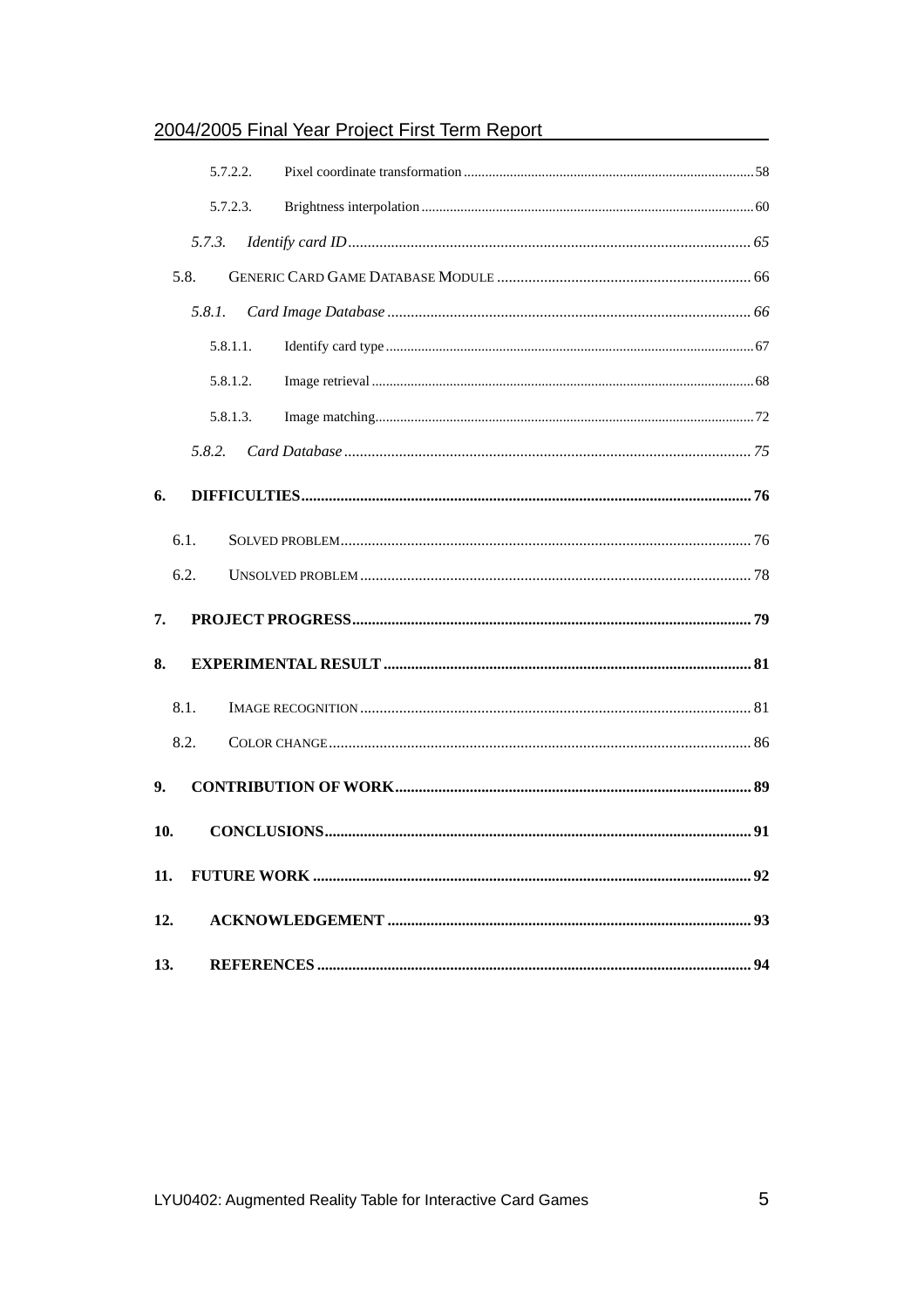# **1. Introduction**

# **1.1. Motivation**

Real world games and computer games have their own distinct strengths. Augmented Reality allows us to combine both strengths, improves existing game styles and produces new ones.

Traditional Trading Cards Games are played on a table. Players draw cards alternately, and put cards on the table to summon monsters or cast spells. However, all the actions are based on player's own imagination. Players cannot really summon a monster or cast a spell. This greatly reduces the joy of the game.

While the popularity of trading card games is growing exponentially, the complexity of trading card games are increased and the games become more strategic. However, more complicated calculations are required in games. Even an experienced player may be confused by the game rule calculation.

Therefore, we need to develop a system that players can play trading card games traditionally. On top of it, this system should also provide sound and audio enhancement in the game play. Moreover, complicated calculation can also be done by the system.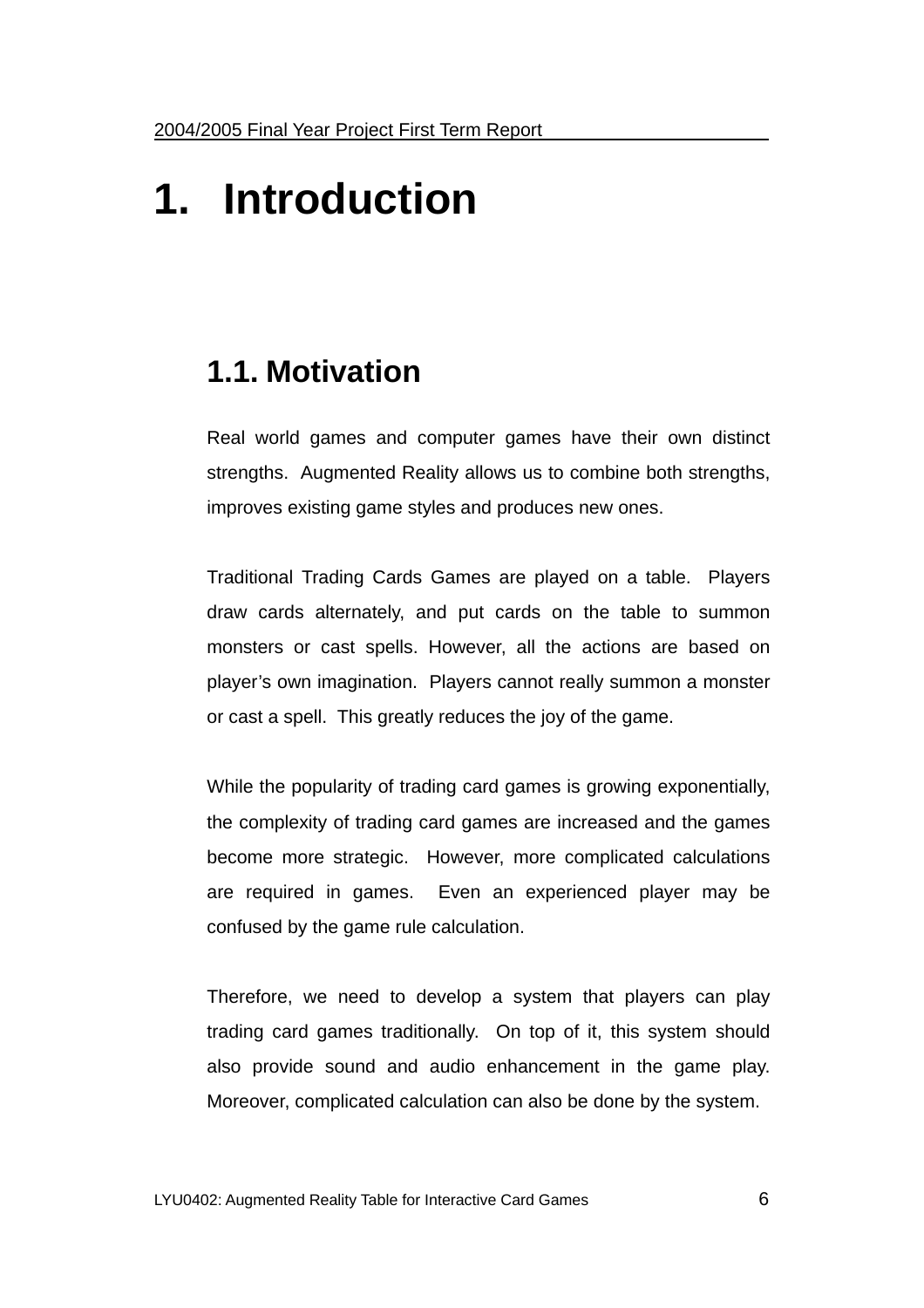# **1.2. Objective**

Our project aims at providing a generic platform that players are allowed to play different traditional trading card game. It includes card recognition (which card a player has put), player command detection (such as cards flipping, cards orientation changing, card selection, etc), player command validation and complicated calculation by the game rules.

Our project is designed to achieve the following targets:

- Card Detection. It detects the real cards among the virtual scene generated by the computer.
- Card recognition. It identifies a card uniquely by searching the card within the large generic card database efficiently.
- Player Command Detection. It detects the player actions, such as cards flipping, attack command, and updates the game status according to player command.
- Game Rule Calculation. Complicated calculations are computed automatically according to the game status. These include calculation of hit point, attack point of the player, etc.
- Visual effect enhanced. It produces 3D animation to visualize the game play according to the current game status.
- Sound effect enhanced. It produces sound for game events.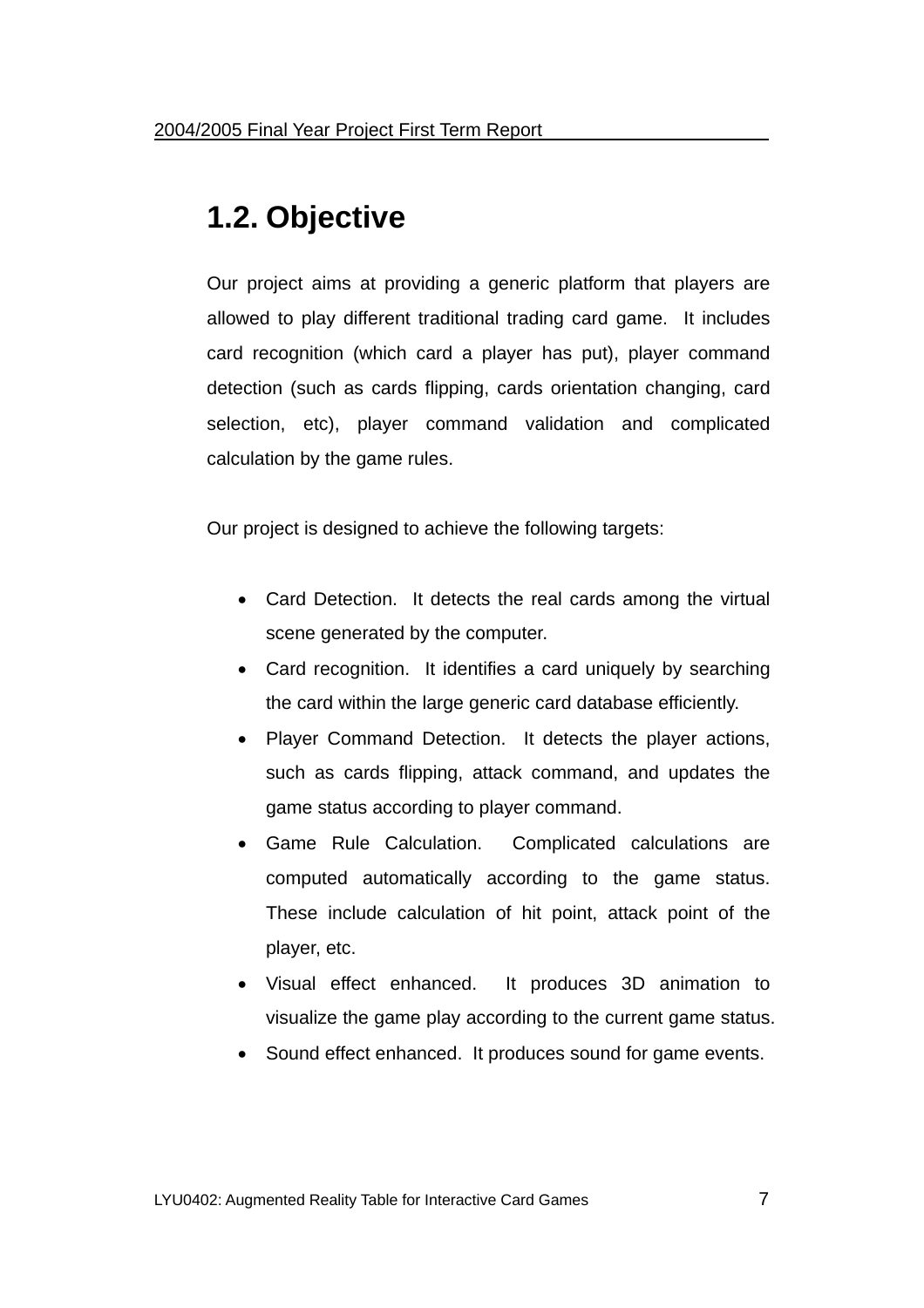# **2. Augmented Reality**

# **2.1. Definition**

Augmented Reality (AR) is a growing area in Mixed Reality research. Mixed Reality combines the content from the real world with virtual imaginary. Augmented Reality is a subset of this where virtual content is overlaid into real objects of the world. Extending the concept of AR, it includes virtual graphics and audio. In 1994, Paul Milgram characterized Mixed Reality interfaces on his Reality – Virtuality Continuum (Figure 1).



Figure 1: Milgram Reality-Virtuality (RV) Continuum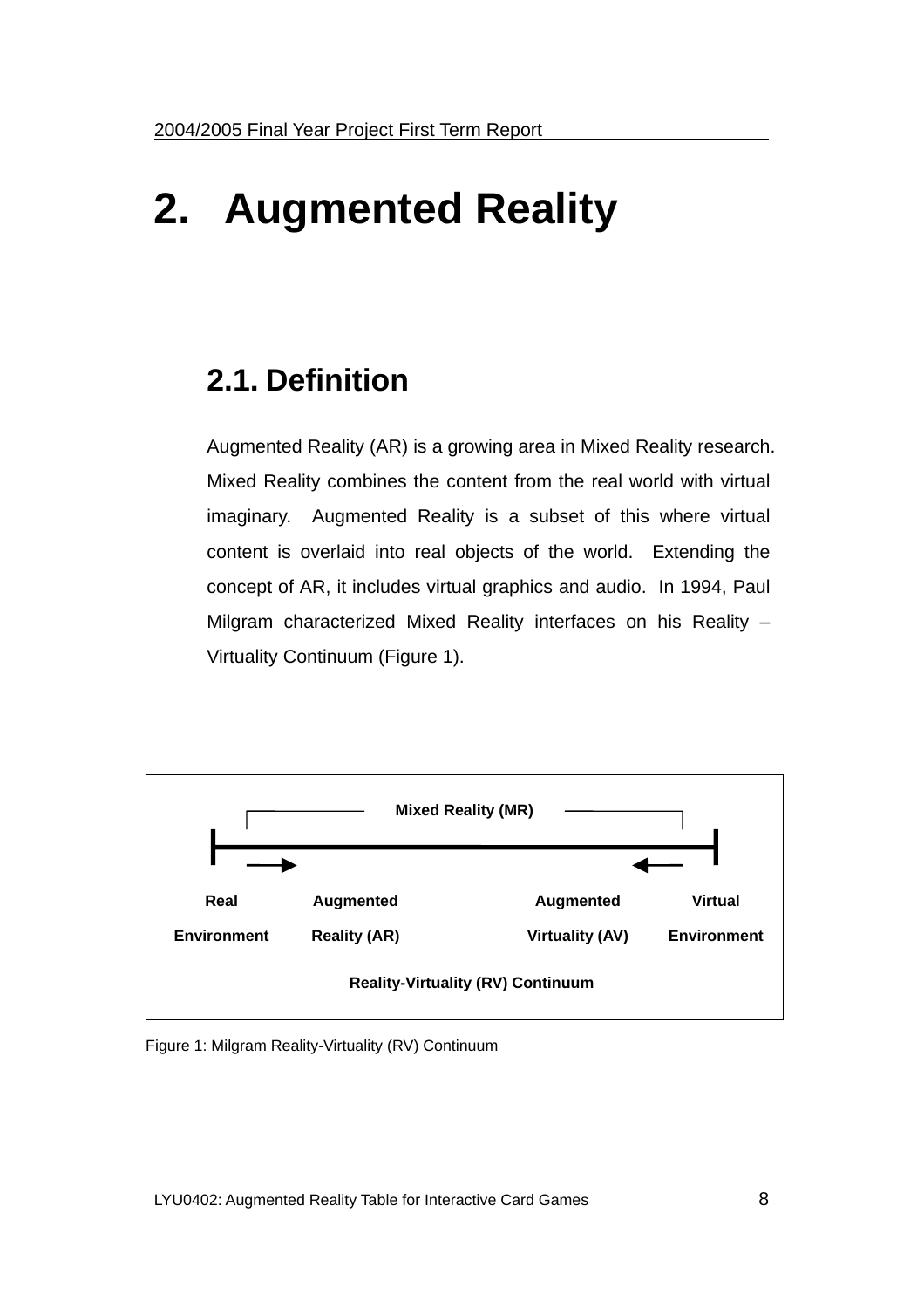An Augmented Reality system supplements the real world with virtual objects. It means that virtual (computer-generated) content is added to the real world. An AR system has the following three main characteristics:

- Combines real and virtual objects in a real environment
- Runs interactively, and in real time
- Registers virtual objects onto the real world.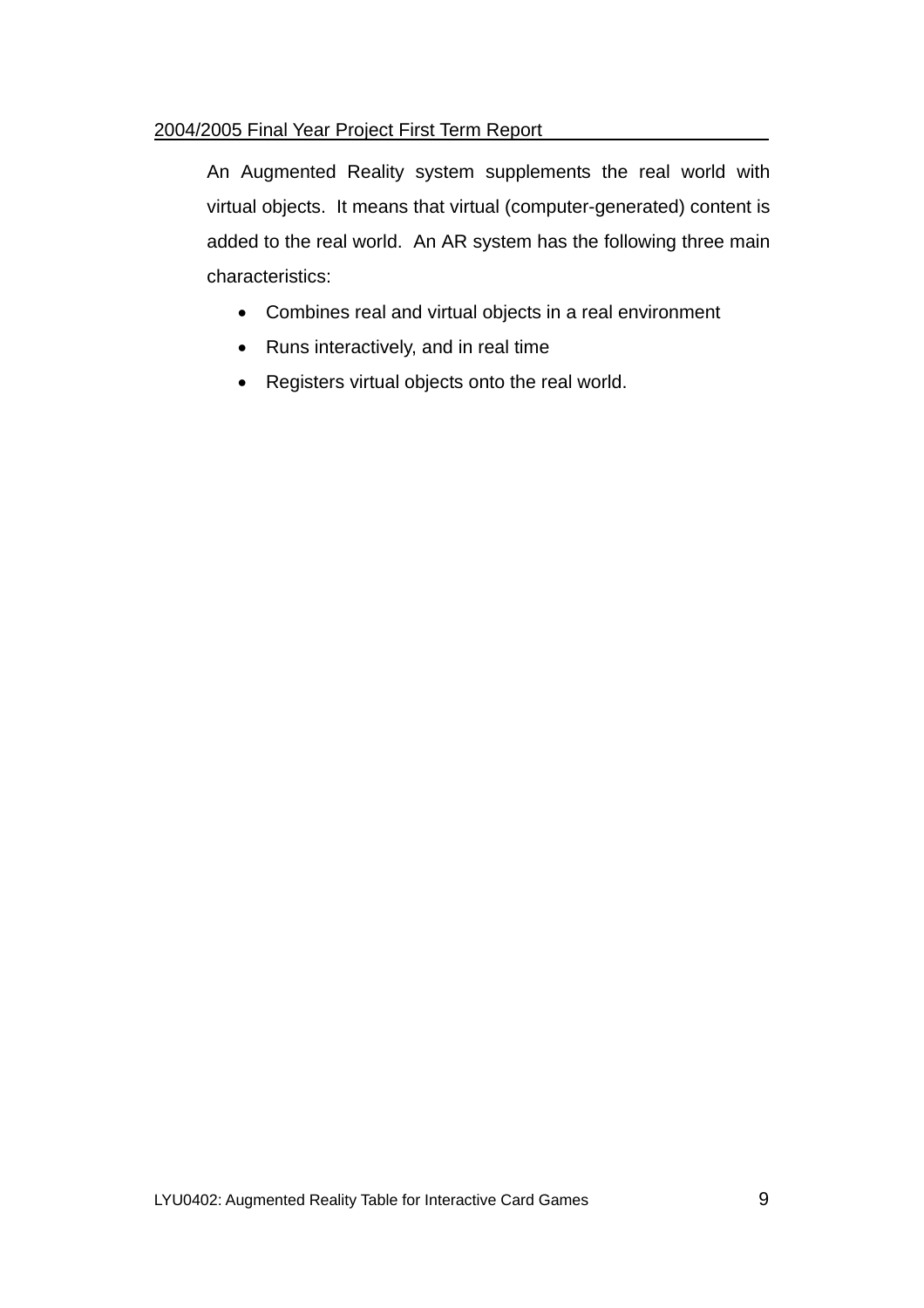# **3. Trading Card Games**

### **3.1. Overview**

Trading Card Games is a kind of card games. The main difference between normal card games and trading card games is the strategic rules. Trading Card Games has a fundamental set of rules that describes the players' objectives, the categories of cards used in the game, and the basic rules for the cards interaction. Each card has additional text explaining the effect of the card in the game. This set of rules also generally represents some specific element derived from the game's genre, setting, or source material. The cards are illustrated and named for these source elements, and the card's game function may relate to the subject. For example, in "YU-GI-OH" trading card games, cards represent monsters, spells and traps.

Almost all trading card games are designed around a single basic resource. This may be the magic power, or the hit point of players. The pace of each game is controlled by this resource. Relative card strength is also often balanced by the consumption of this resource. The stronger the cards, the more the resources are consumed. These resources may be generated by some specific cards themselves, or by other means.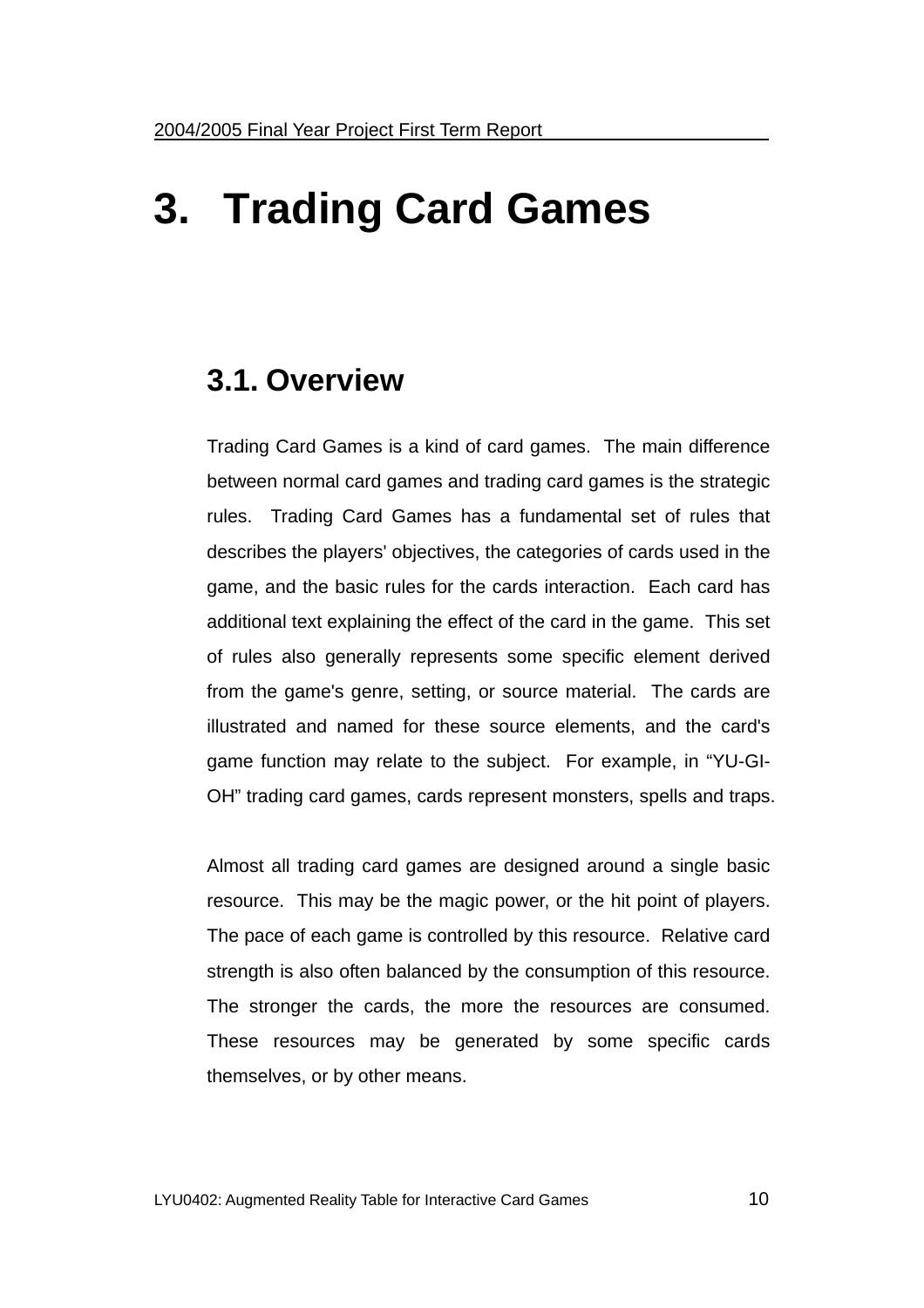Players select which cards will compose their deck from the available pool of card. This pool is collected by the player. Player can trades cards among other players to strengthen his pool of cards.

Normally, trading cards game includes five kinds of action.

- Restore make all in play cards ready for the next turn
- Draw cards necessary in order to replenish the player's hand of cards
- Play cards use the cards in hand to affect the game
- Attack/Challenge the primary method of disrupting the opponent
- Discard cards most games have a maximum hand size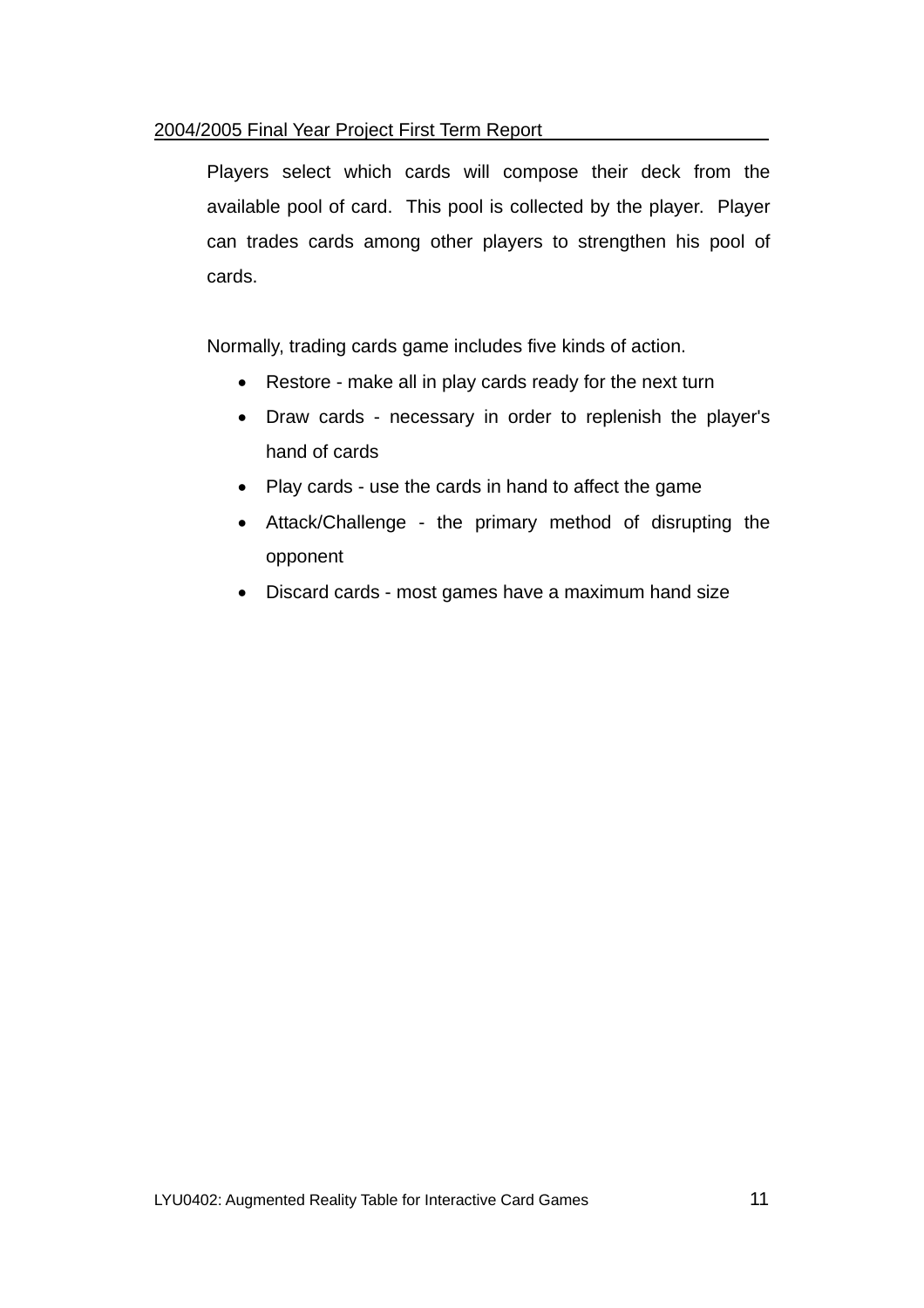# **3.2. An Example – "YU-GI-OH"**

Among different kinds of trading card games, we choose "YU-GI-OH" as our first implementation of the system. It is because "YU-GI-OH" is a popular trading card game in Hong Kong. Besides, "YU-GI-OH" has a set of well defined game rules, which is easy to follow.

In "YU-GI-OH", cards are divided into three main types of cards. They are monster cards, magic cards and trap cards. Different types of cards can be classified by their background color. The information stored on different types of cards is different (Figure 2 and 3).



Figure 2: The information stored on the monster cards.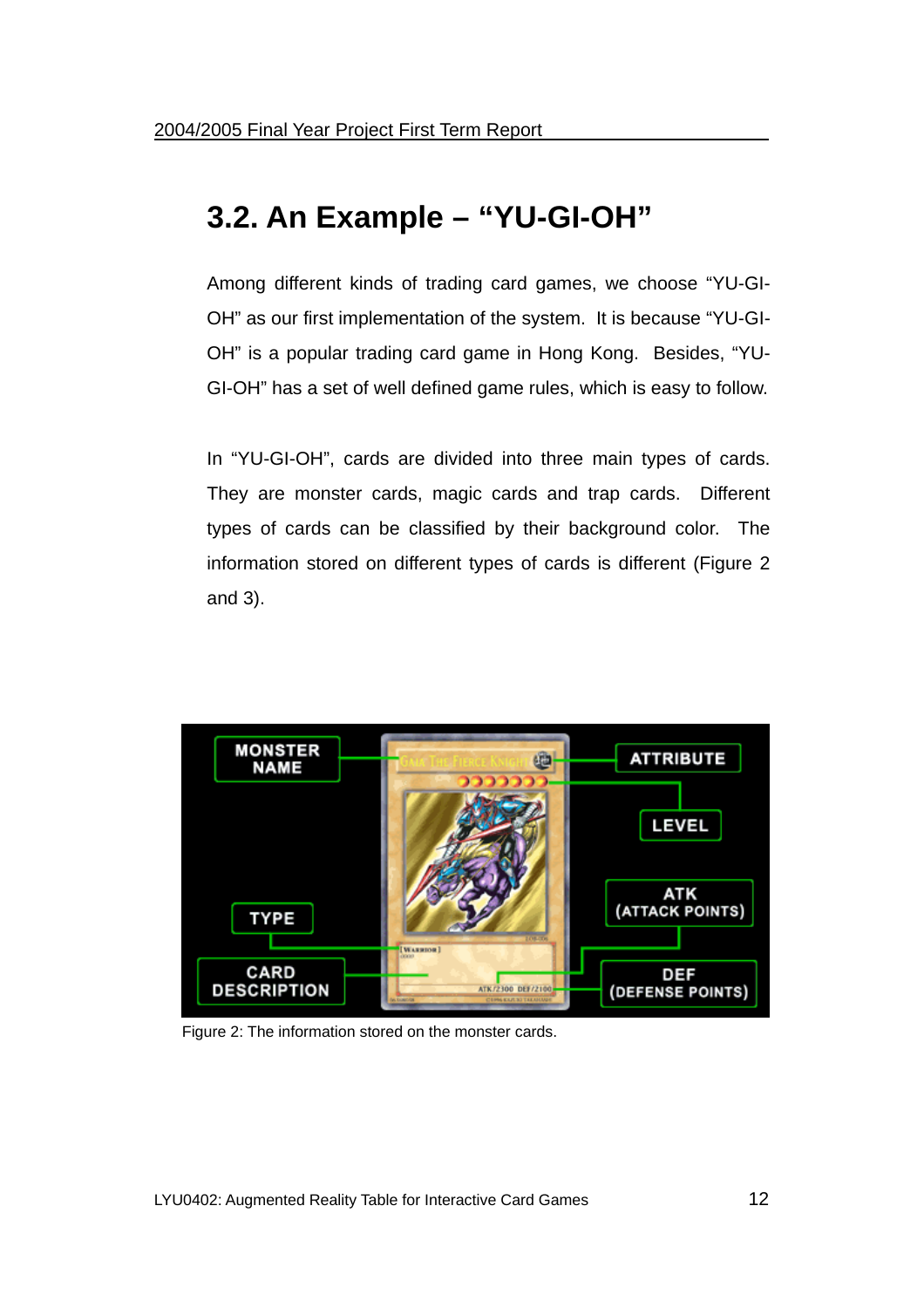

Figure 3: The information stored on the magic cards and trap

Excepting the information stored on the cards, the action that the players act on the cards also needs to be detected. In "YU-GI-OH", several actions need to be detect to maintain the game status.

The first action is card flipping. When the cards are put on the table upside-down, it means the player "set" the monster, or "set" the trap. Until players flip the card, the monster will be summoned or the trap will been activated.

The next action needed to be detected is the change of card orientation. If a player puts a monster card on the table vertically, it means the monster is in attack state. The monster is in defend state if it is placed on the table horizontally.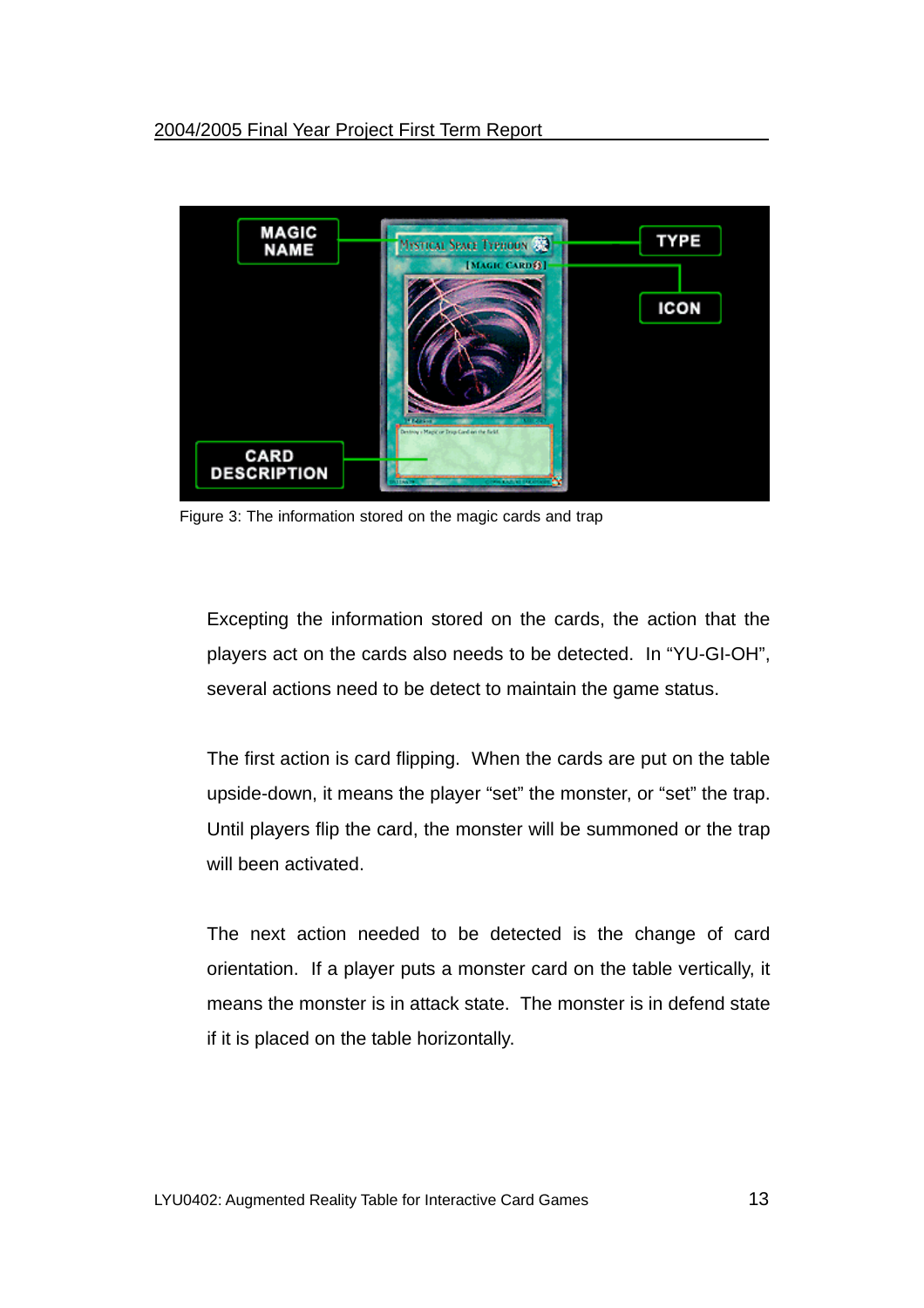The third action is card selection. Players need to select a monster to start the attack, and select a opponent monster to be the target. In normal game, players will say the name of the two monsters to represent the card selection.

Generally, most of the trading card games are played with these actions. Therefore, we choose "YU-GI-OH" as it contains most of the main features of trading card games.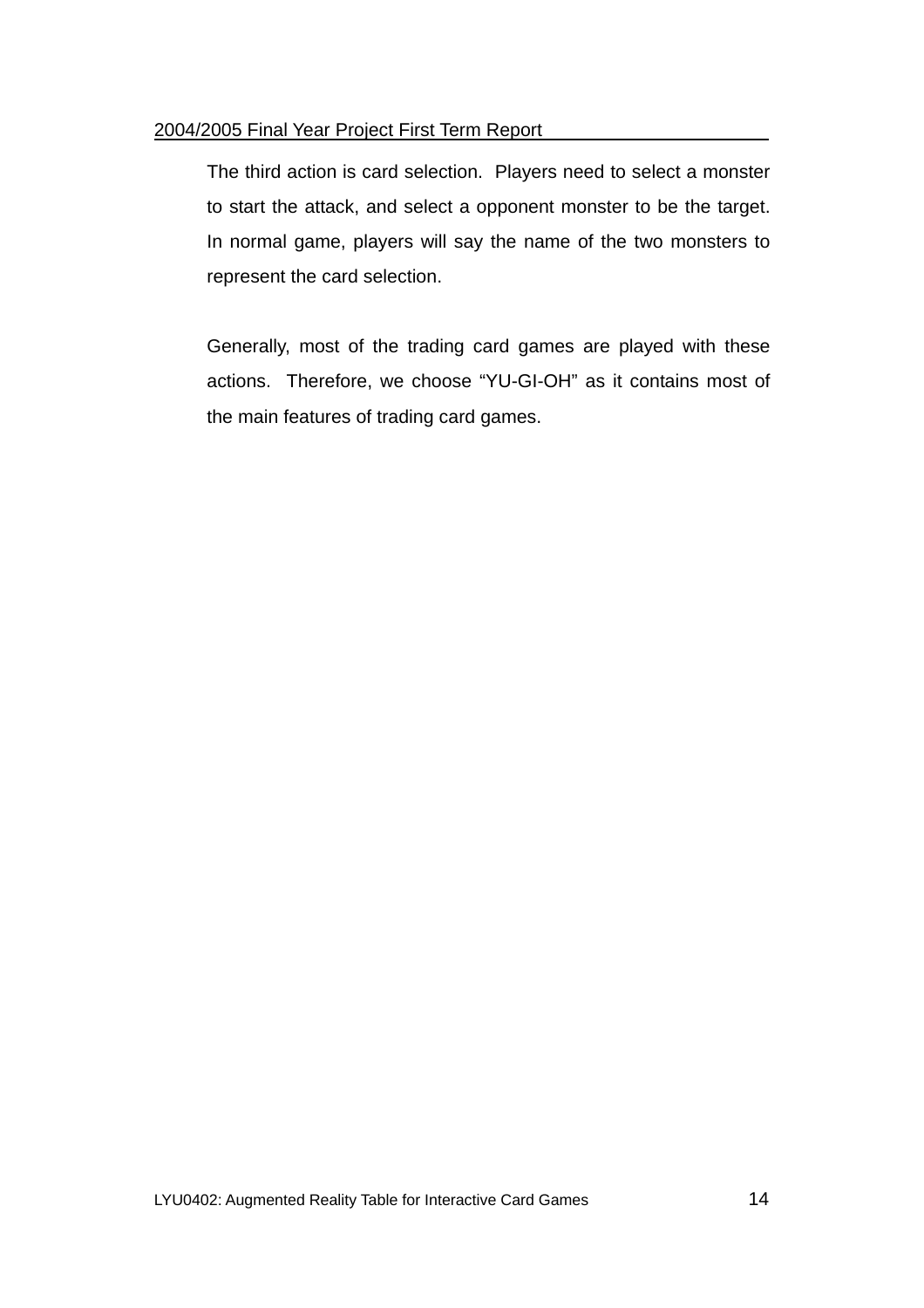# **4. Architecture of ART**

## **4.1. Introduction**

To archive our objective, we need to build a platform for players to play trading card games. This includes hardware setup and software architecture. Our Project, ART, is one of the solutions to this problem.

Augmented Reality Table (ART) is a platform using augmented reality technology to provide a virtual table for players. The three major hardware components are a computer, a plasma monitor and a camera. The computer is used to process the input, maintain game rules and generate visual display. The camera is mounted overhead, while the plasma monitor is placed horizontally as a table. The overhead camera captures all the information shown on the screen of the plasma, the cards played on the plasma monitor, and the input command from players as well.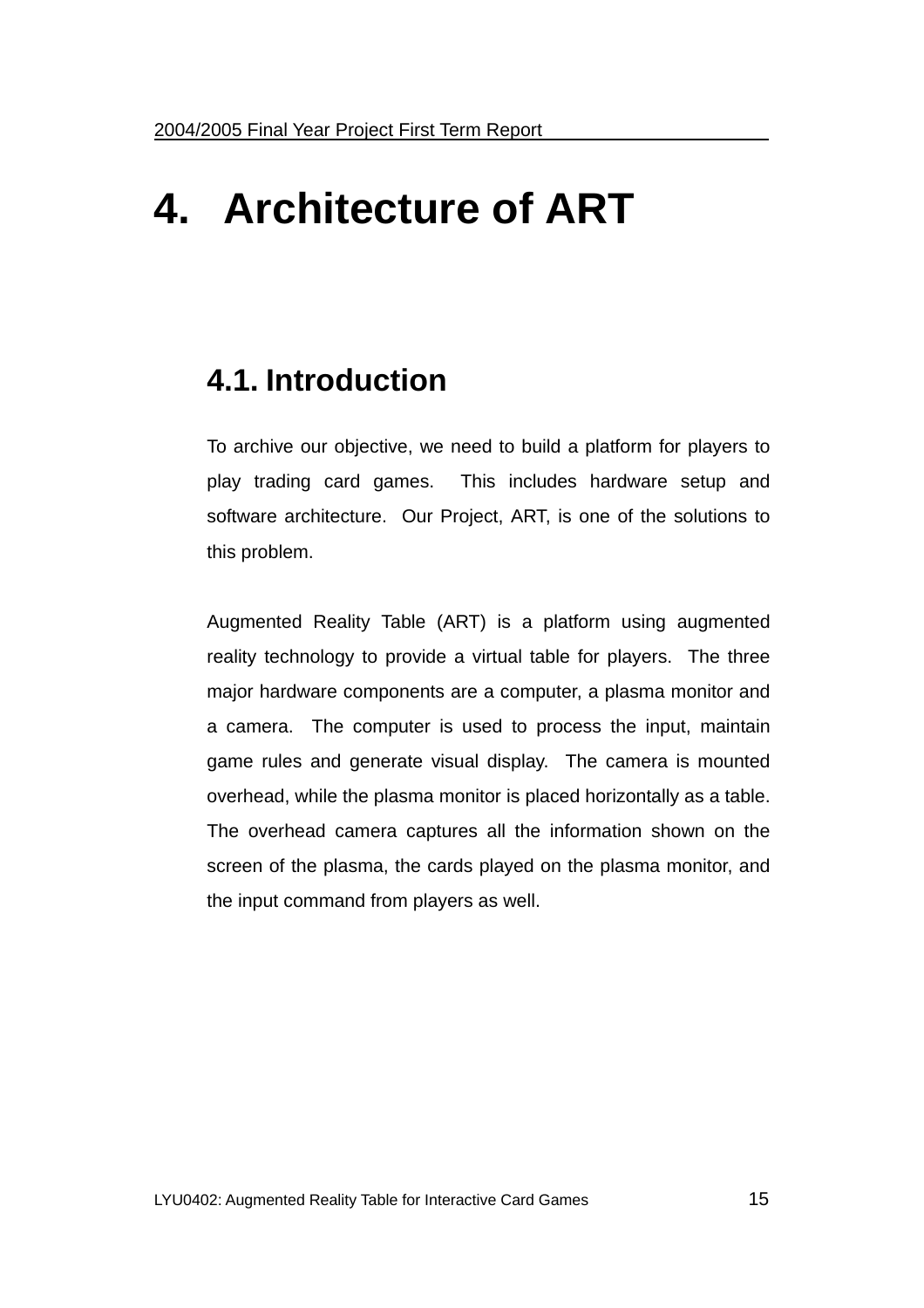

Figure 4: The overview setup of ART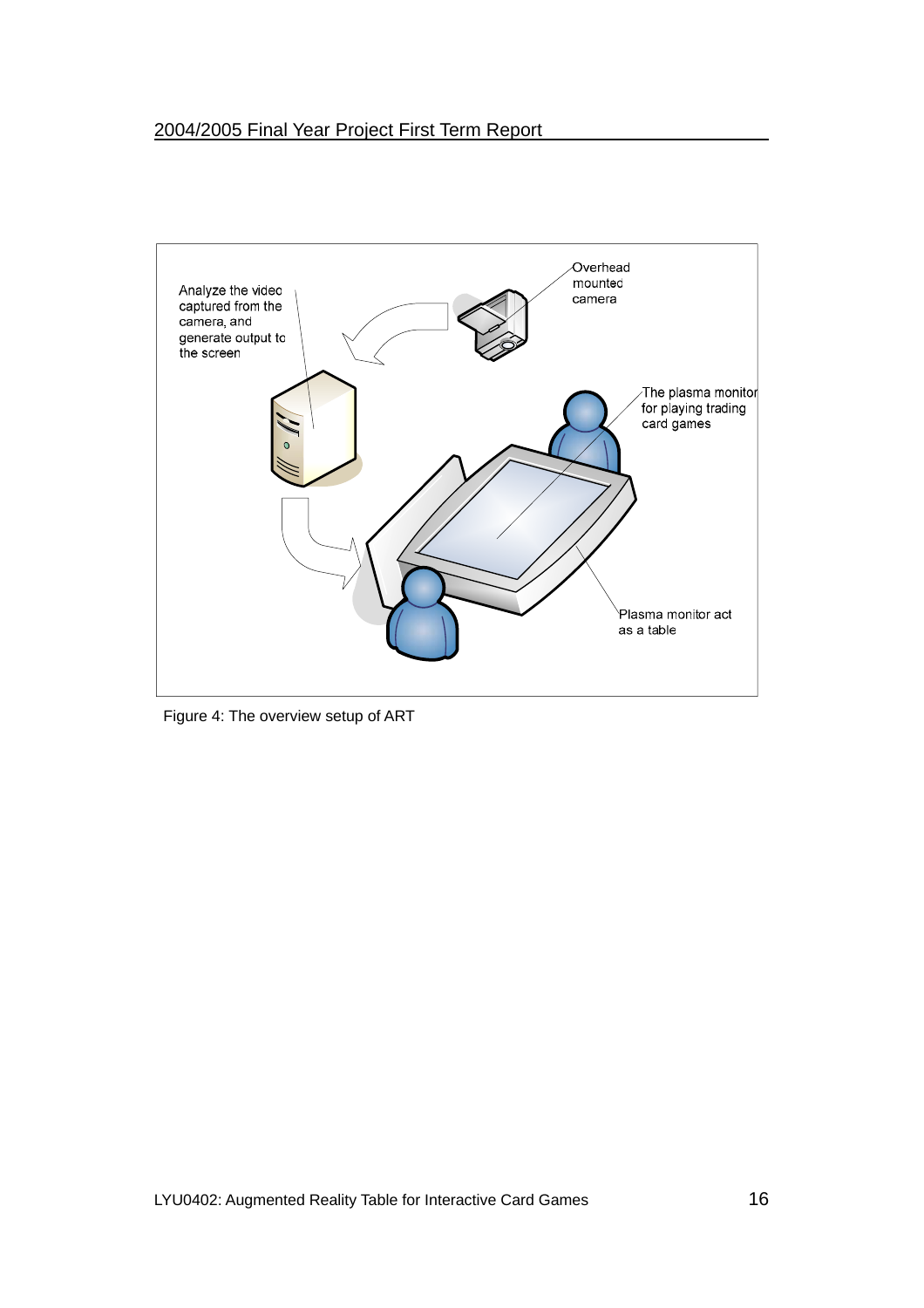## **4.2. Hardware Setup**

Our system is setup by overhead mounted camera and plasma monitor.

## **4.2.1. Overhead mounted camera**

The overhead camera is setup for capturing events in the arena. It is the only input device in the setup. Therefore, all input information would be capture by this camera. This camera can be a USB web camera, or a digital camera. Digital camera provides higher resolution, while USB web camera is more popular. The video captured will be sent to the computer analyzed. The game status and game events will be determined from the video captured.

In our implementation, we have chosen digital camera for higher resolution.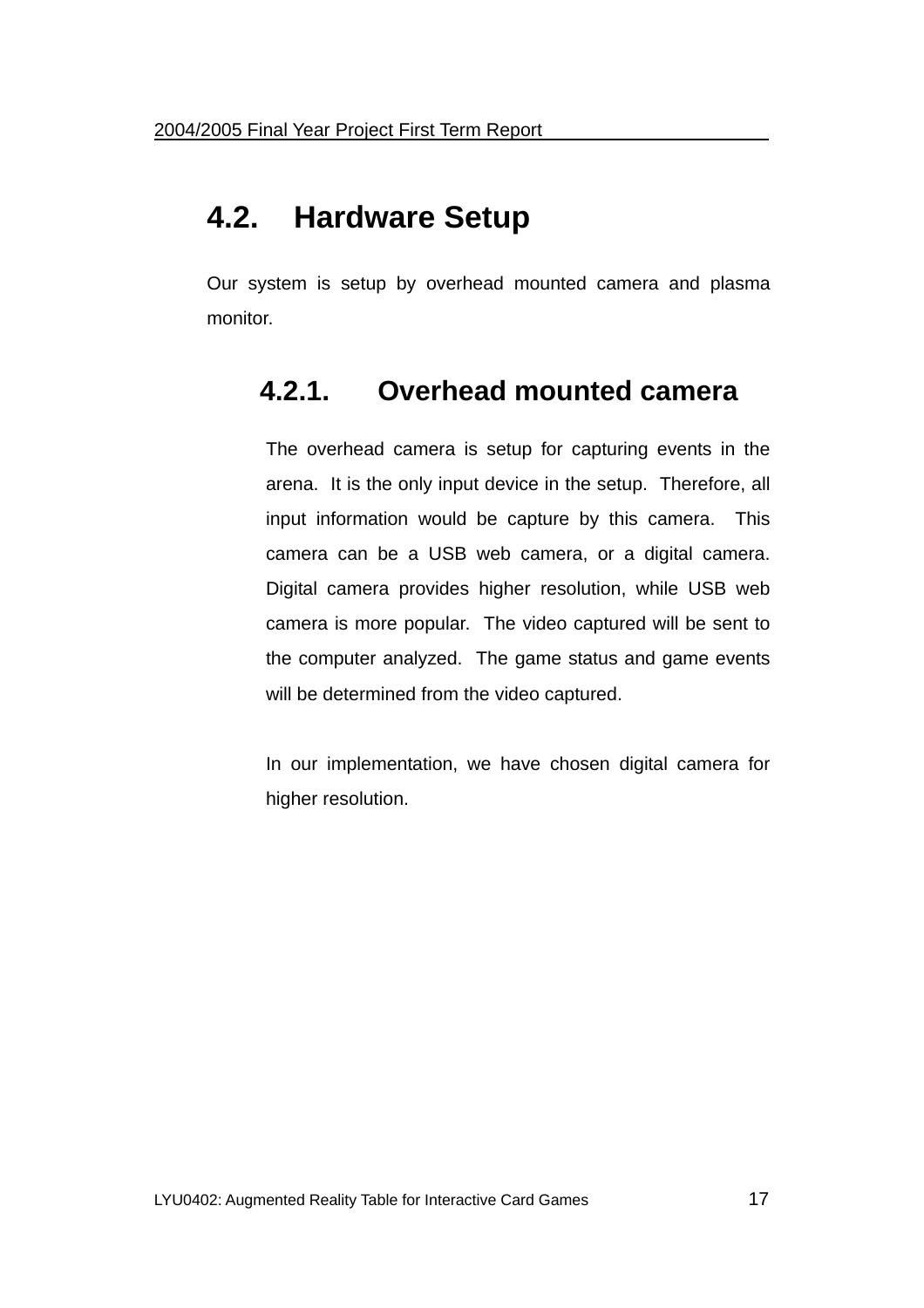### **4.2.2. Plasma monitor**

The plasma monitor is placed horizontally to act as a table. This setup provides a platform for players to play trading cards games traditionally. The virtual game map is shown on the screen. Besides being a table, the screen of the plasma monitor displays the virtual environment to players. This virtual environment includes the visual enhancement and sound enhancement for the game play. 3D animation would be displayed on the screen and sound would be produced by the speaker of the plasma monitor, if there are events of the game detected.

Besides, according to the game status determined from the camera, calculation of game rules can be automatically done by the computer. The hit points, attack points and defend points are calculated and shown on the screen, so that players need not to handle the complex calculations by themselves.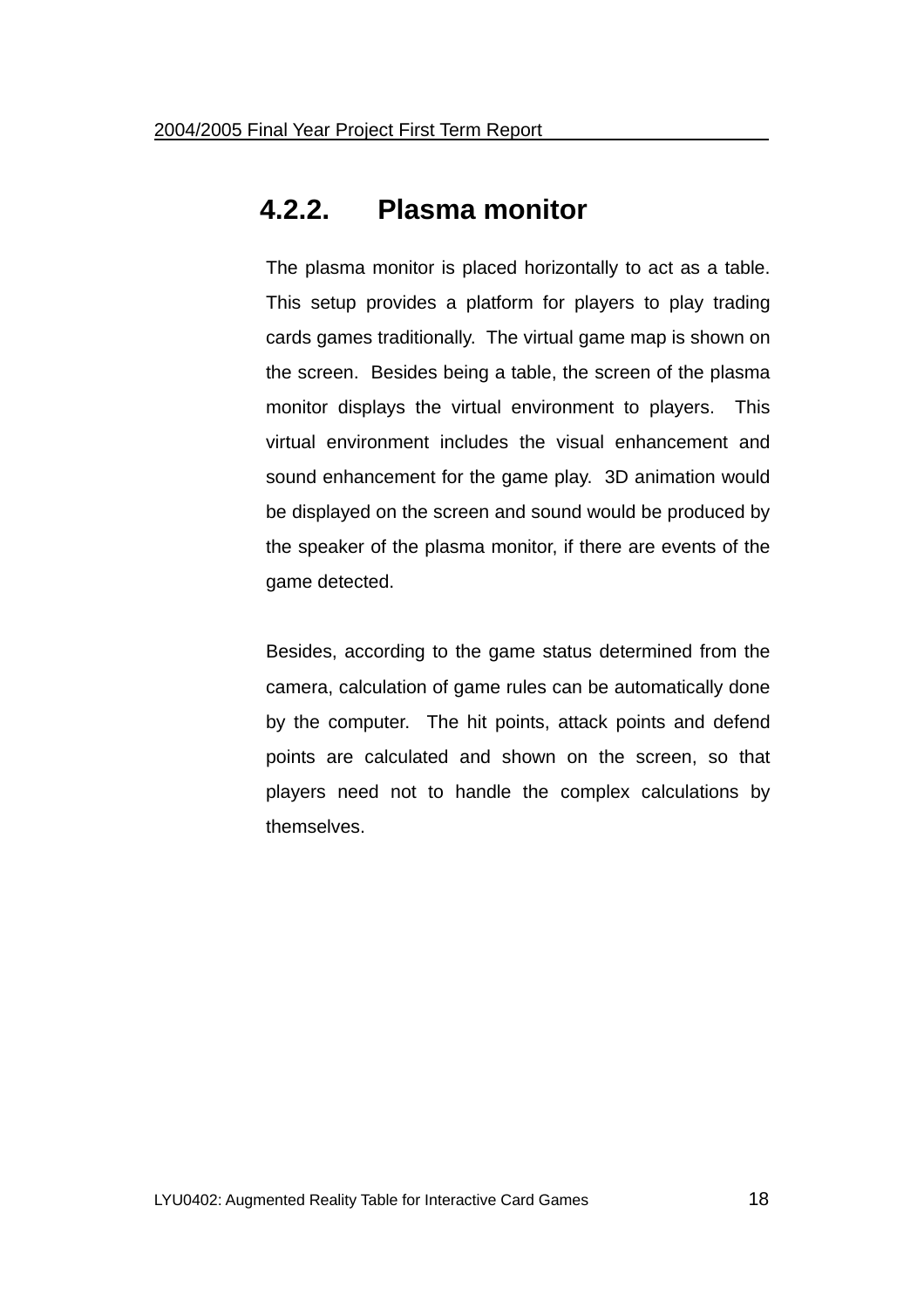## **4.3. Software architecture**

In our ART system, the main purpose of the system is to read the video from the camera and output the virtual scene to the display. We can divide the system into four main modules (Figure 5). They are Perception module, Generic Card Game Database module, ART Card Game Core, and Game Enhancement module.



Figure 5: The system architecture of ART Card Game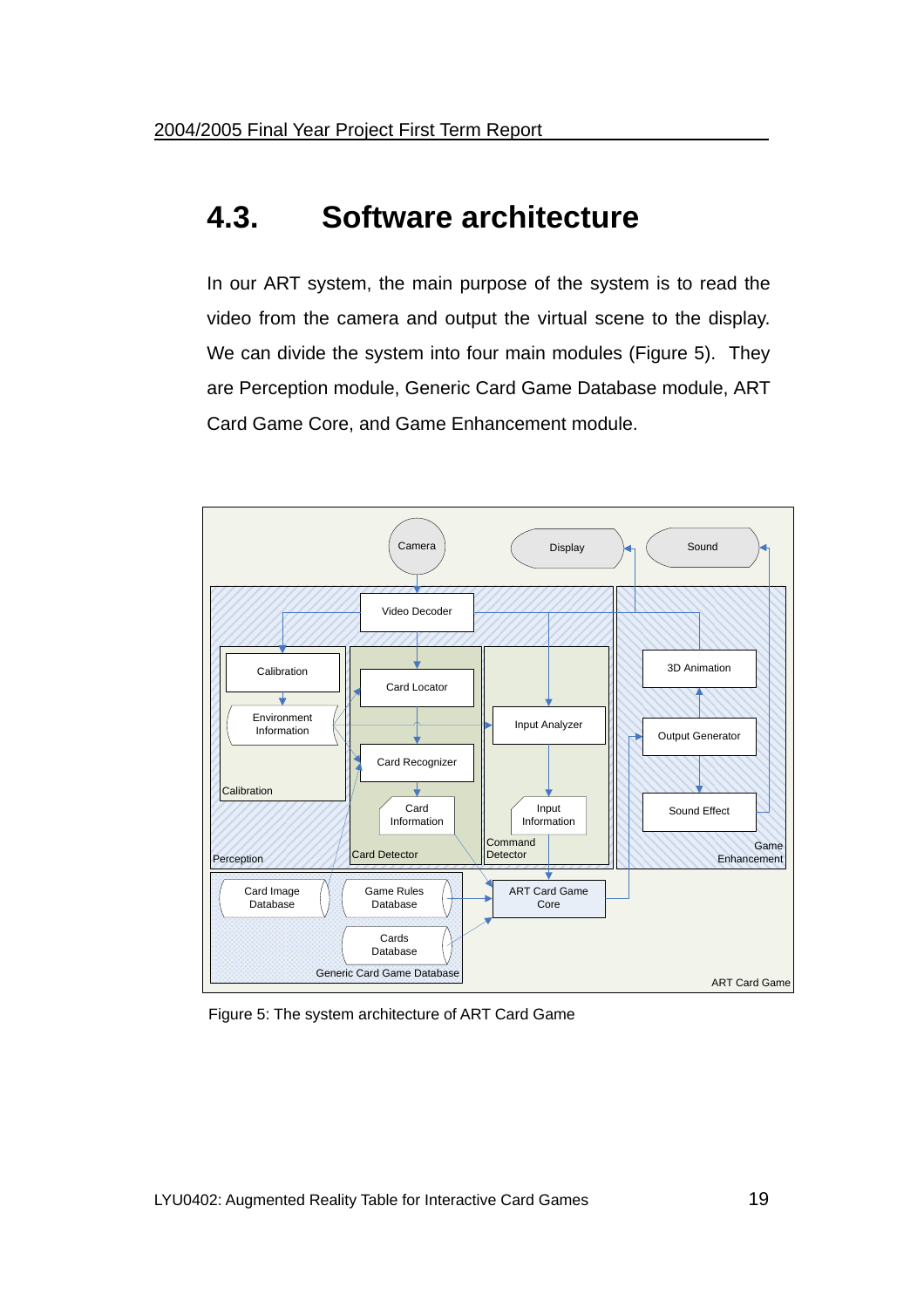Video captured from the camera will first be decoded so that the video can be process. Then this decoded information acts as an inputs to the Perception Module and Game Enhancement Module. The information extracted from Perception Module is then passed to the ART Card Game Core to update the game status. After that, the updated information is sent to the Game Enhancement Module. Finally the module produces the visual display for players.

### **4.3.1. Perception Module**

This module read the raw video from the camera. The card information and input information will be extracted. Then the are sent to the ART Card Game Core. This module is divided into three part, they are Calibration, Card Detector and Command Detector (Figure 6).



Figure 6: the architecture of Perception Module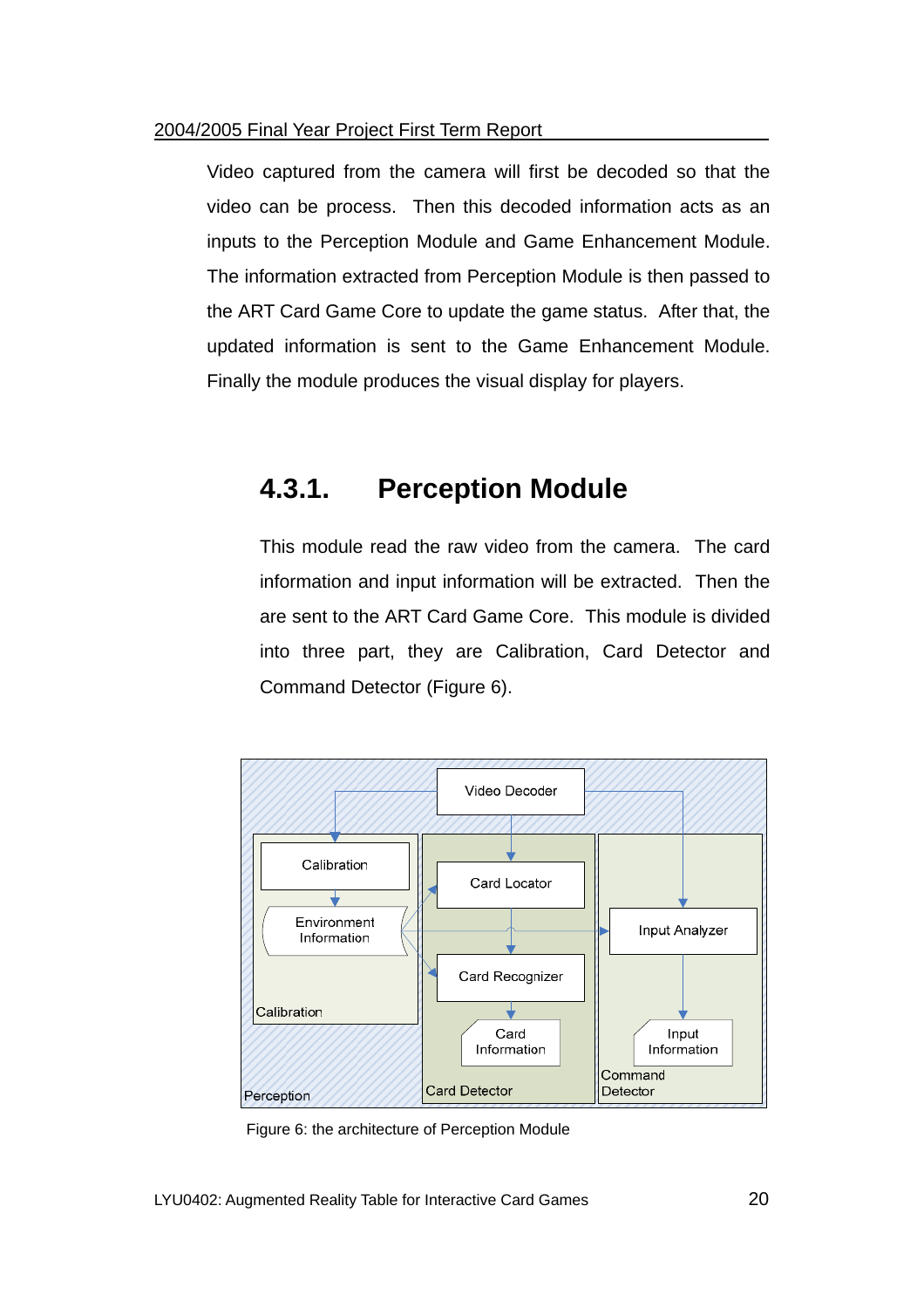The input format of the raw video is encoded with the raw format provided by the manufacturer. Therefore, we need to decode it into accessible format. In our case, we decode it into RGB format.

After decoding the raw video, each part is supplied with this decoded information.

Calibration calculates several constants of the environment, and update Environment Information. The environment information provides the essential parameters for Card Detector and Command Detector.

Card Detector serves two main function, card locator and card recognizer.

Card Locator detects any cards in the screen. It simply detects cards by edge detection algorithm. Then it sends the position of the card detected to the Card Recognizer.

Card Recognizer first transforms the distorted card image into undistorted version. Then it read the images from image database. It compares this image to the transformed image. The comparing method is done by pattern recognition algorithm. If specific card is found, it writes the card information to the ART Card Game Core.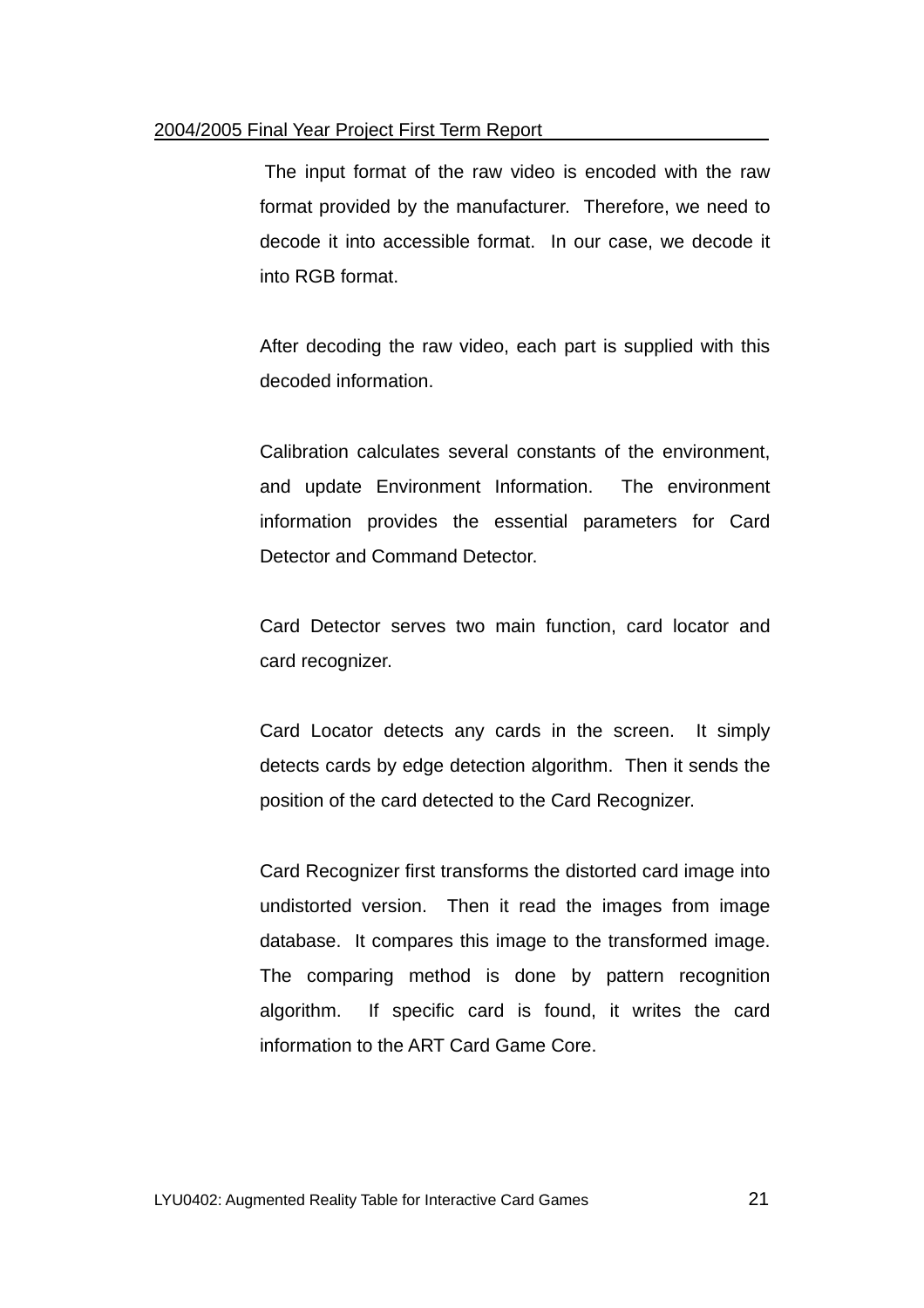### **4.3.2. ART Card Game Core**

The ART Card Game Core reads the card information and input information from the Perception module. This information provides the current game status. The ART Card Game Core then analyzes this information, and checks the game rule database. Finally it outputs the game information to game enhancement module for output.

## **4.3.3. Generic Card Game Database**

To develop a platform that can play different kind of trading card games, the generic card game database acts an important role. Basically there are three databases inside, the Card Image database, the Card database and the Game Rule database (Figure 7).



Figure 7: overview of Generic Card Games Database

The Card Image database provides the basic card pattern and card features for card recognition in Perception module. These basic card patterns are the same as the real cards,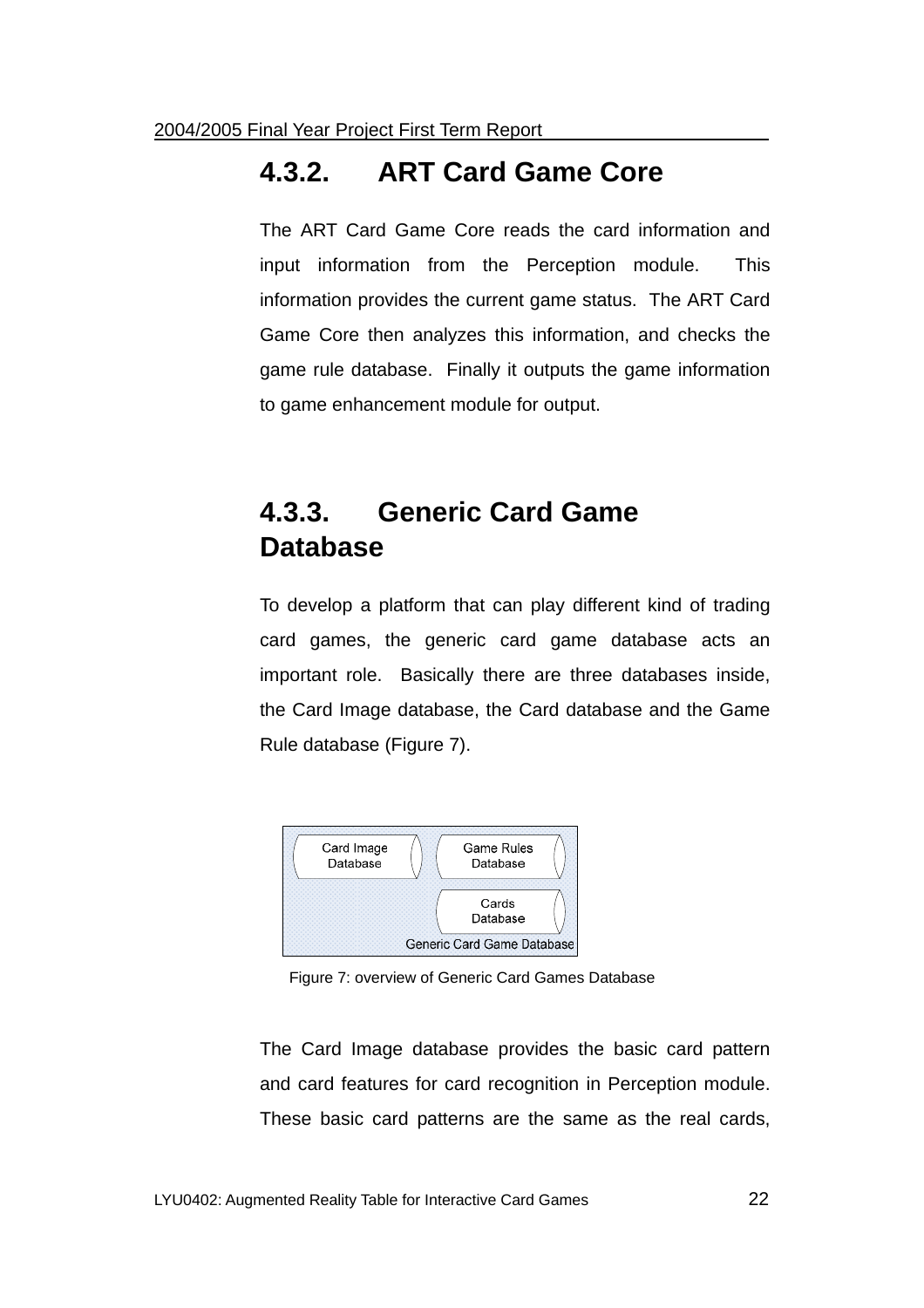and the card features is used for constructing search tree of card recognition.

Card database contains all card information that appears on the card. The special effects of the card are also defined in this database.

Game Rule database contains the basic game rules and the relationship betweens the cards. The game rules are defined as the relationship of cards, so we can define how the cards interact with each other easily.

## **4.3.4. Game Enhancement Module**

The Game Enhancement module read the game information from ART Card Game Core, and then generates corresponding display and sound effect (Figure 8).



Figure 8: overview of Game Enhancement Module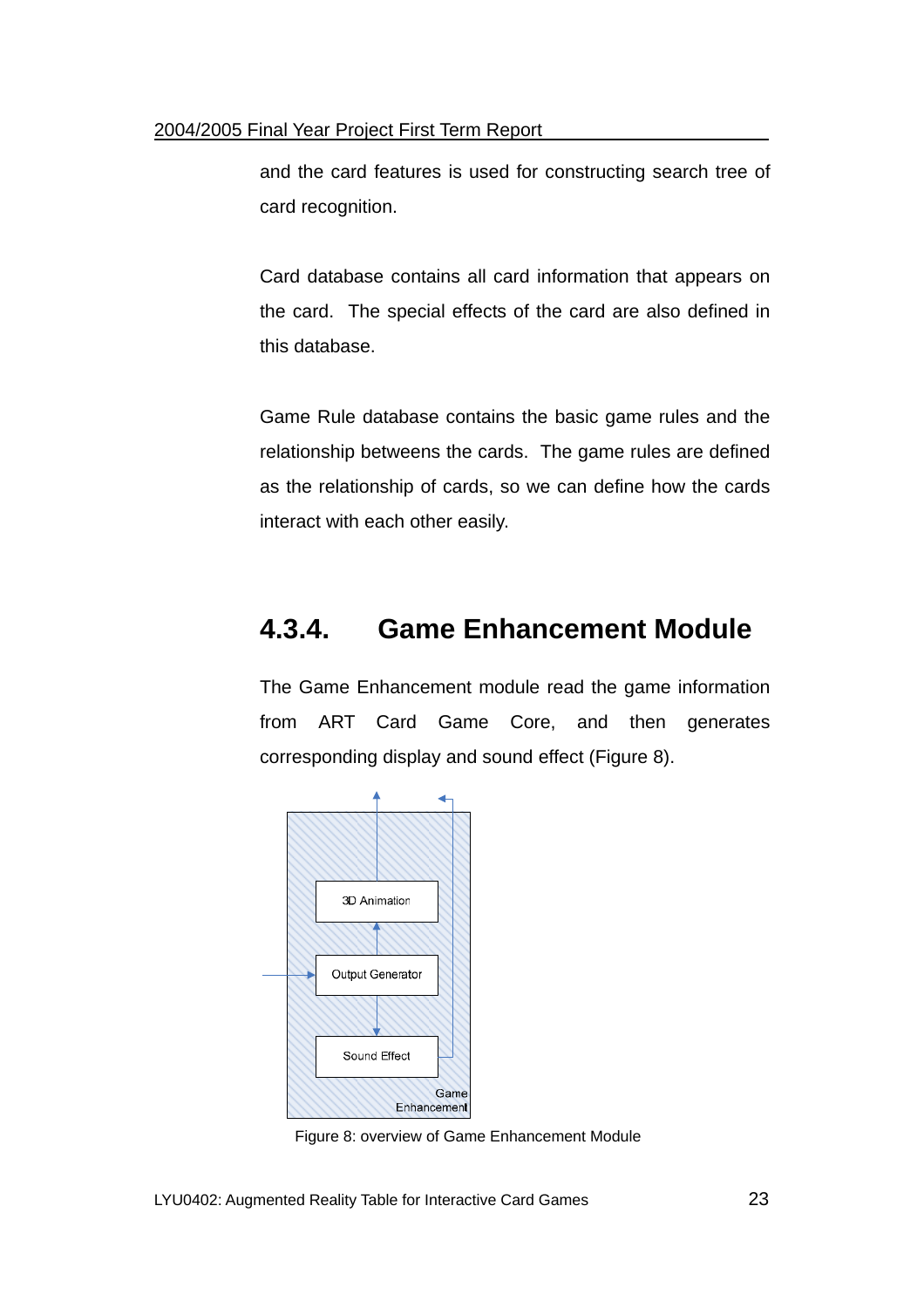# **5. Implementation**

## **5.1. Overview**

The hardware setup for the ART system consists of a computer, a plasma monitor and an overhead camera. However, a much simple setup is used for experimental purpose during current stage of development. We use a LCD monitor instead of the plasma monitor. A tripod, with the overhead camera fixed, is placed over the LCD monitor.

The software implementation of the ART system uses Microsoft Visual C++ 6.0. It is built on top of Microsoft DirectX 9.0 SDK, where DirectShow is used for video stream input, and Direct3D is used for graphics display. DirectX SDK would be introduce shortly.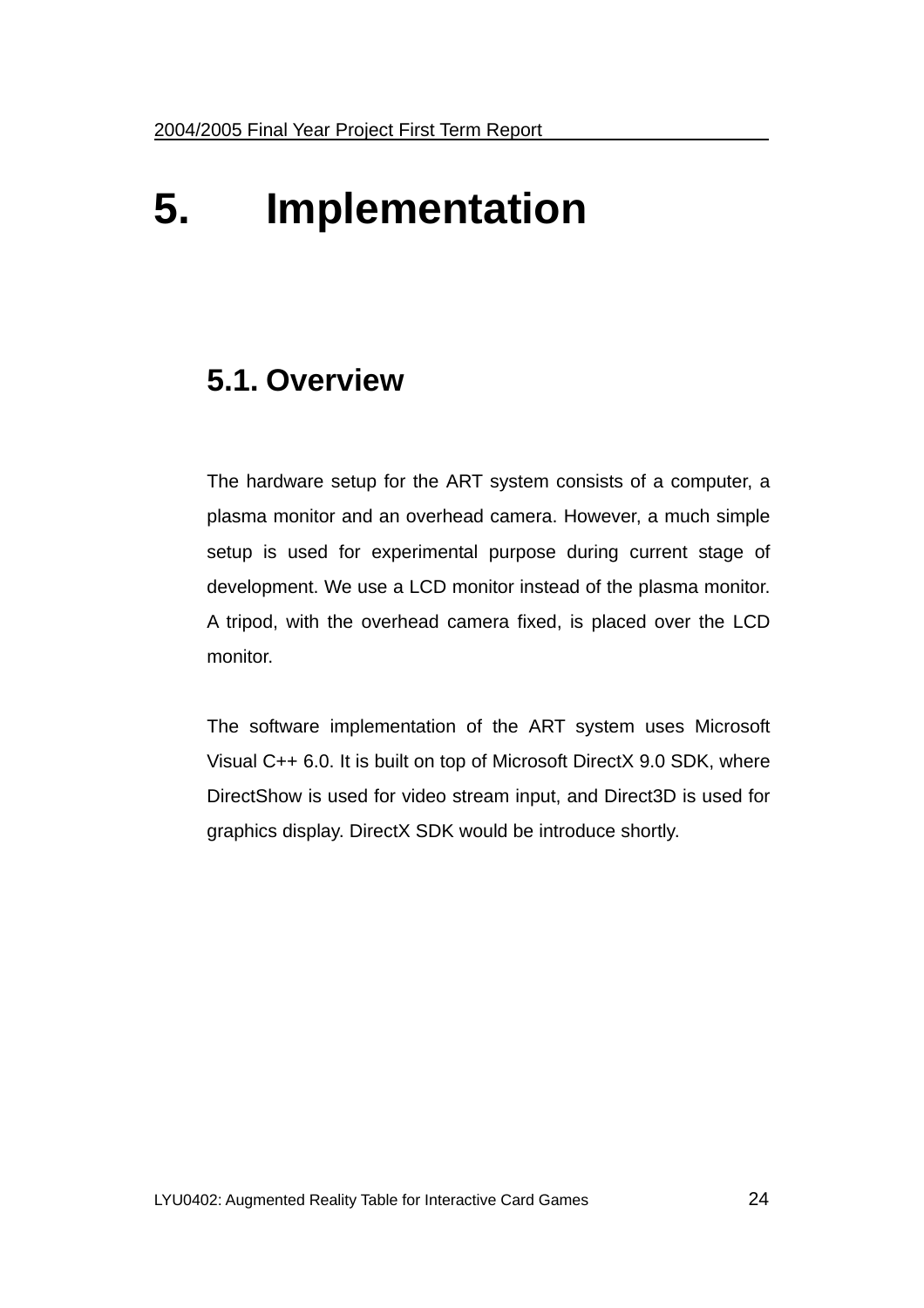# **5.2. DirectX SDK**

Microsoft DirectX is a set of low-level application programming interfaces (APIs) for creating games with high-performance multimedia applications. It includes support for three-dimensional (3-D) graphics, sound effects and music.

Microsoft Direct X has two special features. The first feature is that DirectX can directly access the hardware, because many games need direct access for high performance. The second feather is that DirectX provides device independent through the hardware abstraction layer (HAL). Programmers can access the hardware through the DirectX interface. Under this interface, all hardware look like the same.

In our implementation, we have use Microsoft DirectX 9.0. Microsoft DirectX 9.0 is made up of eight components. We develop our project by using three of them. They are DirectX Graphics, Microsoft DirectMusic, and Microsoft DirectShow.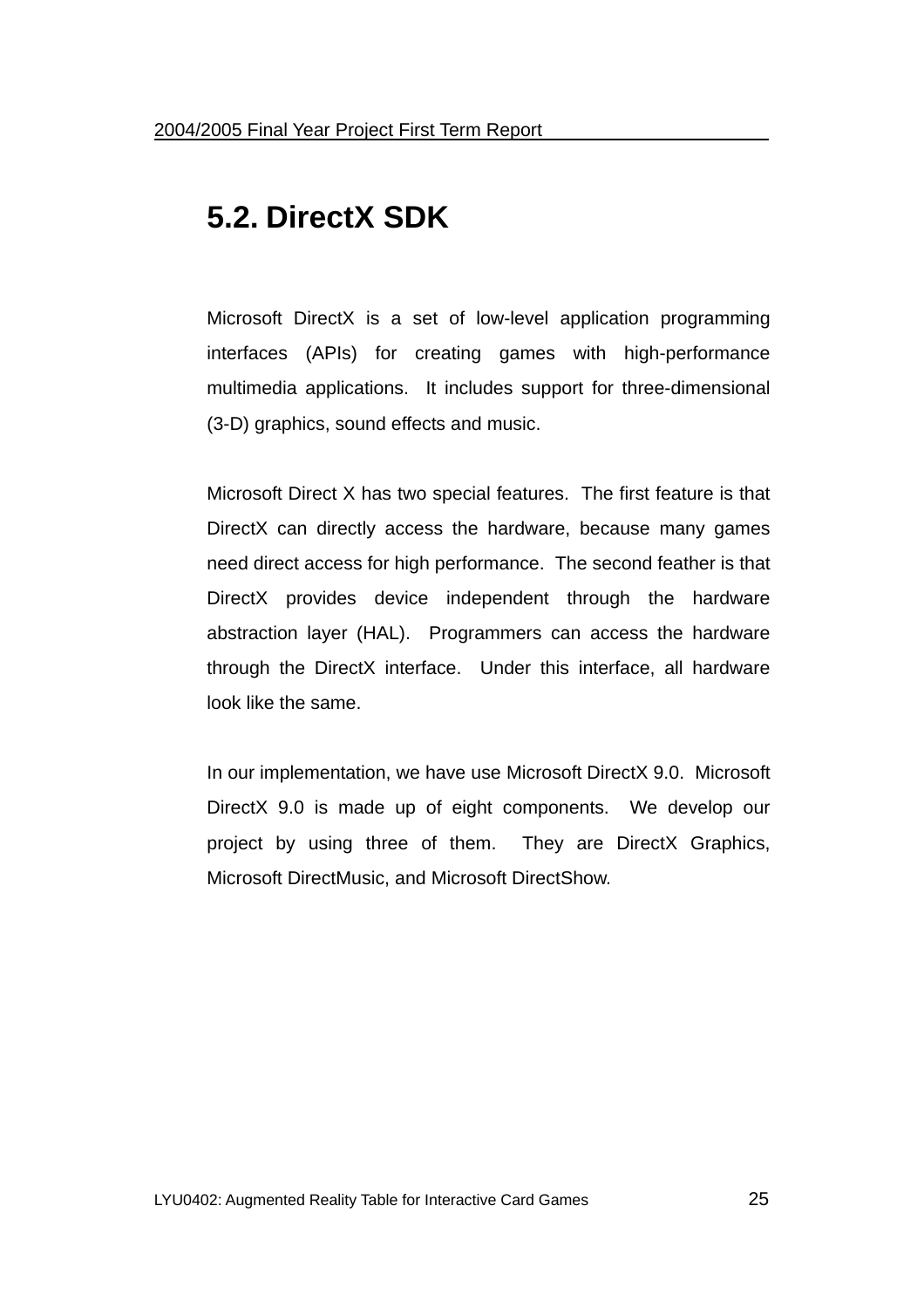## **5.2.1. DirectX Graphics**

DirectX Graphics combines the Microsoft DirectDraw and Microsoft Direct3D components into a single application programming interface (API). It provides the API for all graphics programming. The Direct3D API connects with HAL device and the Device Driver Interface (DDI). HAL devices provide hardware acceleration based on the supported feature of the graphics card.



Figure 9: the system integration of Direct3D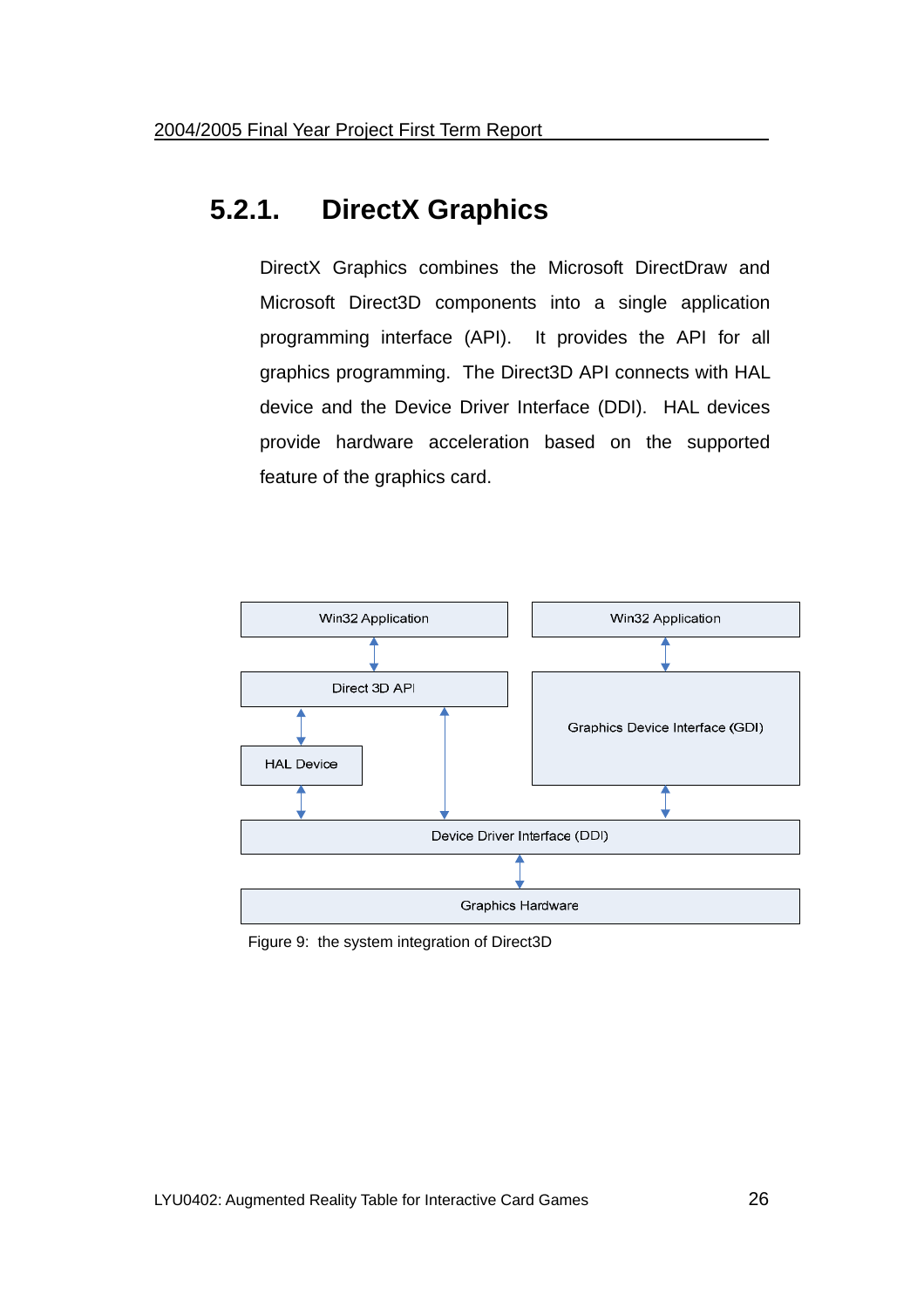DirectX Graphics provides many COM API interface and functions to generate 3D graphics, with win32 application written by C or C++. We can easily build a 3D virtual scene with high performance. Now we will have a brief description on the interface that we have used to build our system.

#### **IDirect3D9 Interface**

The IDirect3D9 interface contains methods to create Direct3D objects and set up the environment. This interface also includes methods for enumerating and retrieving capabilities. It is the interface to create the Direct3D device.

#### **IDirect3Ddevice9 Interface**

This interface is the basic render object in Direct3D. It performs the basic primitive-based rendering. It controls the render status and the transformation status for rendering. Besides, resources are created in this interface, such as index buffer and vertex buffer. Besides, this interface can work with system-level variables.

#### **Idirect3DvertexBuffer9 Interface**

This interface is to create the buffer to store vertices. In 3D environment, 3D model are made up of vertices. Each vertex has additional properties, such as texture coordinates and normal vector. Before we draw any 3D model, we need to create a buffer to store the vertex information.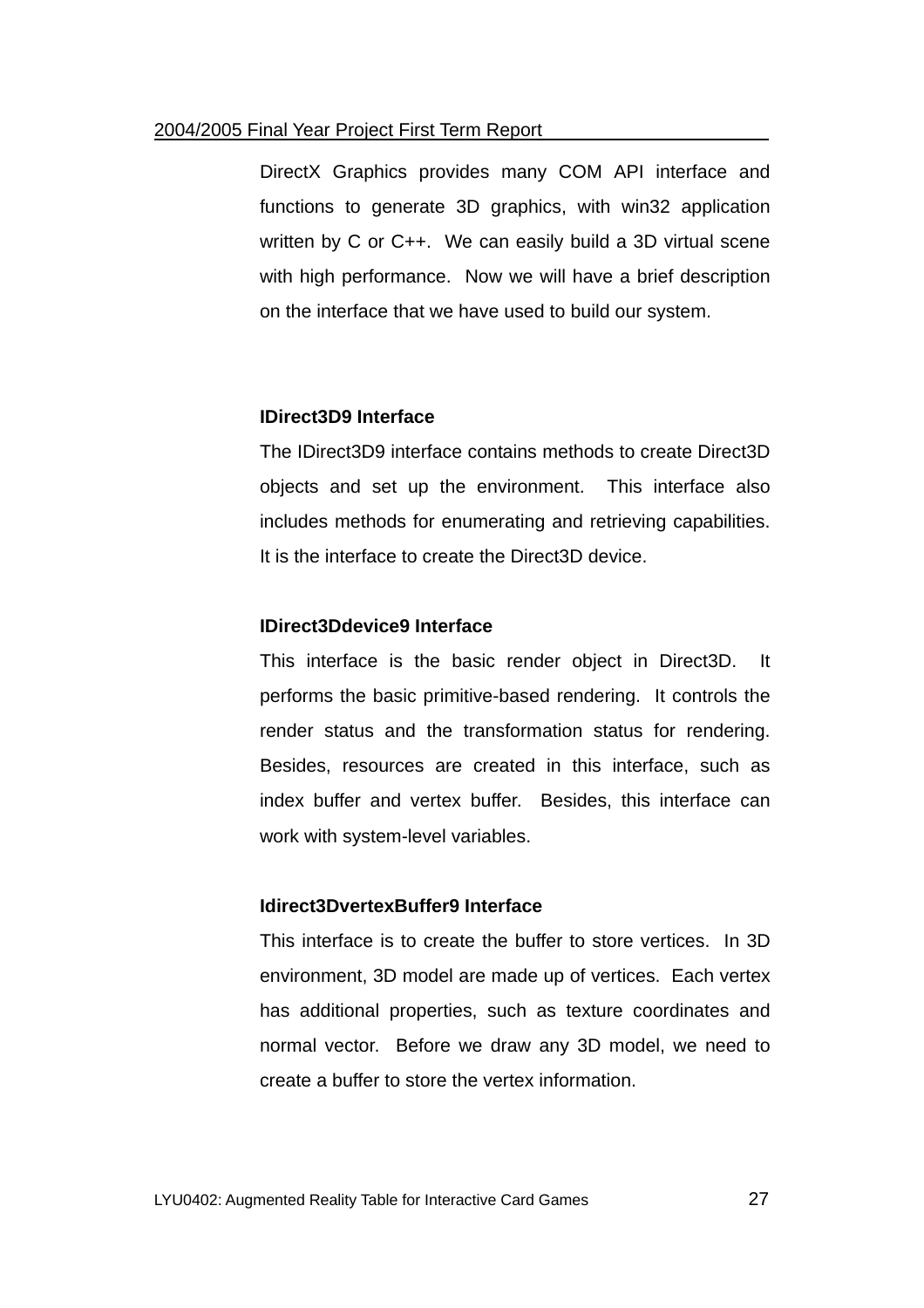#### **Idirect3DindexBuffer9 Interface**

This interface is to create the buffer to store indices representing the index of a vertex in vertex buffer. Indices are the sequence of several vertices. We need these indices to draw a 3D model.

#### **Idirect3Dtexture9 Interface**

The Idirect3Dtexture9 interface is create textures for the system. Textures are the surface of a 3D model. As there are more texture than our display memory, this interface provides functions to manipulate the texture resources.

### **5.2.2. Microsoft DirectMusic**

The basic function of DirectMusic is playing sounds. It supports loading and playing sounds from files or resources in MIDI, WAV, or DirectMusic Producer run-time format. These sounds can be played simultaneously.Direct Music provides a simple API for basic task.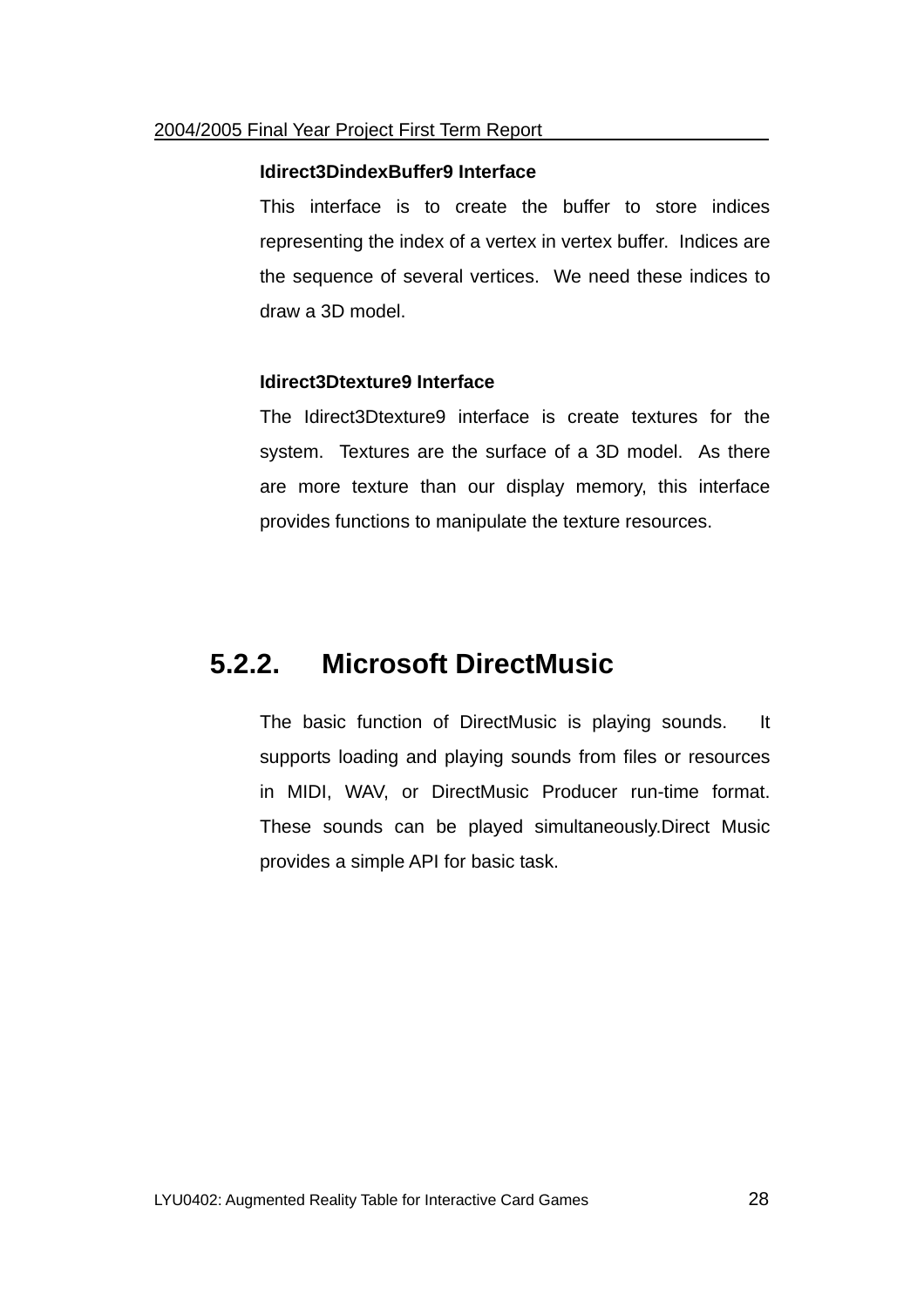### **5.2.3. Microsoft DirectShow**

Microsoft DirectShow is an architecture for streaming media on the Microsoft Windows platform. It provides high-quality capture and playback of multimedia streams. Since it supports a wide variety of formats, different camera can be access with the same interface. DirectShow is integrated with other DirectX technologies. It automatically detects and uses video and audio acceleration hardware when available, but also supports systems without acceleration hardware. Besides, DirectShow simplifies media playback, format conversion, and capture tasks. We can perform media processing simply access the DirectShow interface.

DirectShow uses a modular architecture, where each stage of processing is done by a COM object called a filter. DirectShow provides wide range of filters for applications to use. In Figure 8, it shows the overview of DirectShow system, it contains three kinds of filters. Source Filters captures the video from files or camera device, even in internet. Then it transforms the captured format to Direct Show media format, ImediaSample. In our implementation, we builds a filter that reads an ImediaSample object, and provides the information of our application.

DirectShow provides COM API, including different filters. We will have a brief description to COM interface that we have used to build our application.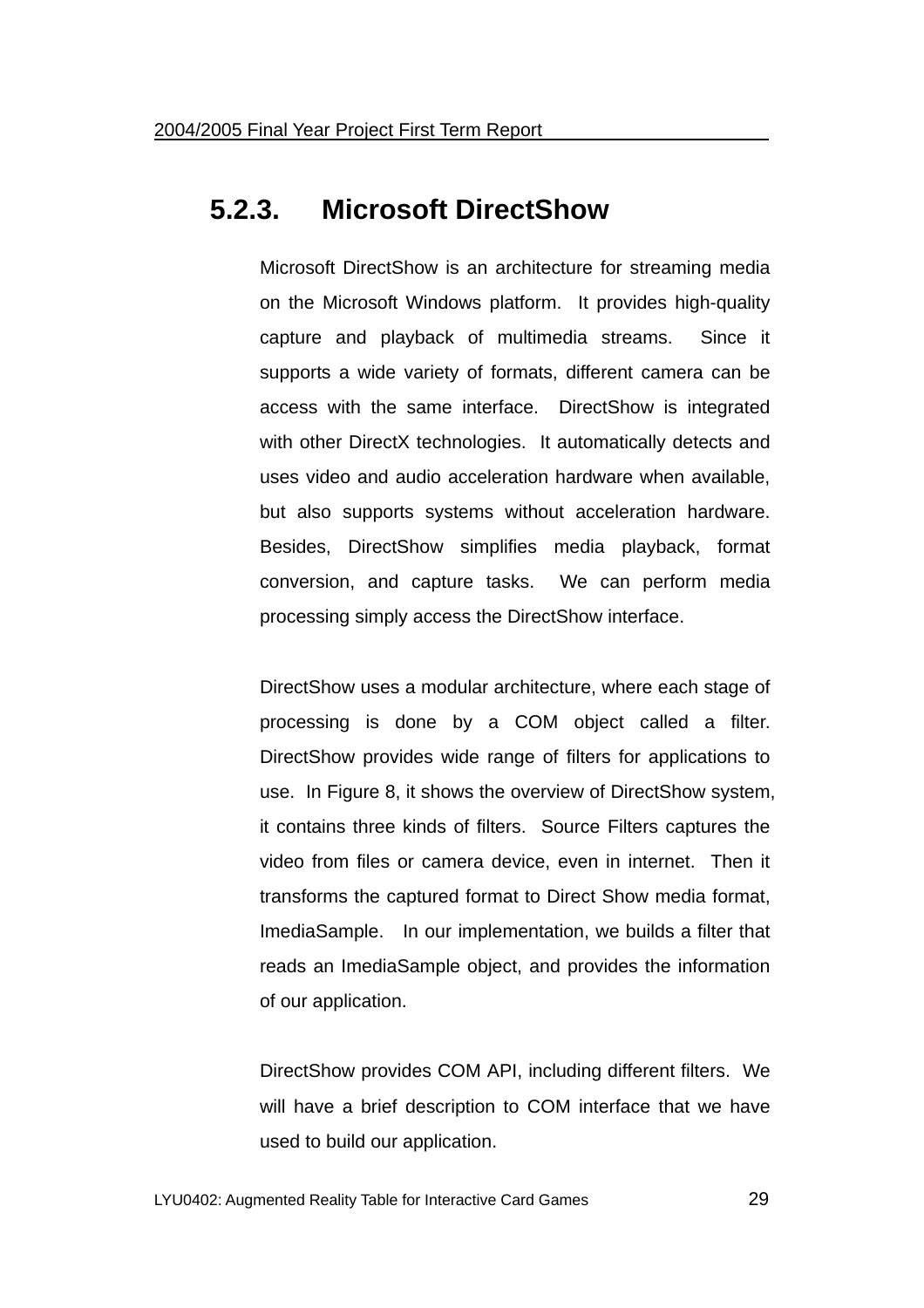#### **IGraphBuilder Interface**

The IgraphBuilder interface provides methods for us to build a filter graph in our application. IgraphBuilder Interface provides basic operations of building graph, such as adding a filter to the graph, or connecting two pins.

#### **ICaptureGraphBuilder2 Interface**

The IcaptureGraphBuilder2 interface builds capture graphs and other custom filter graphs. Since capture graph are often more complicated than file playback graphs, IcaptureGraphBuilder2 makes it easier to build a capture graph in our application.

At the beginning, we create a new instance of Filter Graph Manager and Capture Graph Builder, which implemented the IGraphBuilder and ICaptureGraphBuilder2 interface respectively. Then we initialize the Capture Graph Builder by setting its pointer to point to the Filter Graph Manager's IGraphBuilder interface (figure 10).

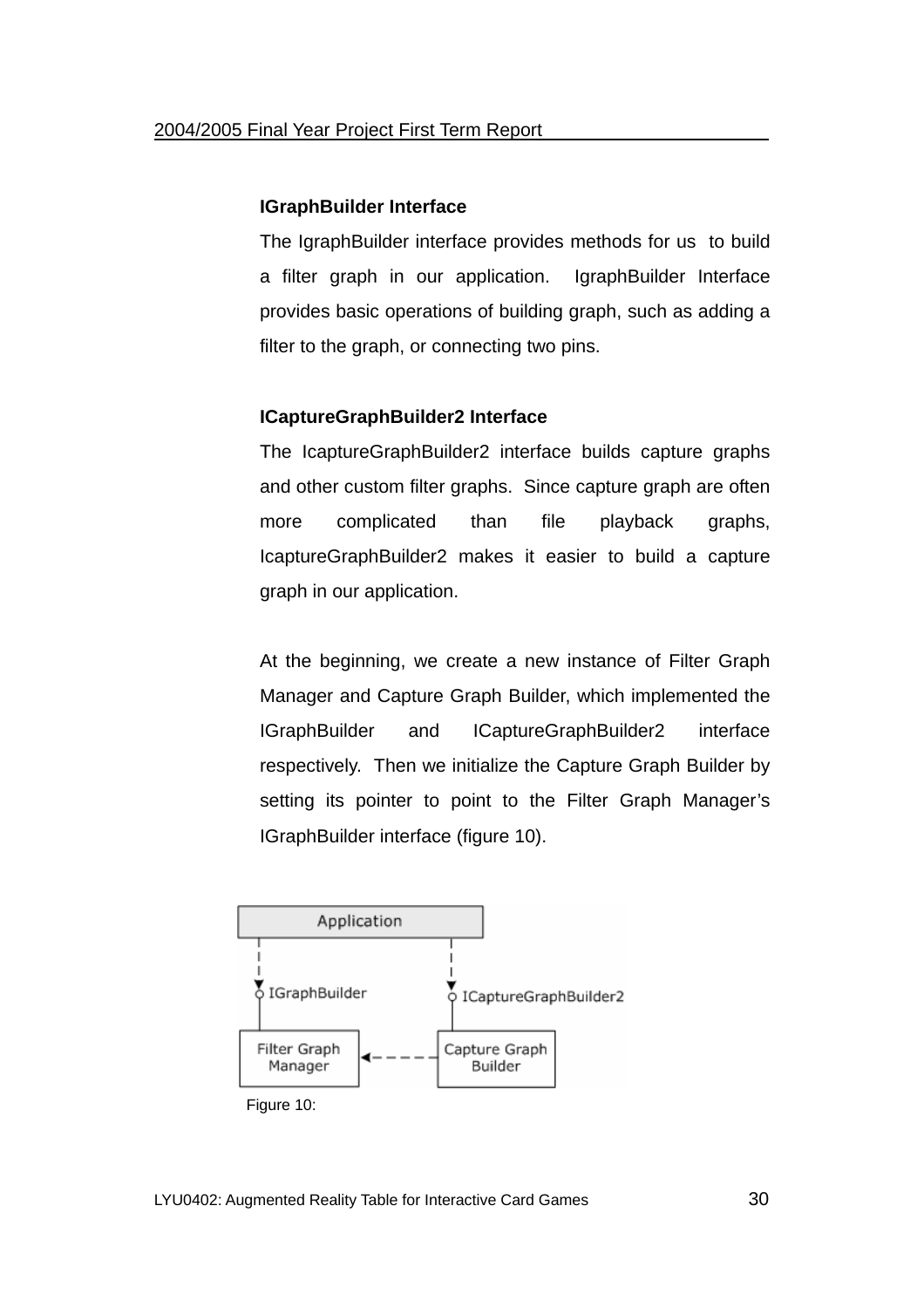#### **IMediaControl Interface**

This interface is to control the flow of data through the filter graph. We use the method in this interface to run, pause, and stop the graph. It is implemented in the Filter Graph Manager.

#### **IMediaEvent Interface**

The IMediaEvent interface retrieves the event notifications and overrides the default events handler of Filter Graph Manager. This interface handles events such as end of stream, or rendering error. We implement the mechanism of error handling in Filter Graph Manager and it will be override to this interface. This interface is implemented in the Filter Graph Manager.

#### **IMediaSample Interface**

The IMediaSample interface sets and retrieves properties on media samples. This media sample contains a block of media data, and these data can be shared among filters by shared memory. The DirectShow filters use this interface to set properties on samples, and deliver the samples to a downstream filter. The downstream filter uses this interface to retrieve the properties and read the media data. In the filter we implemented, we use this interface to modify the data, and pass it to the downstream filter.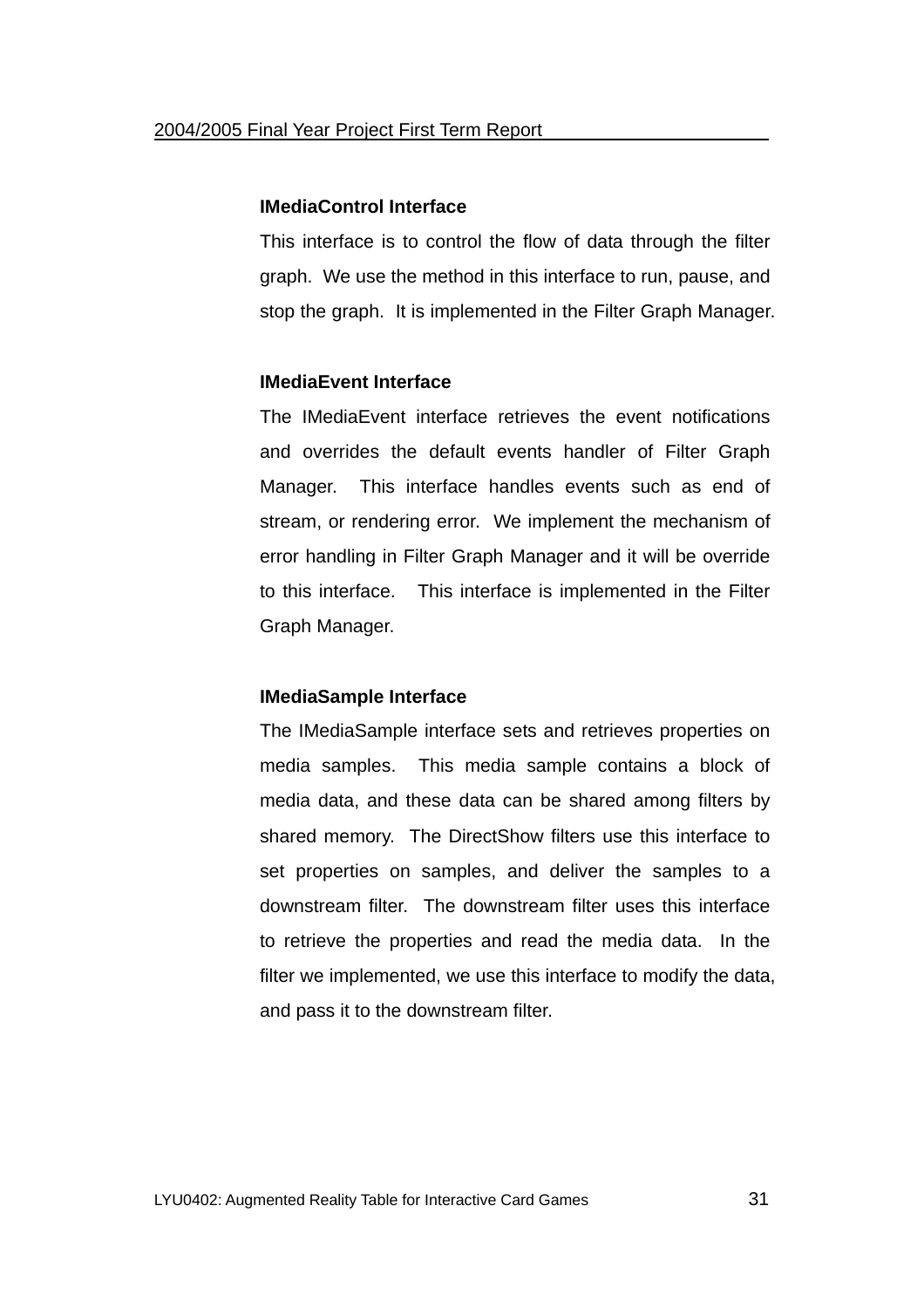#### **IIPDVDec Interface**

This interface is implemented in the DV Video Decoder filter, provided by DirectX SDK. This filter can decode the format of digital camera into an accessible format. In our implementation, we changed the DVSD format (Sony mini DV camera format, which is provided by Sony Corporation) to 24 bit RGB format.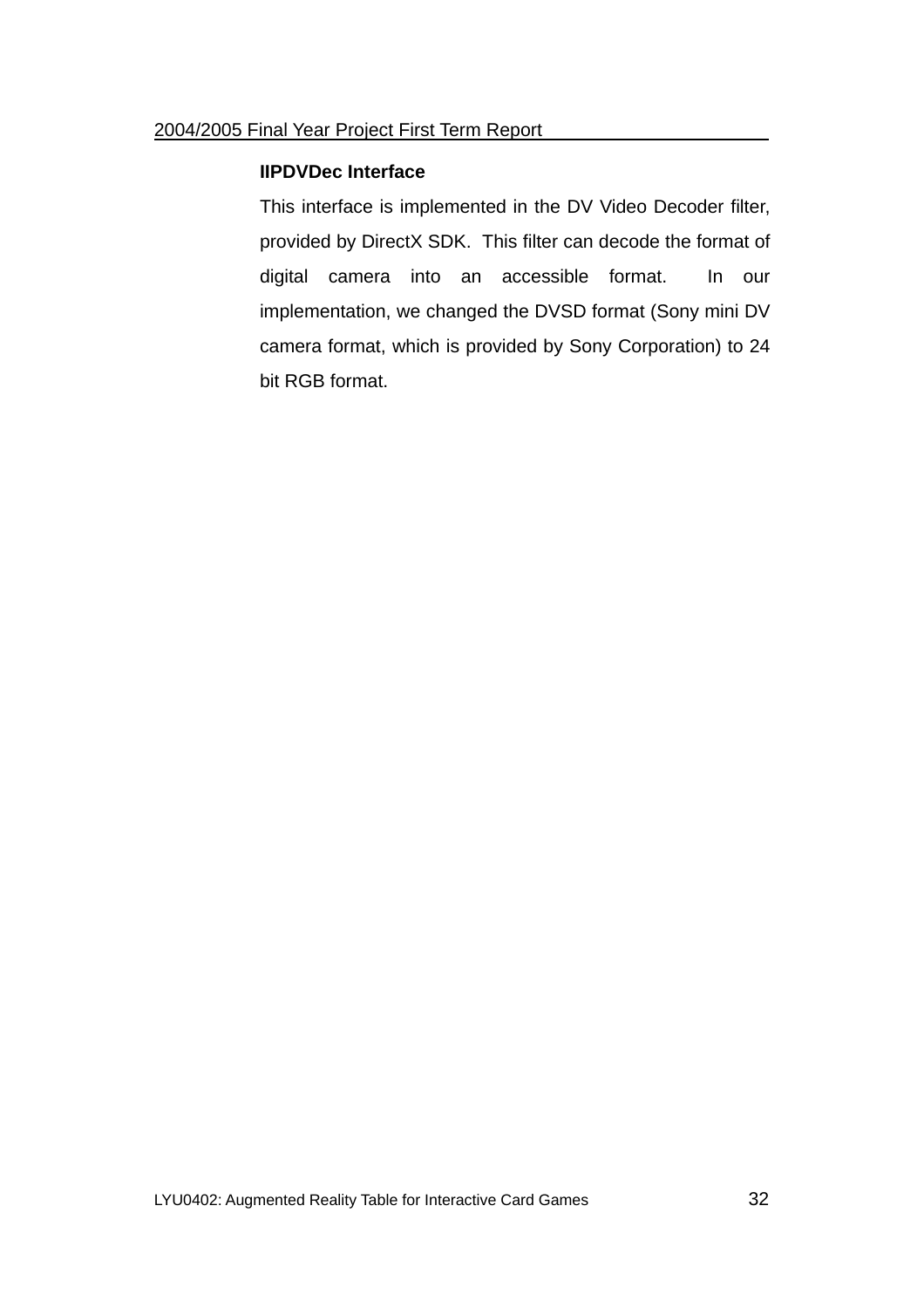# **5.3. Perception Module**

The system receives user's input purely from the video captured by the camera. This requires reading from the video stream, and analysis on each frame of the video.

Since the Game Enhancement Module would produce real time visual effect for the game play, efficiency of the Perception Module plays an important role. If this module is not efficient enough, the processing in the Game Enhancement Module would be influent and delay, which would in turn affect the display fluency visible to the game players.

On the other hand, the accuracy of the Perception Module is also important. The players' inputs must be correctly recognized. It would be a big trouble if a player put a powerful card which lead the player to win, but the system incorrectly identified it as another weak card, and cause the player to lose.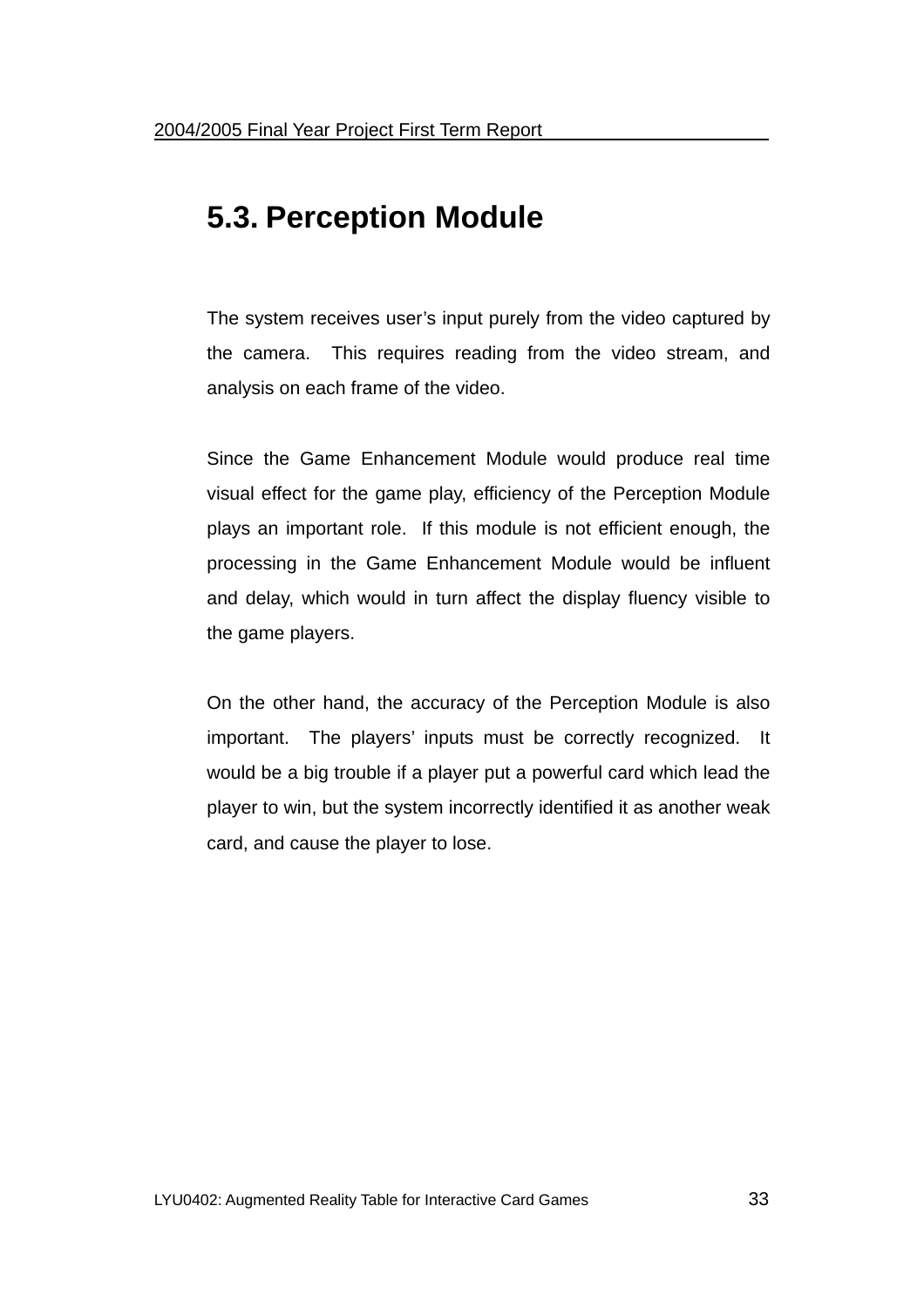### **5.3.1. Some background knowledge**

We would introduced some background knowledge and idea used in the perception module here.

### **5.3.1.1. computer vision**

Vision allows humans to perceive and understand the world surrounding us. Computer vision aims to duplicate the effect of human vision by electronically perceiving and understanding an image. However, when computers try to analyze objects in 3D space, available visual sensors, for example, a DV camera, usually give two dimensional images, and this projection to a lower number of dimensions incurs an enormous loss of information.

In order to simplify the task of computer vision understanding, two levels are usually distinguished; low level image processing and high level image understanding.

1. Low level methods usually use very little knowledge about the content of images. First an image is captured by a sensor (e.g. camera) and digitalize. Some technique such as suppressing noise, enhances some features, detecting edge is employed afterward.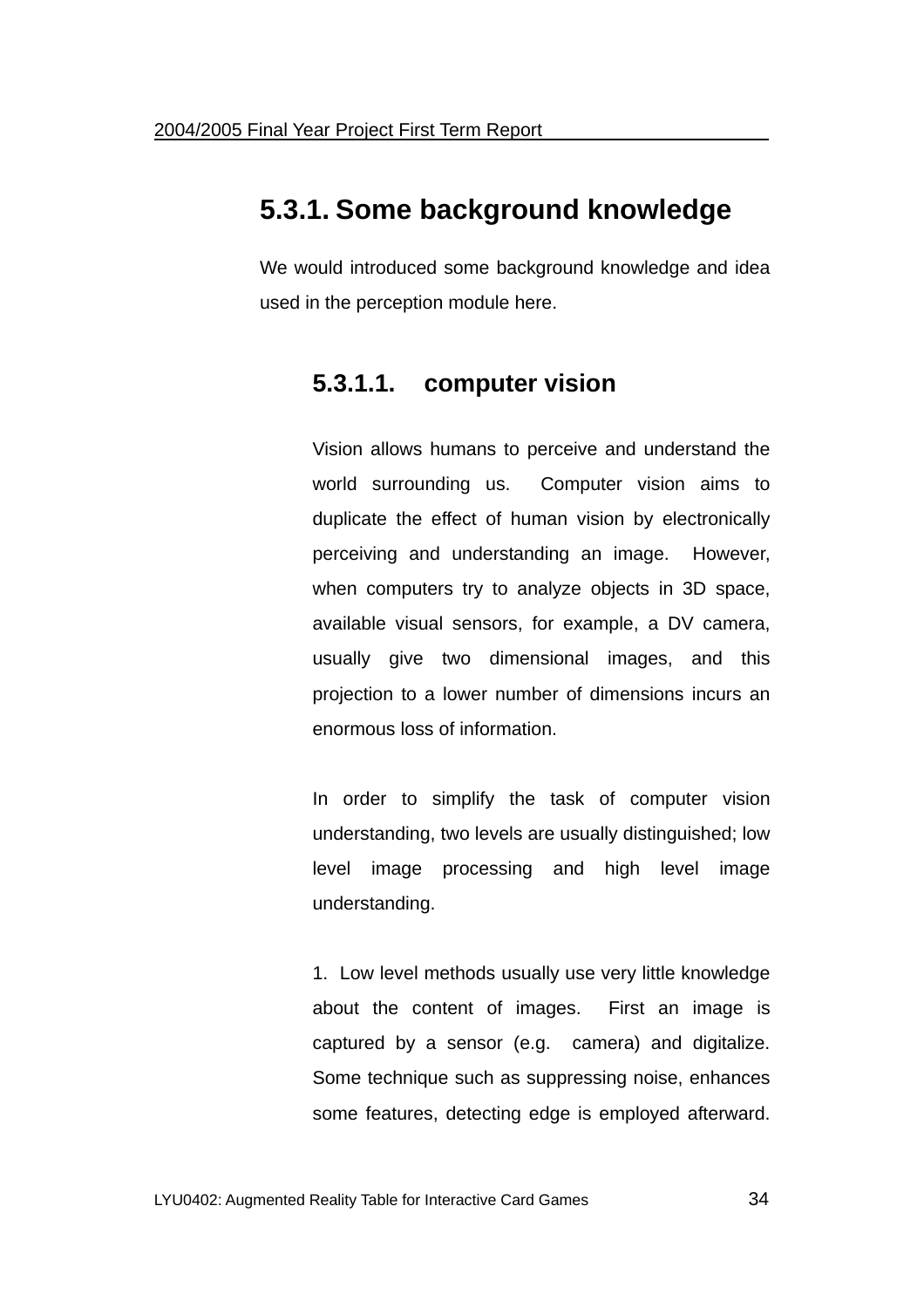Then object are segmented and classified.

2. High level processing is based on knowledge, goals, and plans of how to achieve those goals. Artificial intelligence (AI) methods are used in many cases. High level computer vision tries to imitate human cognition and the ability to make decisions according to the information contained in the image.

In our implementation, our task is to identify different cards placed in different positions. These positions are predefined as different "Card Zone". Thus the image segmentation problem is then reduced to determine whether a Card Zone contains a card, and the exact location of the card.

### **5.3.1.2. Digital image processing**

Image processing operations can be roughly divided into three major categories, Image Compression, Image Enhancement and Restoration, and Measurement Extraction. Image compression involves reducing the amount of memory needed to store a digital image. Image Enhancement and Restoration corrects image defects such as bad lighting. Measurement Extraction technique can be used obtain useful information from the image.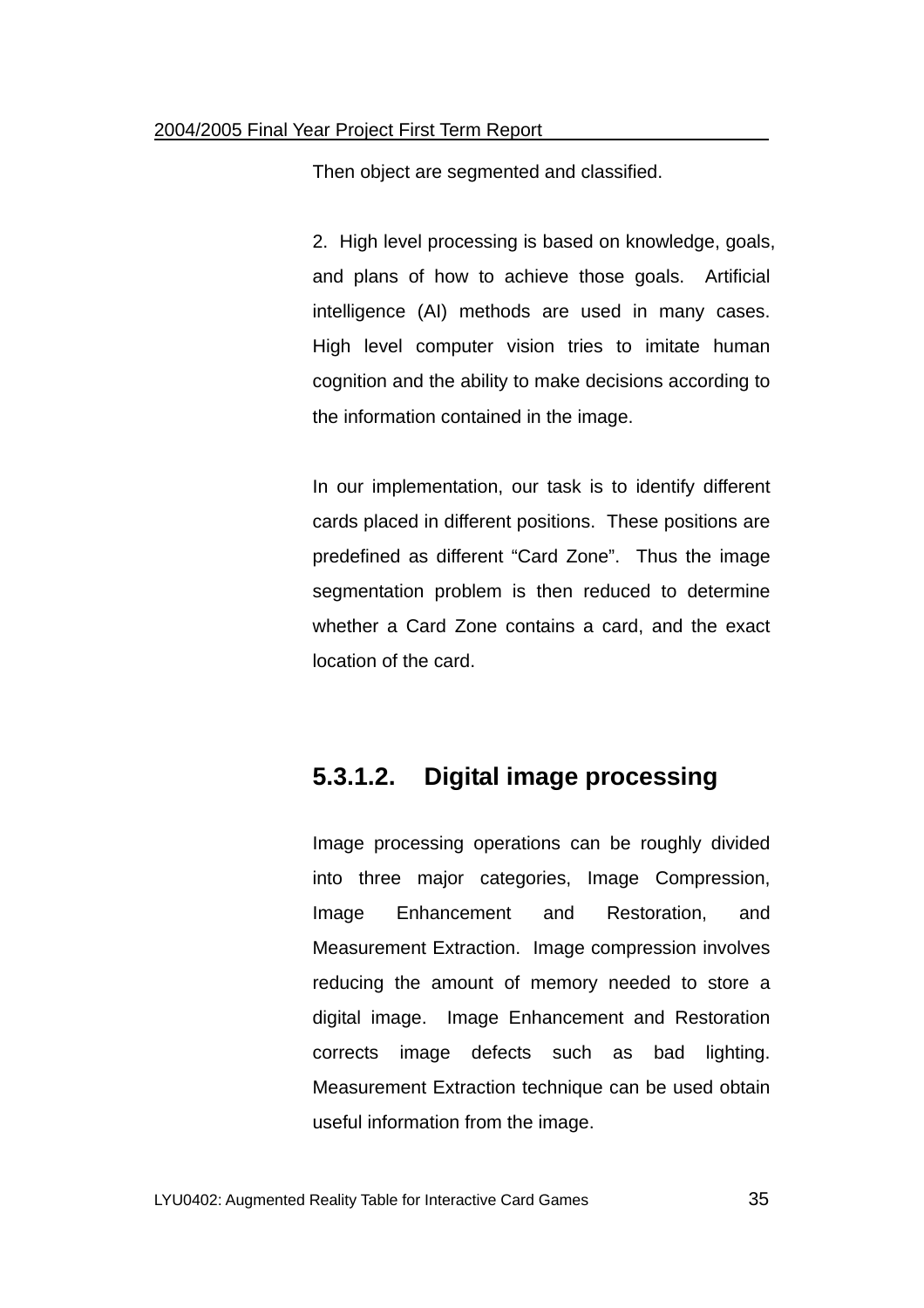Our system mainly concern with Image Enhancement and Restoration and Measurement Extraction

The two-dimensional convolution operation is fundamental to the analysis of images. It ascribes a new value to a given pixel based on the evaluation of a weighted average of pixel values in a k x k neighborhood of the central pixel. The weights are supplied in a square matrix, usually referred to as the filter mask or the convolution kernel. By selection of different masks, divers operations may be performed. Fig.11 illustrates a convolution on an image.



Figure 11: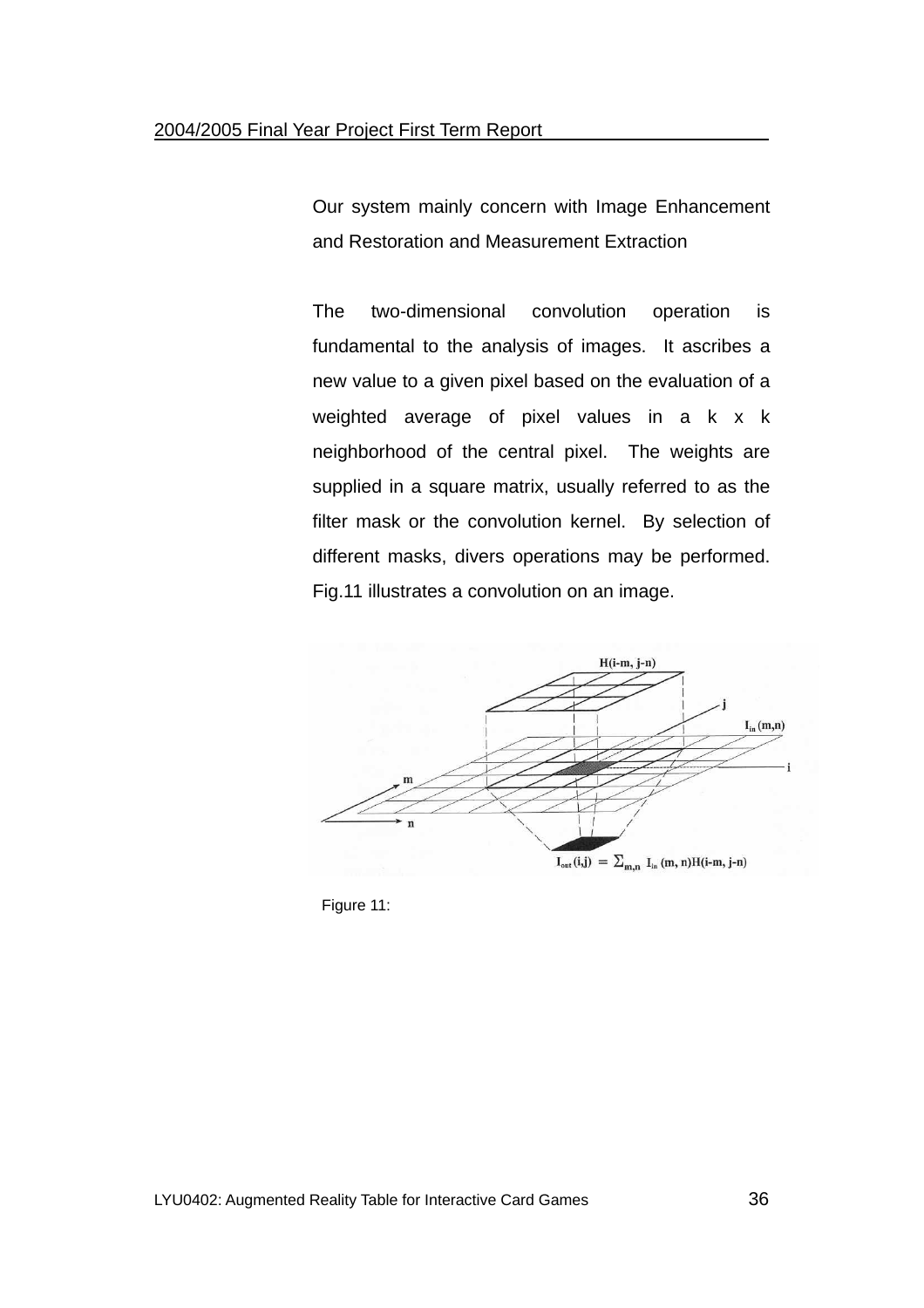# **5.4. Calibration**

The process of submitting samples of known value to an instrument, in order to establish the relationship of value to instrumental output, is called calibration. It ensures that different equipment measurements correspond to same standards.

# **5.4.1. Color calibration**

It is very importance that calibration allows the system to perform more accurate image matching to identify an input card perceiving from the overhead camera. Figure 12 shows the different between a card capture by the camera (a) and a reference card in our database (b). The color of the captured image varies with environmental lighting condition, and depends on the type of input device. Therefore, every time these conditions change, calibration for the new environment is necessary to maintain the accuracy and reliability of the system.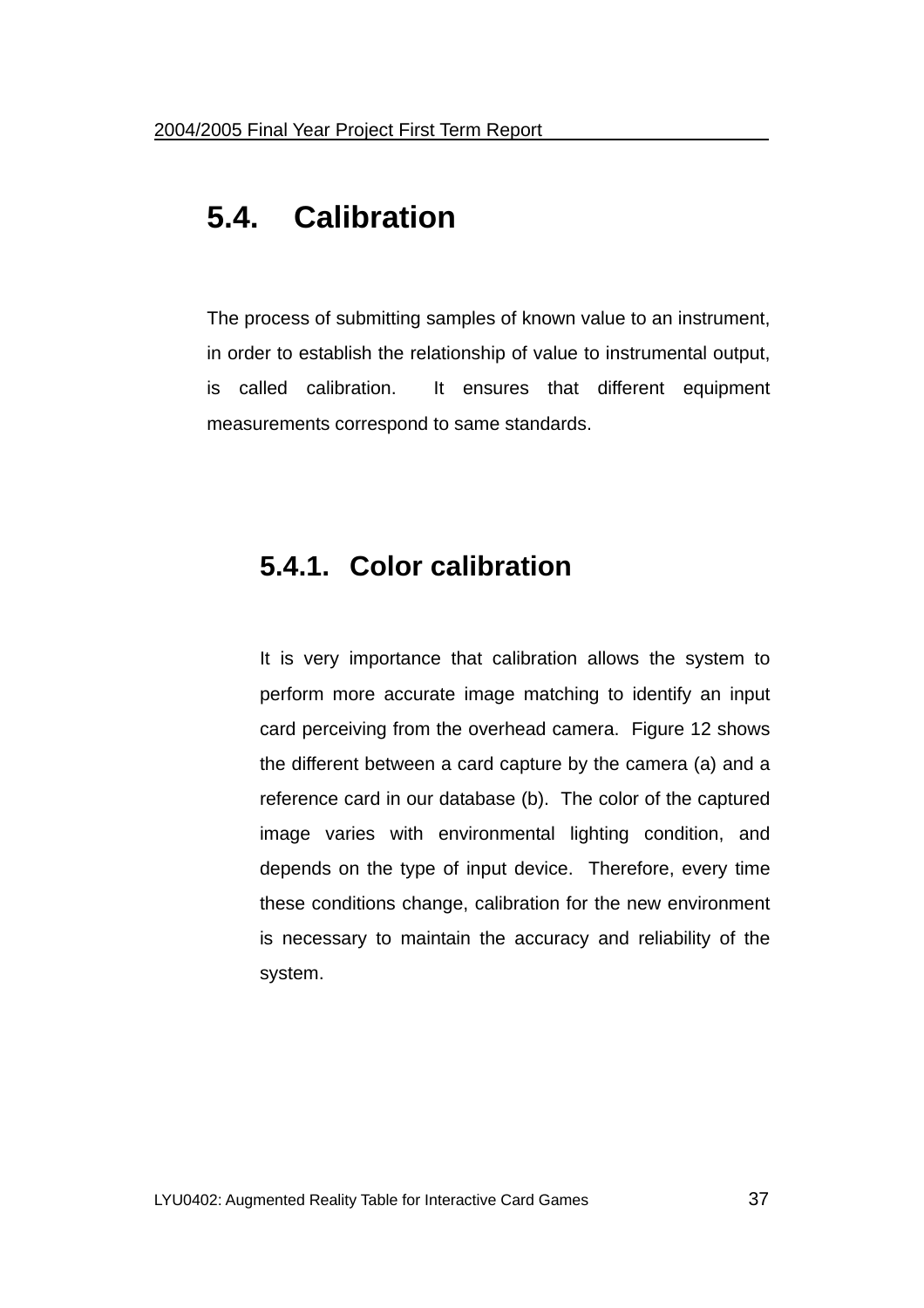

Figure 12: The captured card image (left) and the scanned card image (right).

# **5.4.2. Environment calibration**

In addition, we can benefit from the characteristics of the system setup. Several assumptions are made base on these characteristics:

The position of the overhead camera and table are fixed; The camera is approximately placing right above the table; Cards can only be placed in predefined card zones.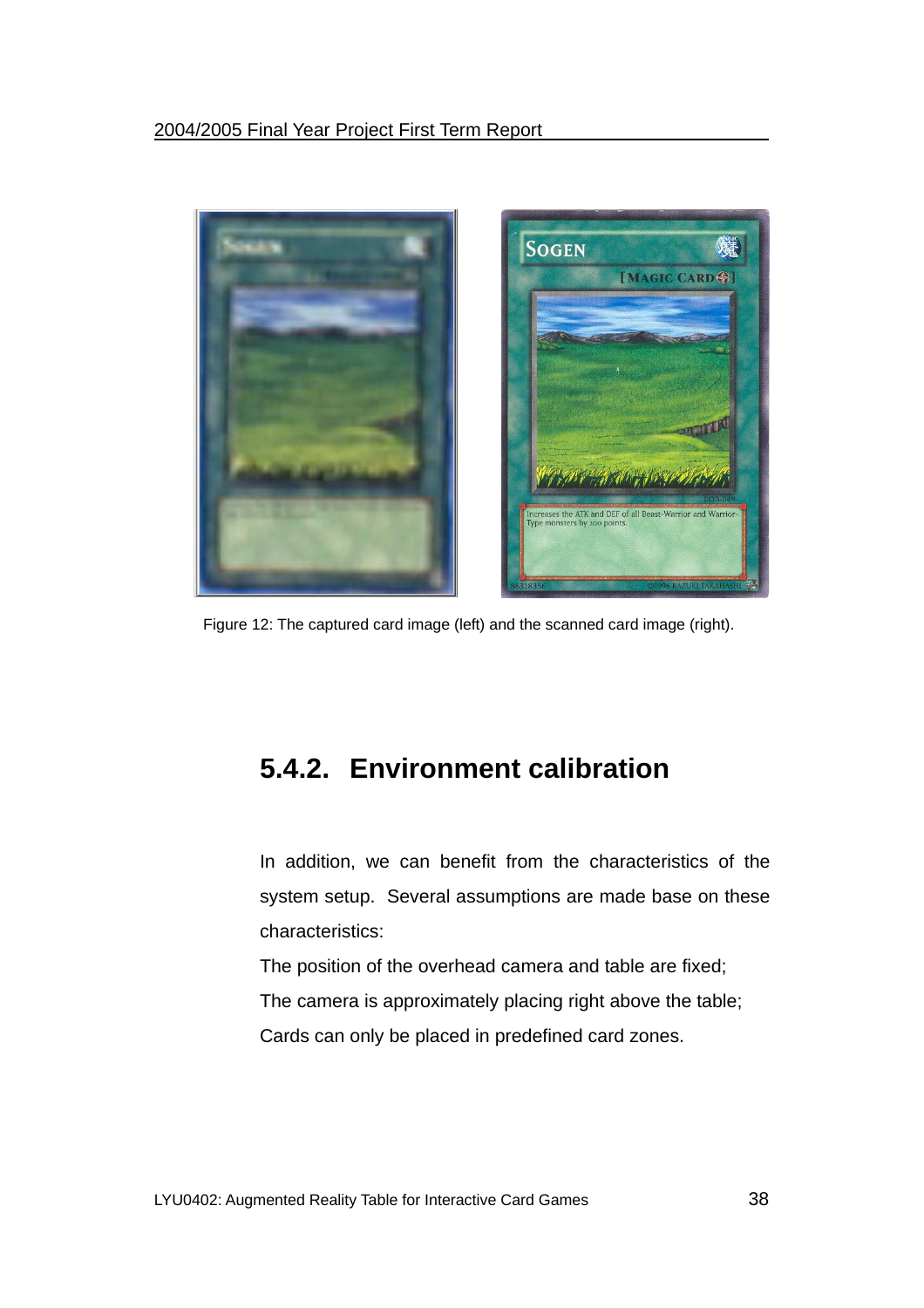#### 2004/2005 Final Year Project First Term Report

By these assumptions, we can set the position of card zones and search window at the calibration stage. Card area threshold for each card zone are also calculate in this stage.

Some of the implementations in the following session take advantage from these environment information set in the calibration stage.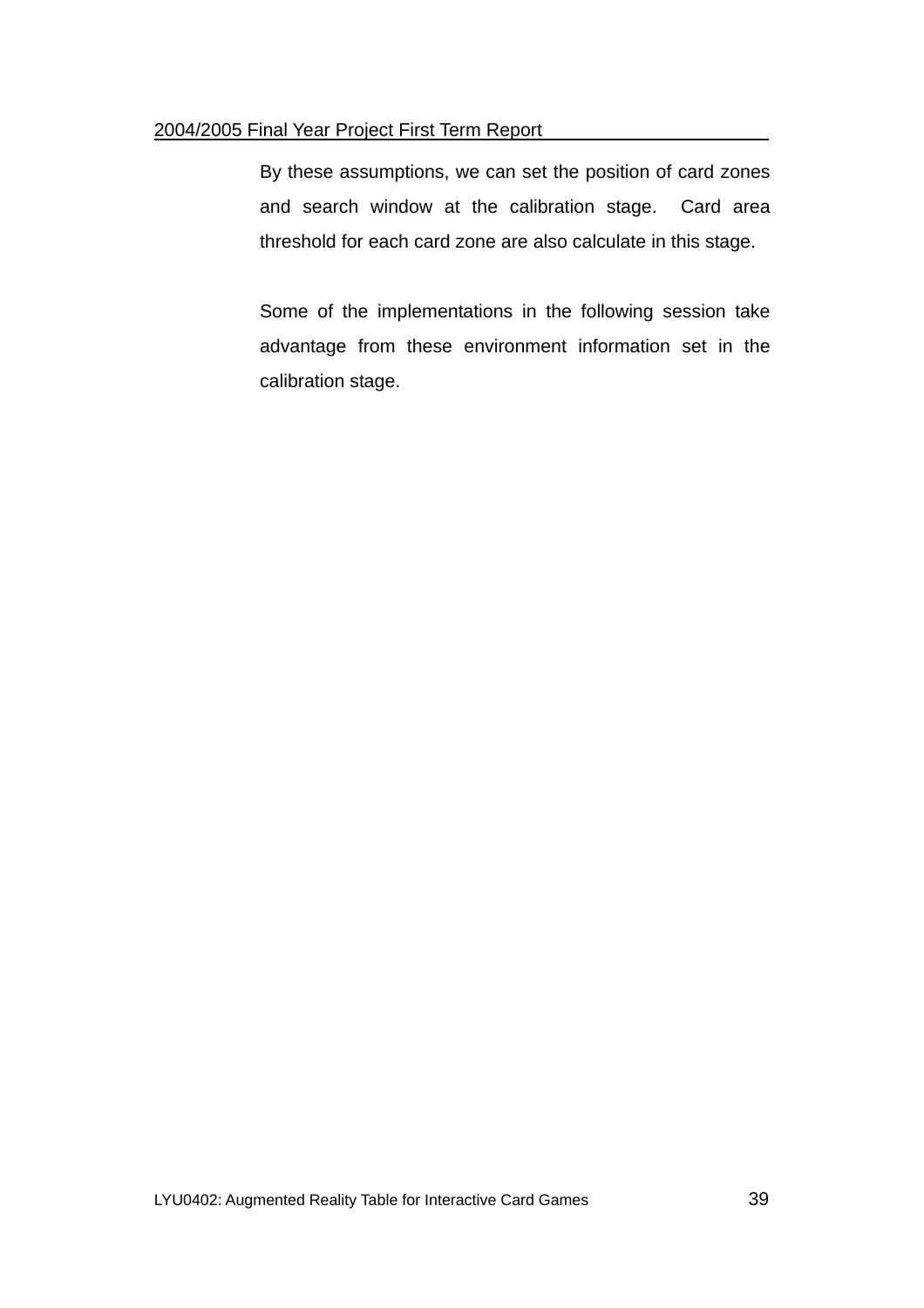# **5.5. Search window locator**

The system receives player card input by searching for cards inside a given frame captured from the camera. To search every perceiving frame and every pixel of the frame is time exhausted. Some heuristics is needed to avoid searching in any unrelated regions and search only regions corresponding to player input.

We use search window to minimize the search required. A search window defines a small region for the search to operate. By locating minimum number and size of search windows which are suspected to contain player inputs, we can reduce both frequency and time to search.

# **5.5.1. Predefined search windows**

In our system, the position of the camera and the table is fixed. In addition, the regions which player can put the card are predefined as Card Zone. Thus, the position of each Card Zone is fixed with respect to the camera perspective. So the predefined search windows for card detection are defined as different Card Zone regions.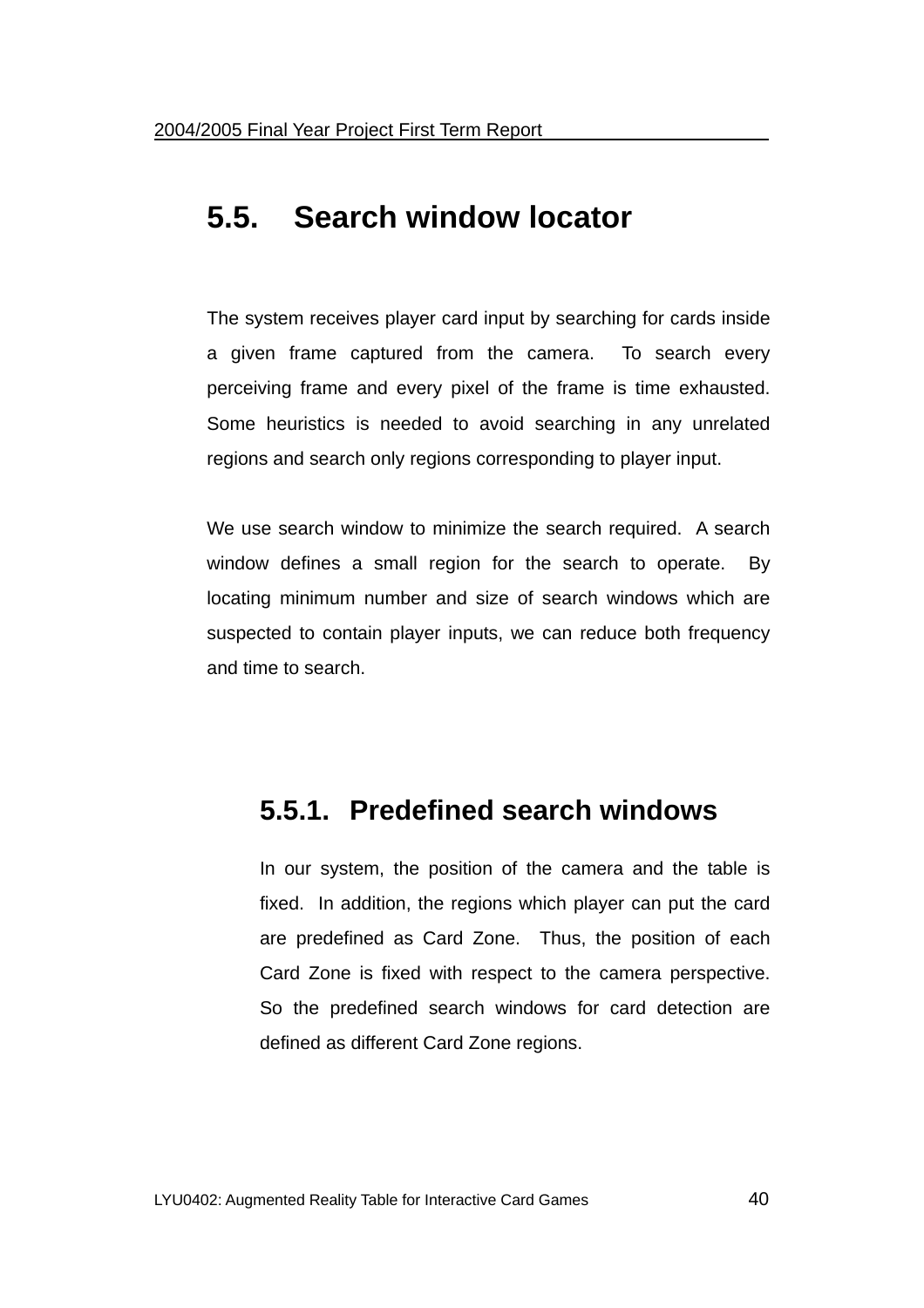### **5.5.2. Locate search window**

Any player input action introduces changes to the perceiving frame. As the camera and the table are fixed, these changes cannot be caused by movement of the camera or the table. So these changes must be the result of some player input. They can be detected by comparing the current frame with the previous frame as follows:

 $I_{\text{diff}}(x, y) = |I_{\text{current}}(x, y) - I_{\text{previous}}(x, y)|$ 

where  $I_{diff}(x, y)$ ,  $I_{current}(x, y)$  and  $I_{previous}(x, y)$  are the pixel value of pixel (x,y) on the resulting different image, current frame, and previous frame respectively.



Figure 13: Resulting image of comparing current frame and previous frame.

(Figure 13) shows the result image of the comparison. It is the absolute different between current frame and previous frame.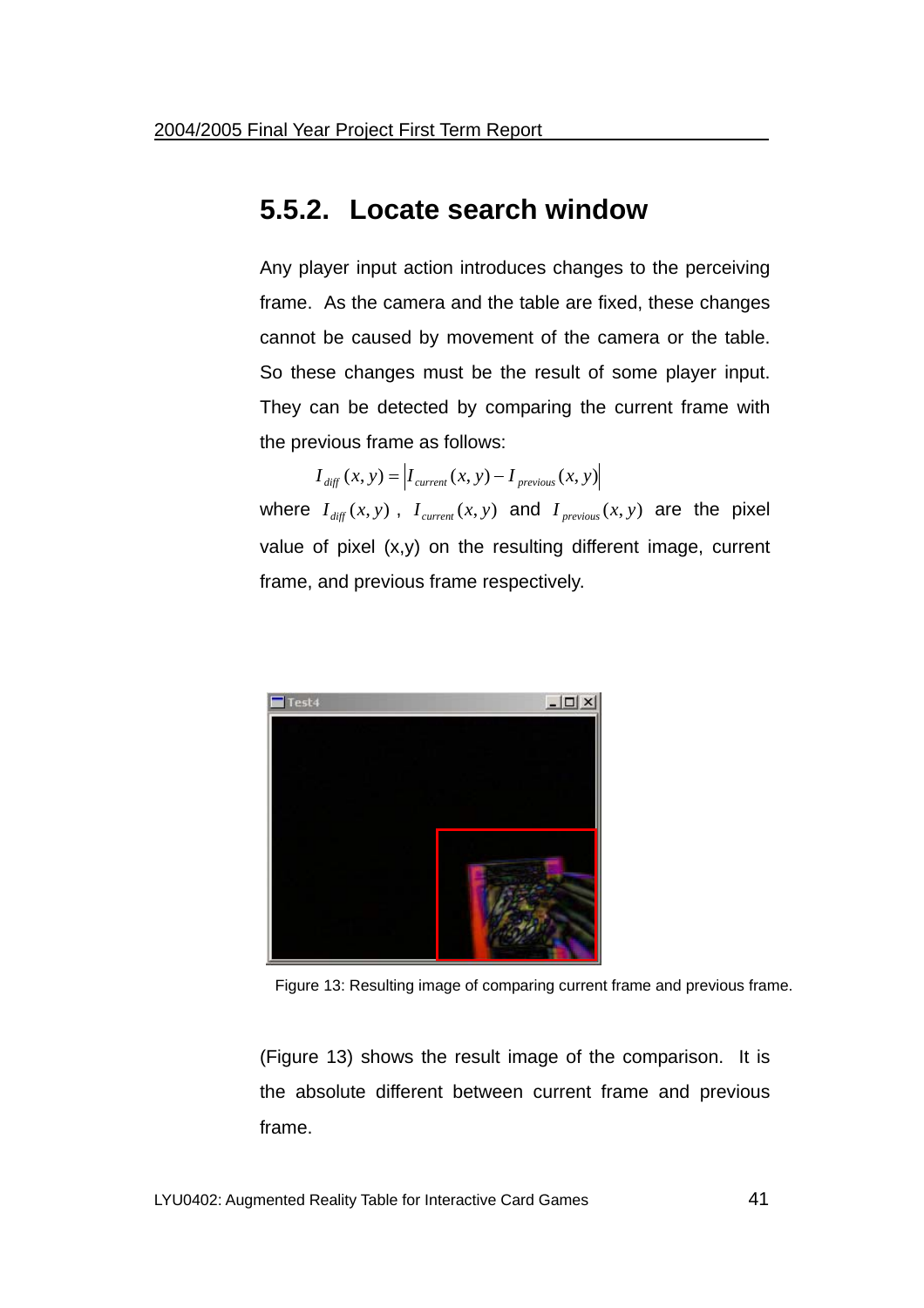#### 2004/2005 Final Year Project First Term Report

The next step is to locate the search window. Search windows with only little changes are rejected because these changes are probably caused by noise of the input. Two thresholds are set for this purpose.

A pixel is said to be changed if

 $I_{diff}(x, y) > \Phi_1$  where  $\Phi_1$  is the threshold of changed pixel.



Figure 14: Binery image indicating change of pixels (white region).

(Figure 14) shows the binary image after applying the threshold of changed pixel to previous different image. Changed pixel take the value of 1 and unchanged pixel take the value of 2.

A search window is said to be changed if

 $\sum I_{\text{diff}}(x, y) > \Phi_2$  where  $\Phi_2$  is the threshold of changed search window.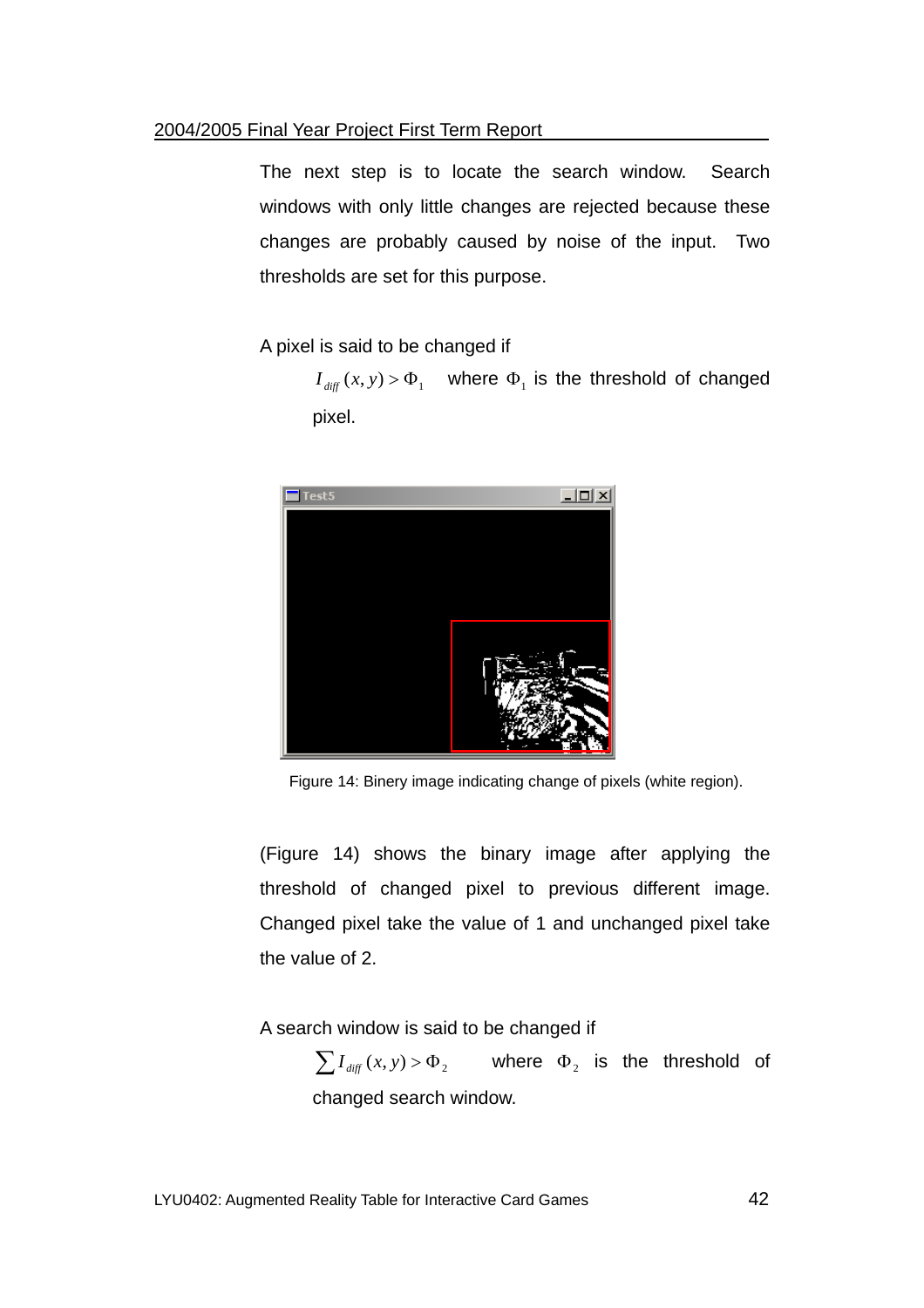#### 2004/2005 Final Year Project First Term Report

This approach selects only search window where player input are most likely taking place, and the search window is small enough to contain any necessary information for detecting an input. It minimizes the number of search window to process.

### **5.5.3. Activate search window**

Further improvement for locating search window is to reduce the frequency of searching. The idea is to activate a search window when it just stops changing.

For an interactive card game, a card input means a player place a card on the table. The input is finished at the time when the player withdraws his hand after putting the card. Searching before the action finished is completely meaningless. To determine the input, search only at the point when the input action just finished is enough.

The system maintain the state of change of each predefined search window, and activate it only when its state transits from "change" to "unchanged", because this implies the action is just finished. The activated search window is then search once to find any player input.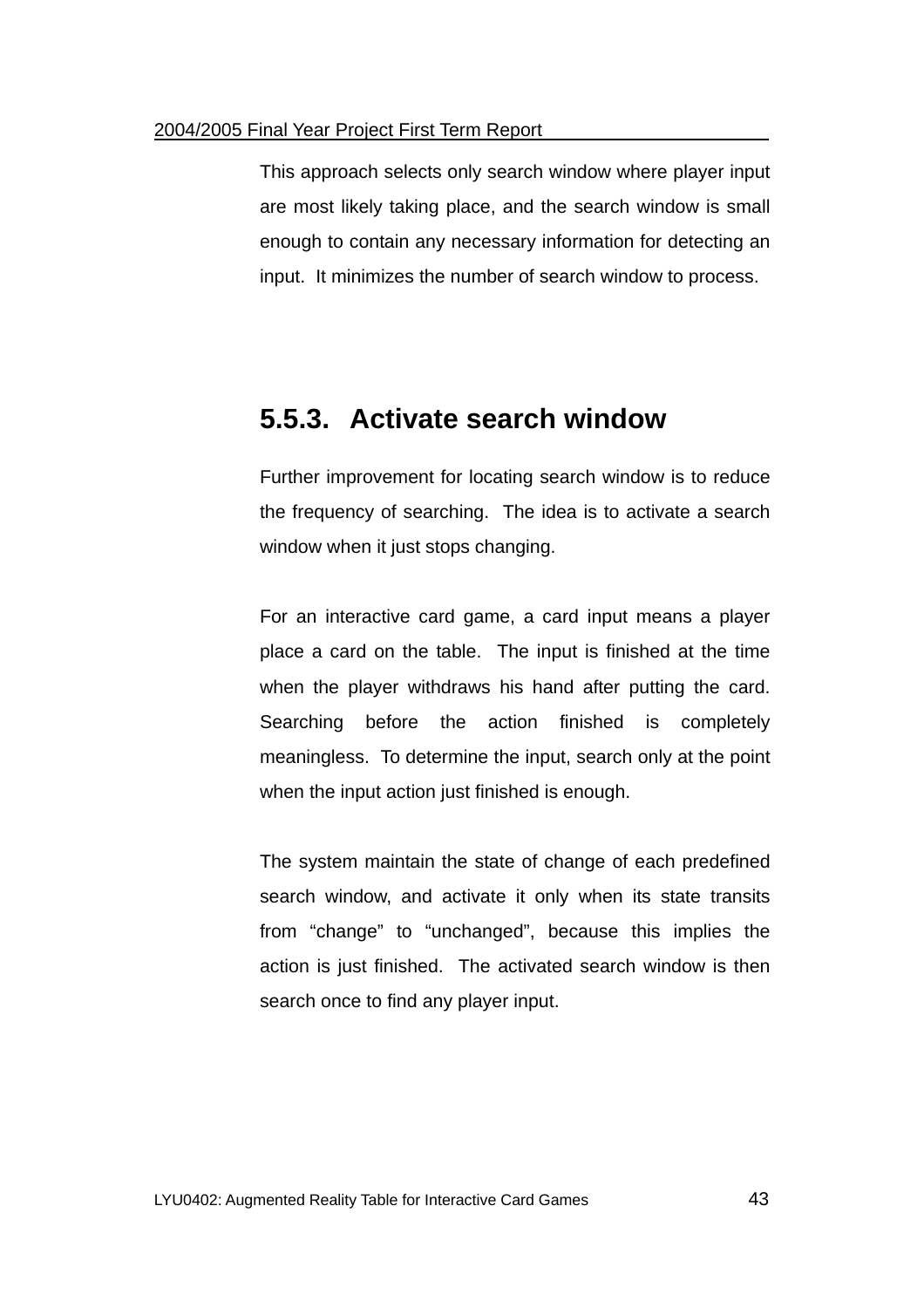

Figure 15: The steps of detecting an input by search window.

(Figure 15) shows the step of detecting an input by search window. (a) all search window are unchanged. (b) The search window at the lower right corner (marked as the red box) detects changes. (c) When the content of the search window just stop to change, the search window is activate and a card is detected (marked as the green box) by performing a search on this search window.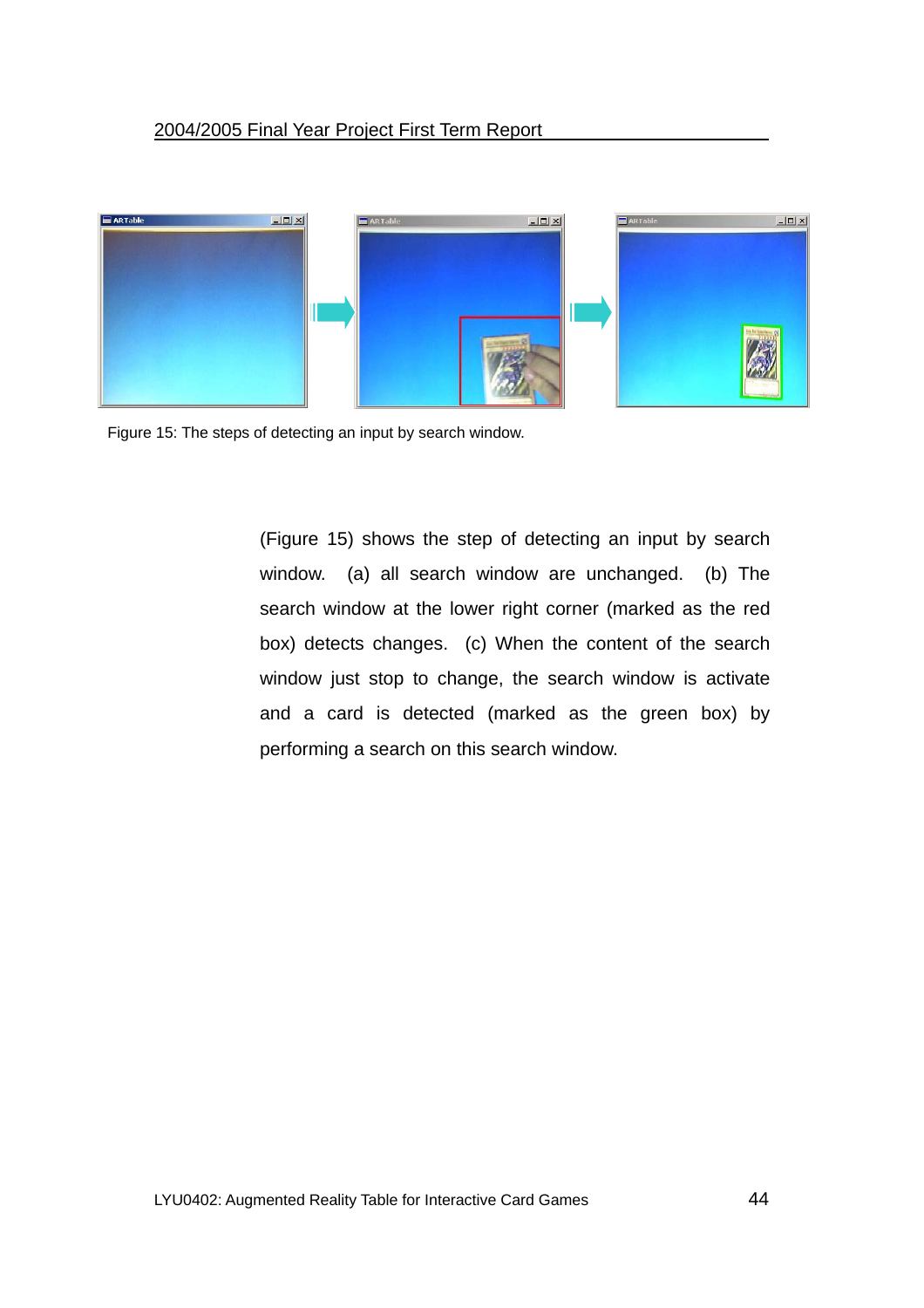# **5.6. Card locator**

When a search window suspected to contain player input is detected, the next step is check whether it contain a card input. If there is, the position of the four corner point of the card is located for further process.

These take several steps to find the boundary and the position of the card.

### **5.6.1. Detect edges**

The first step is to find all edges from the image region defined by the search window. These edges are then used to found the card boundary. The Canny edge detection algorithm is used in this step. We will briefly explain how the algorithm works.

### **5.6.1.1. Canny Algorithm**

A good edge detection algorithm should have low error rate, well localized edge points, and single edge response. The Canny edge detection algorithm is known to many as the optimal edge detector according to these criteria. The algorithm works in a 4-stage process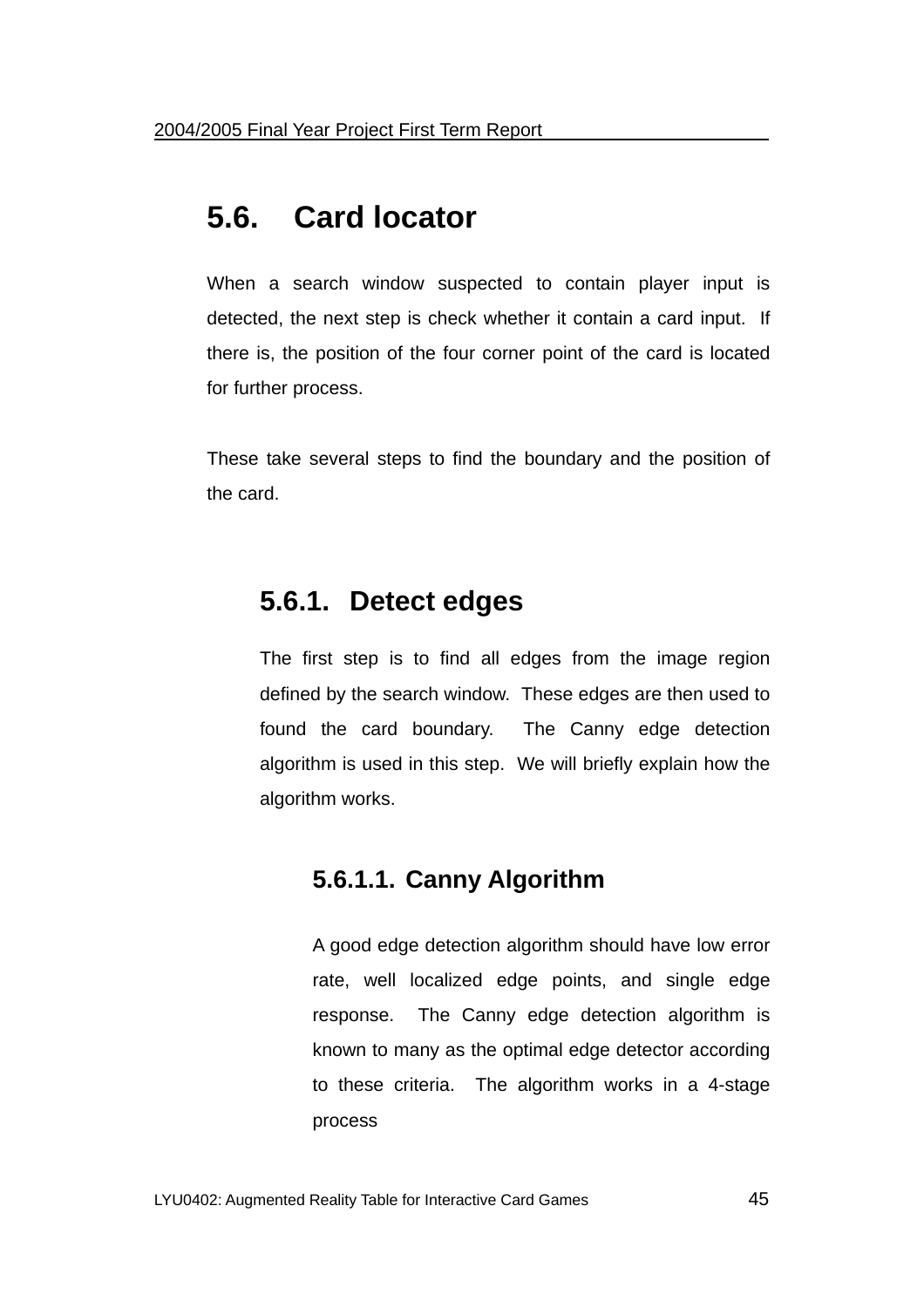#### **Gaussian convolution**

The first step is to filter out any noise in the original image and smooth the image before trying to locate and detect edges. A Gaussian filter mask (Figure 16) has the form of a bellshaped curve, with a high point in the center and symmetrically tapering sections to either side. Application of the Gaussian filter produces, for each pixel in the image, a weighted average such that central pixels contribute more significantly to the result than pixels at the mask edges.

|     | $\overline{\mathbf{c}}$ | 4  | 5  | 4  | $\overline{\mathbf{c}}$ |
|-----|-------------------------|----|----|----|-------------------------|
| 115 | $\overline{\mathbf{4}}$ | 9  | 12 | 9  | 4                       |
|     | 5                       | 12 | 15 | 12 | 5                       |
|     | $\overline{\mathbf{4}}$ | 9  | 12 | 9  | 4                       |
|     | $\overline{c}$          | 4  | 5  | 4  | $\overline{c}$          |

Figure 16: An example of a 5 x 5 Gaussian filter mask.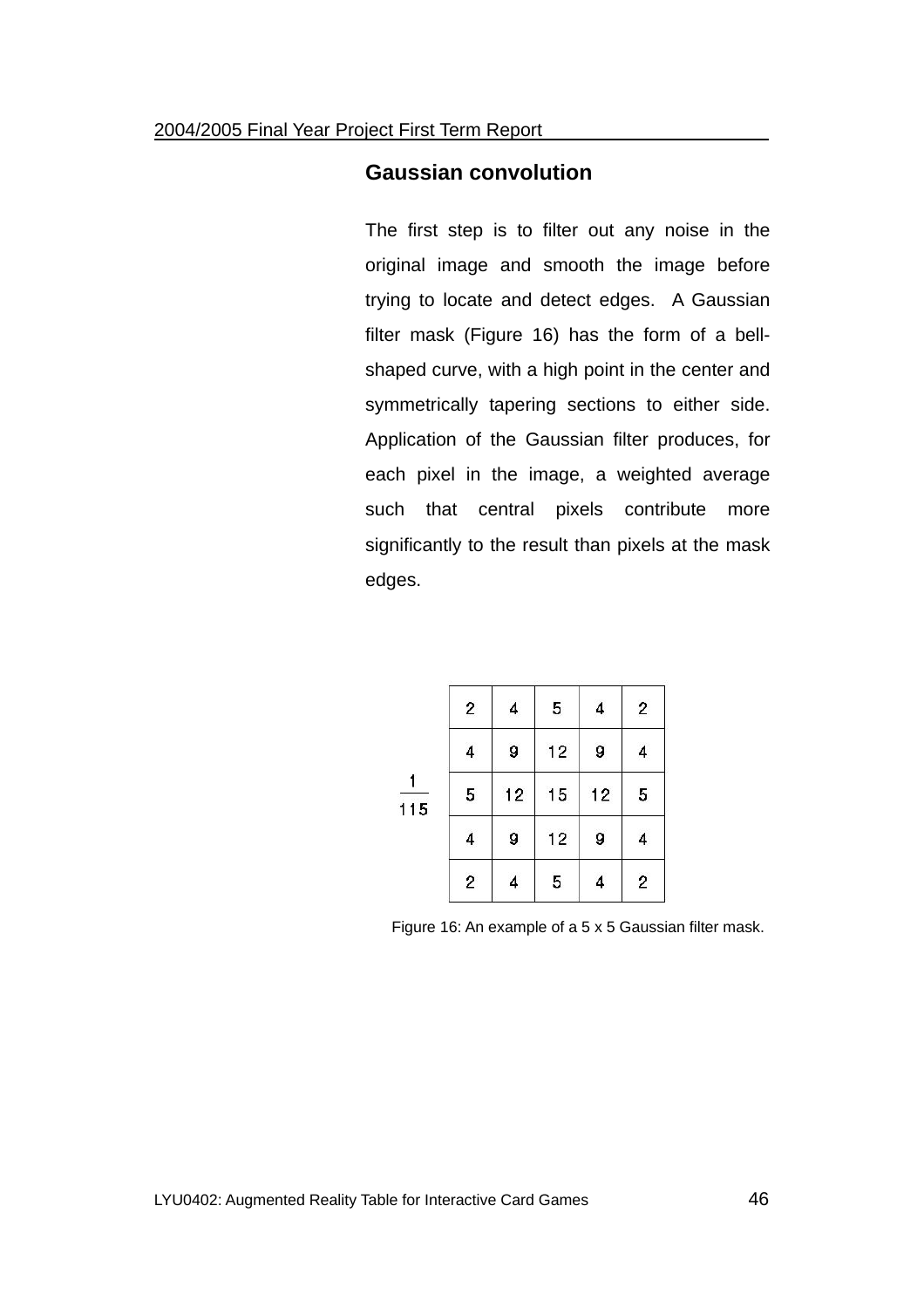### **Edge strength and direction**

After smoothing the image and eliminating the noise, the next step is to find the edge strength by taking the gradient of the image. The most basic definition of an edge is that it marks a change in image intensity separating distinct regions. An edge will therefore manifest itself in the derivative of the image intensity  $I(x,y)$ , which can be regarded as the gradient at that point.

The Sobel operators serve to find the approximate absolute gradient magnitude at each point. The Sobel operator uses a pair of 3 x 3 convolution masks (Figure 17), one estimates the gradient in vertical direction and the other estimates the gradient in horizontal direction.

|      | 0 |      | $+$ | $+2$ |   |
|------|---|------|-----|------|---|
| $-2$ | 0 | $+2$ |     |      | 0 |
|      | 0 |      |     | -2   |   |
| Gx   |   |      | Gy  |      |   |

Figure 17: A pair of 3 x 3 Sobel operator.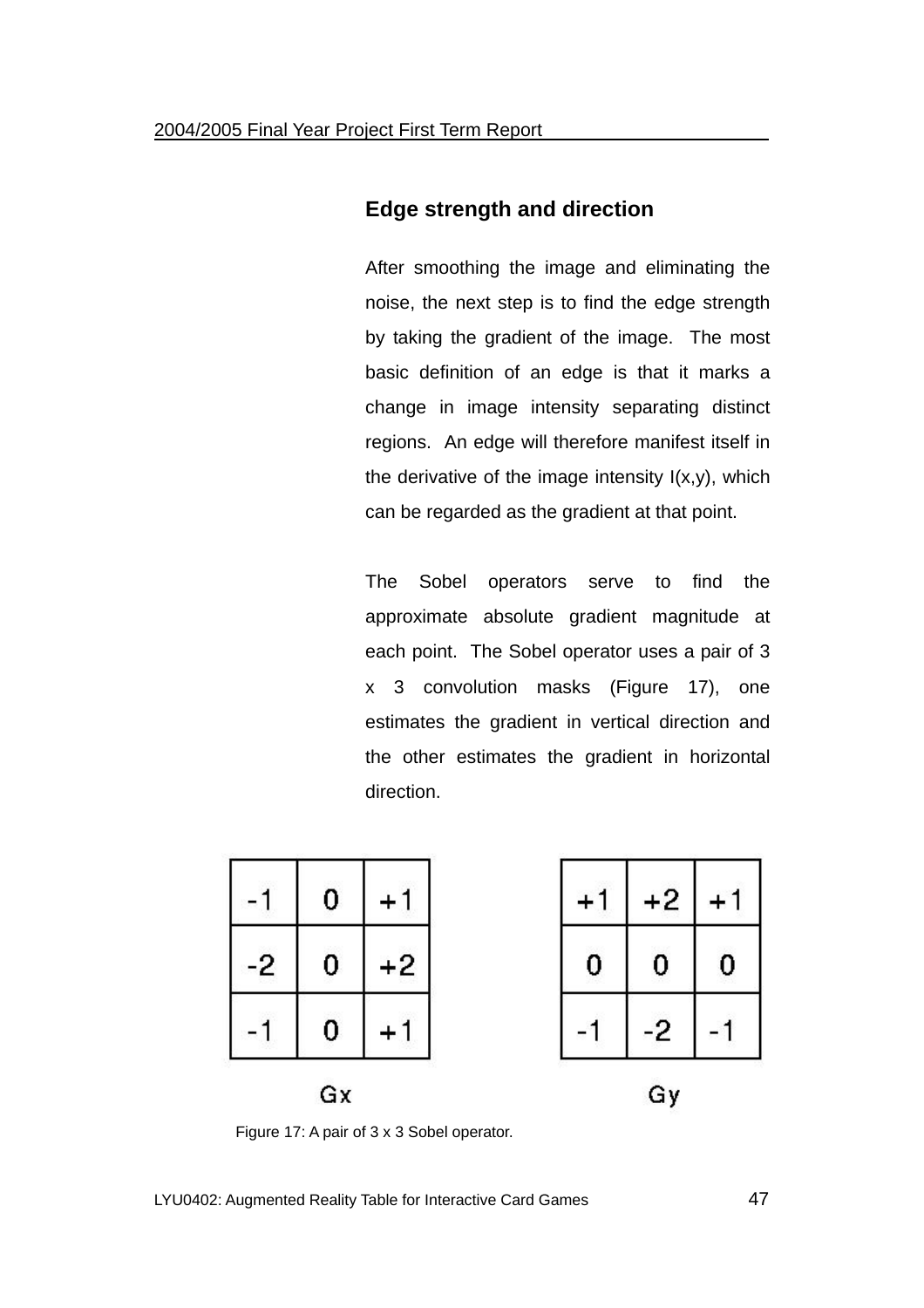The edge strength of the gradient is then approximated as follows:

$$
|G|=|G_x|+|G_y|
$$

And the edge direction is approximated as follows:

$$
\theta = \begin{cases}\n0^{\circ} & when G_x = 0 \text{ and } G_y = 0 \\
90^{\circ} & when G_x = 0 \text{ and } G_y \neq 0 \\
\tan^{-1} \left( \frac{G_y}{G_x} \right) & otherwise\n\end{cases}
$$

#### **Non-maximum suppression**

After the edge directions are know, nonmaximum suppression is applied to give a thin line in the output image represent an edge. Non-maximum suppression trace along the edge in the edge direction and suppress any pixel value that is not considered to be an edge to zero.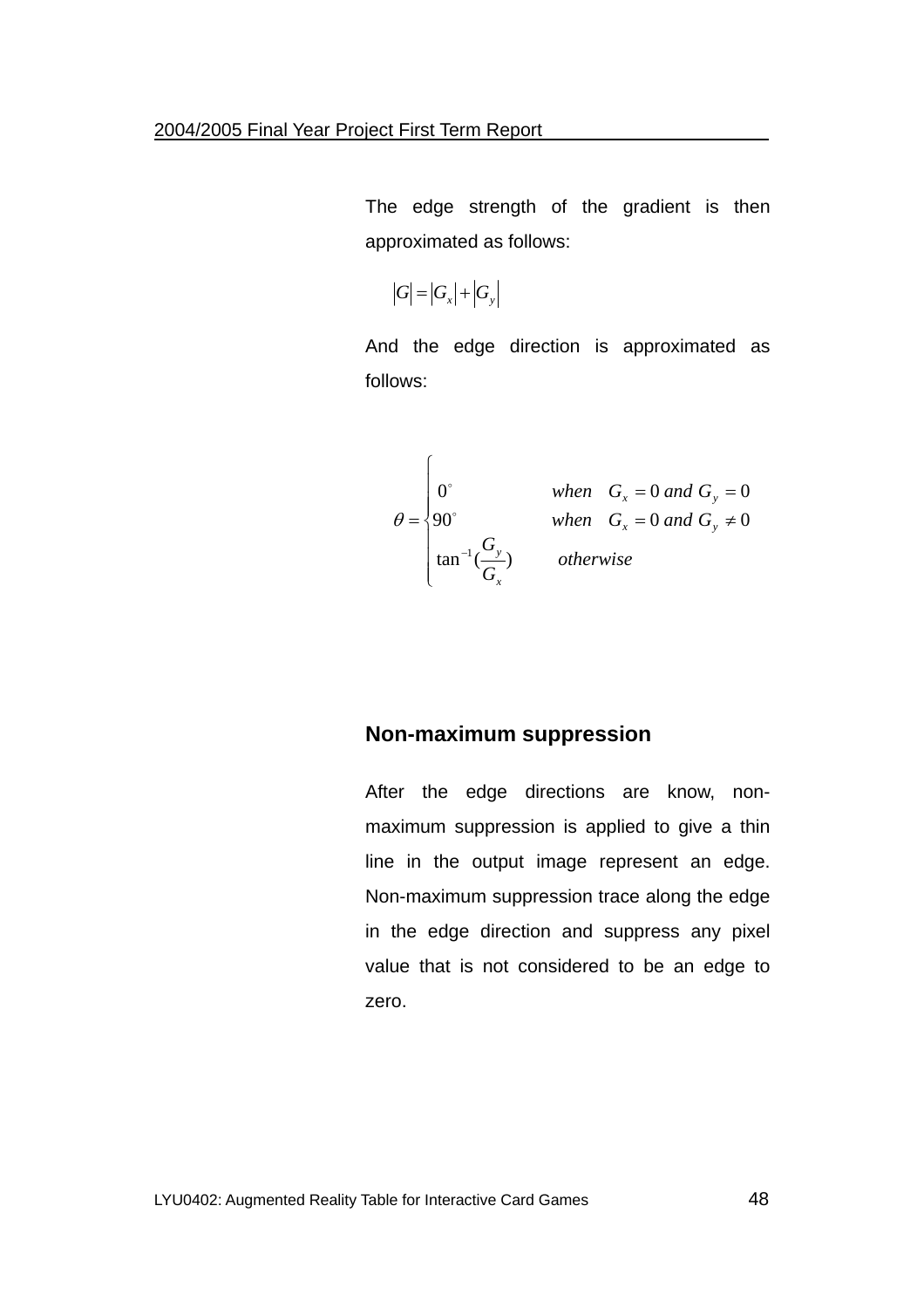### **Hysteresis**

Finally, hysteresis is applied to eliminate streaking. Streaking is the breaking up of an edge contour caused by the operator output fluctuating above and below the threshold. Hysteresis is controlled by two thresholds T1 and T2. Tracking can only begin at a point with edge strength higher than T1, then continues in both directions until the edge strength falls below T2.



Figure 18: Resulting image after applying Canny algorithm.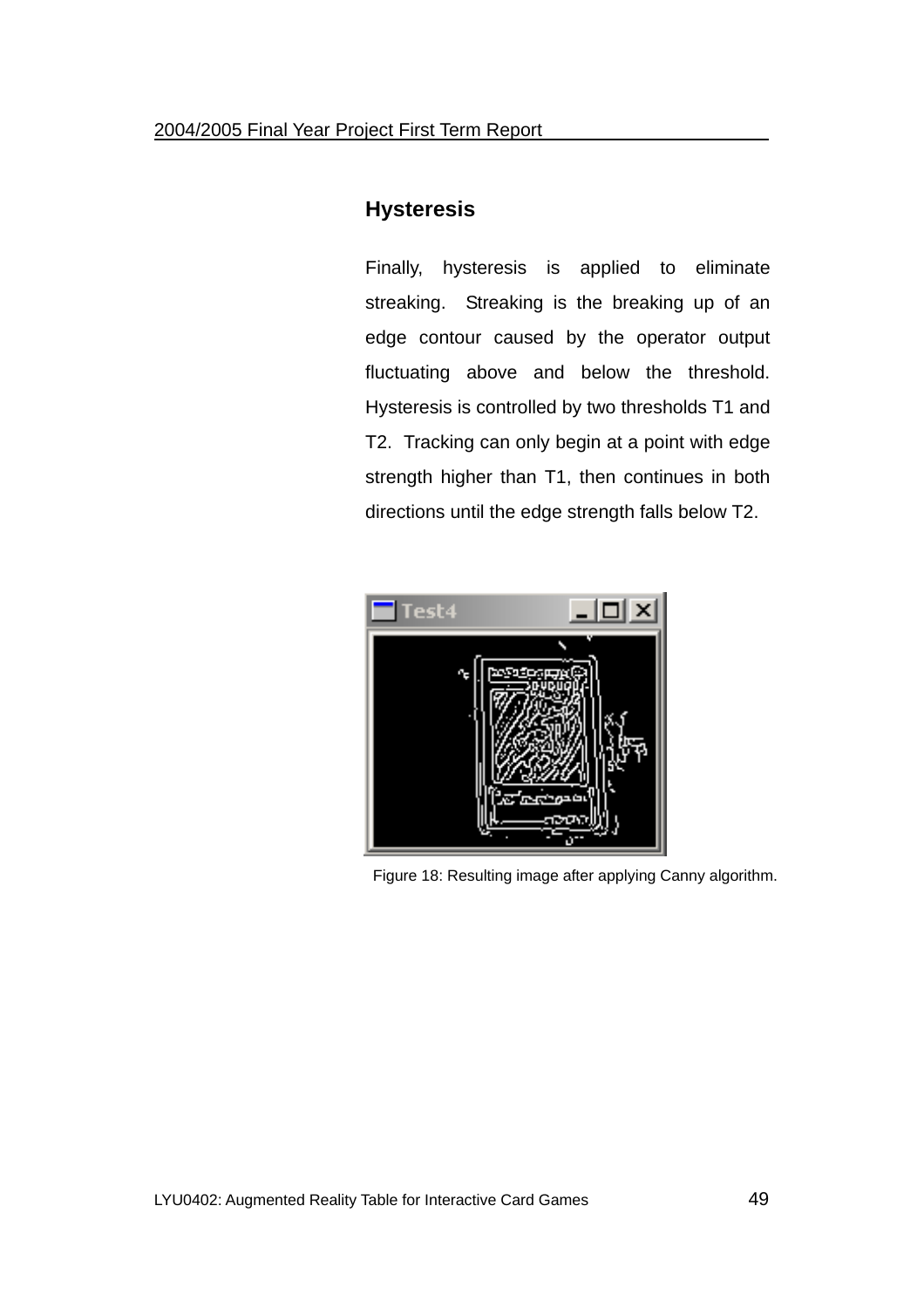# **5.6.2. Find contours**

After finding all edges, apply dilation to the image to thicken the edge lines and join those which is closed to each other. Then find all possible contours in the image.

# **5.6.3. Locate card**

Finally, the card is located by searching all contours to find the one representing the boundary rectangle of the card. As the overhead camera is right above the table and the view from the camera is orthogonal to the table surface, we can assume that the card approximately remains its rectangular shape with respect to the perspective view of the camera.

Under this assumption, the contour for the card should satisfies the following criteria:

- composes of exactly 4 points;
- contains 4 nearly right angle corners;
- with area within certain thresholds.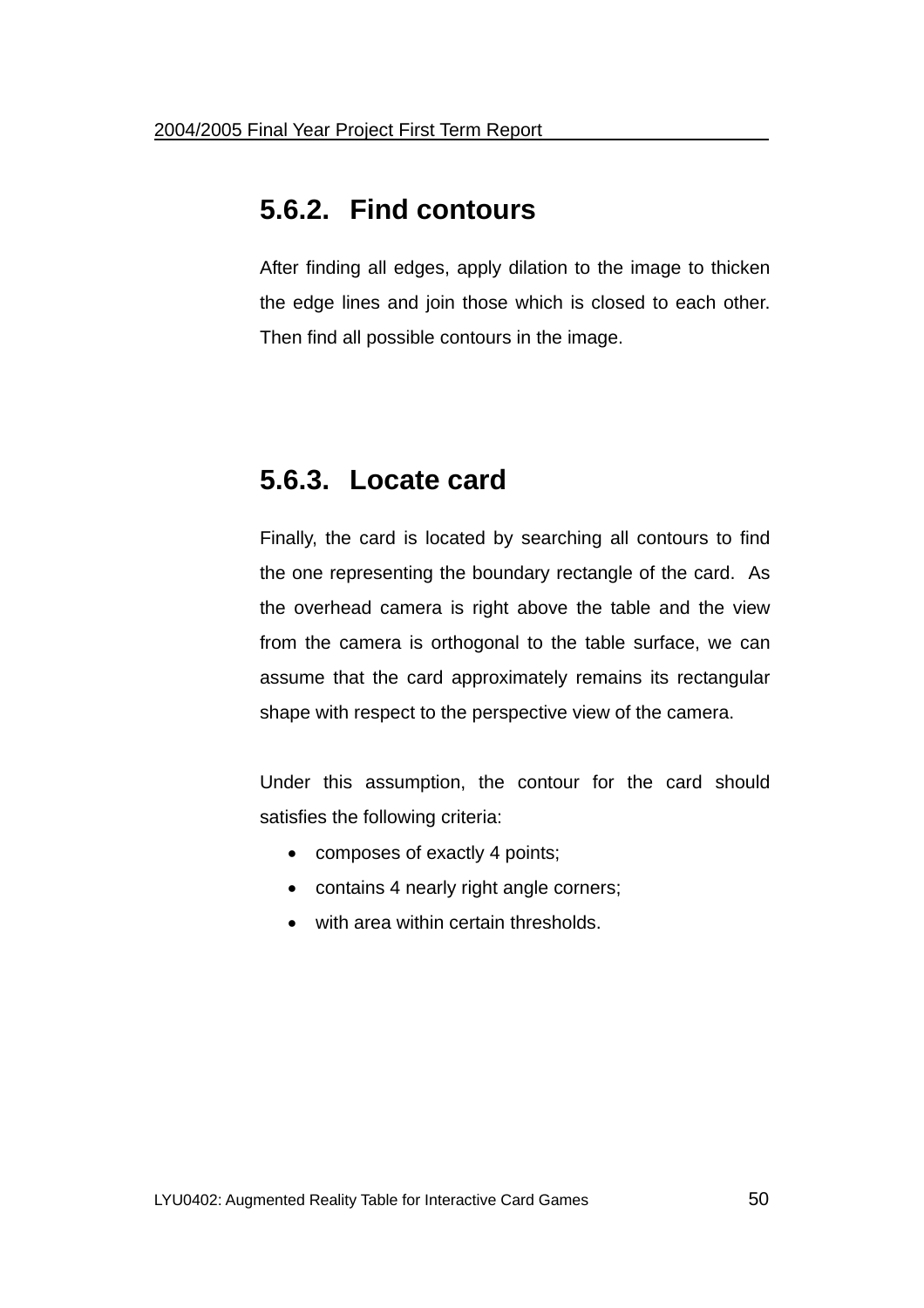### **5.6.3.1. Number of corner points**

The first condition is easily verified by counting the number of point in the contour.

### **5.6.3.2. Angle between joint edge**

The second condition requires to check all the four angles, and check if the smallest angle is nearly 90°, since this would implies all angles are also 90° for a rectangle with angle sum equals 360°. We compute the cosines of all the angles and find the one with maximum magnitude, which corresponds to the smallest angle. If this absolute value of cosine is smaller than a threshold, then the angle is nearly 90° and the condition holds.

The cosine of the angle is computed using vector method as follows:

$$
\cos \alpha = \frac{\Delta x_1 \times \Delta x_2 + \Delta y_1 \times \Delta y_2}{\sqrt{(\Delta x_1)^2 + (\Delta y_1)^2} \sqrt{(\Delta x_2)^2 + (\Delta y_2)^2}}
$$

where  $\Delta x_i$  and  $\Delta y_i$  are different between the xcoordinate and y-coordinate of the two end point of the i<sup>th</sup> edge.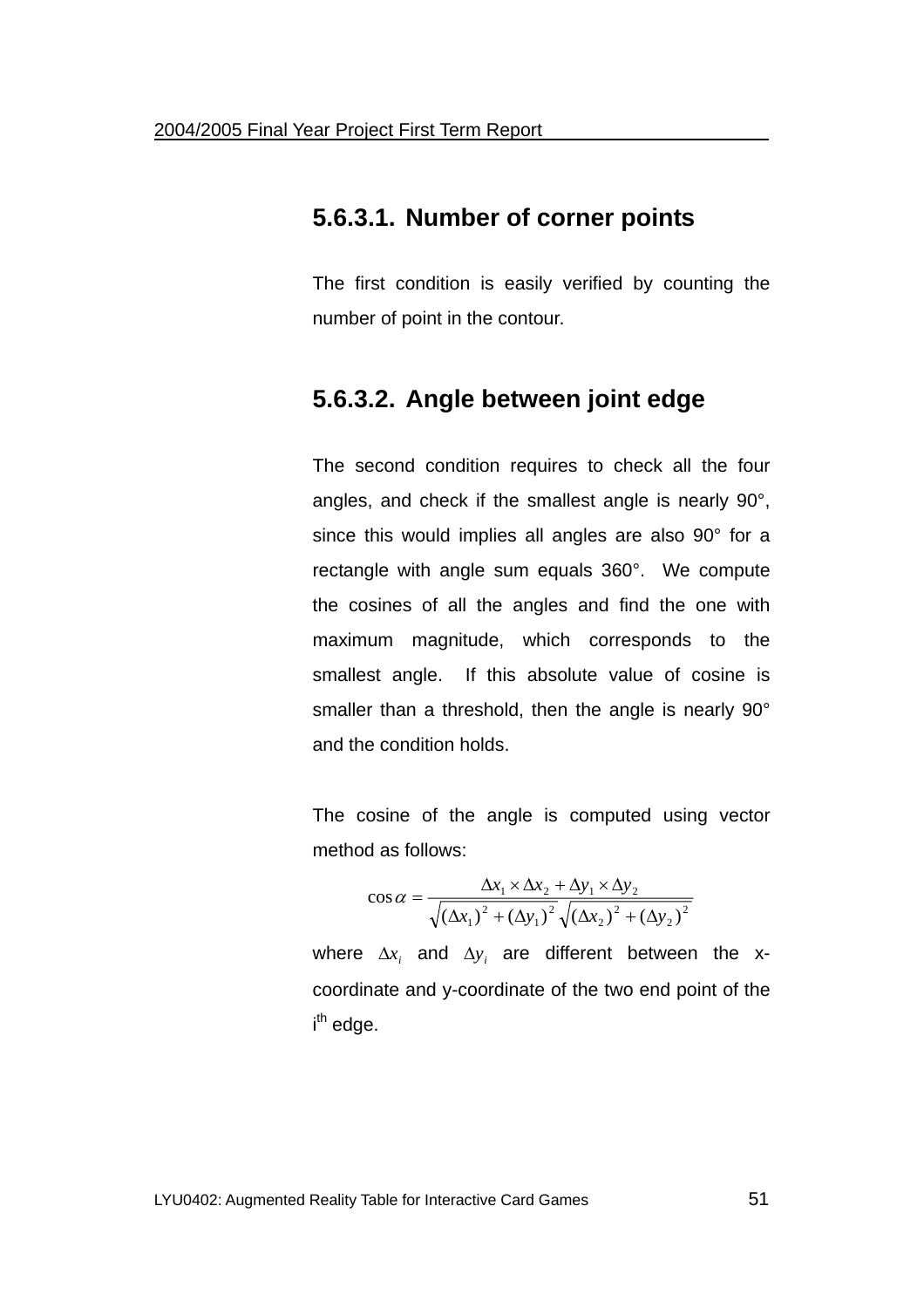### **5.6.3.3. Area**

The third condition is to check the area bounded by the contour. Since the distance between the overhead camera and the table is fixed, the area of a card is fixed for the camera point of view. This condition ensures that the contour marks the boundary of the card, not the inner rectangle of the card. If the area is larger than the lower bound threshold and smaller than the upper bound threshold, the condition is satisfied.

The area is computed as follows:

Area = 
$$
\frac{1}{2} \begin{vmatrix} x_1 & y_1 \\ x_2 & y_2 \\ x_3 & y_3 \\ x_4 & y_4 \end{vmatrix}
$$

where  $x_i$  and  $y_i$  are the xy-coordinates of the i<sup>th</sup> point.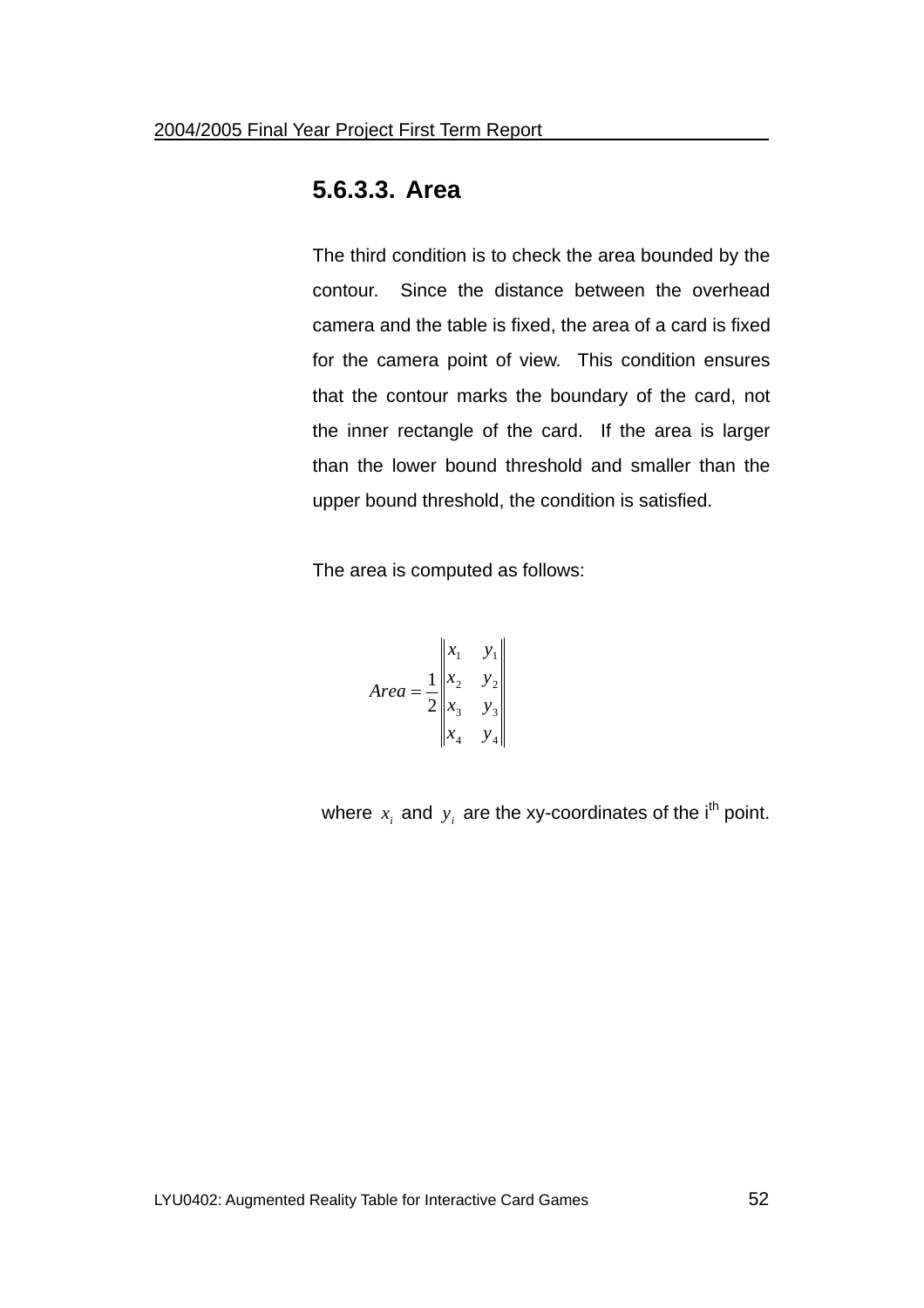#### 2004/2005 Final Year Project First Term Report



Figure 19: Result of card location marked by the green box.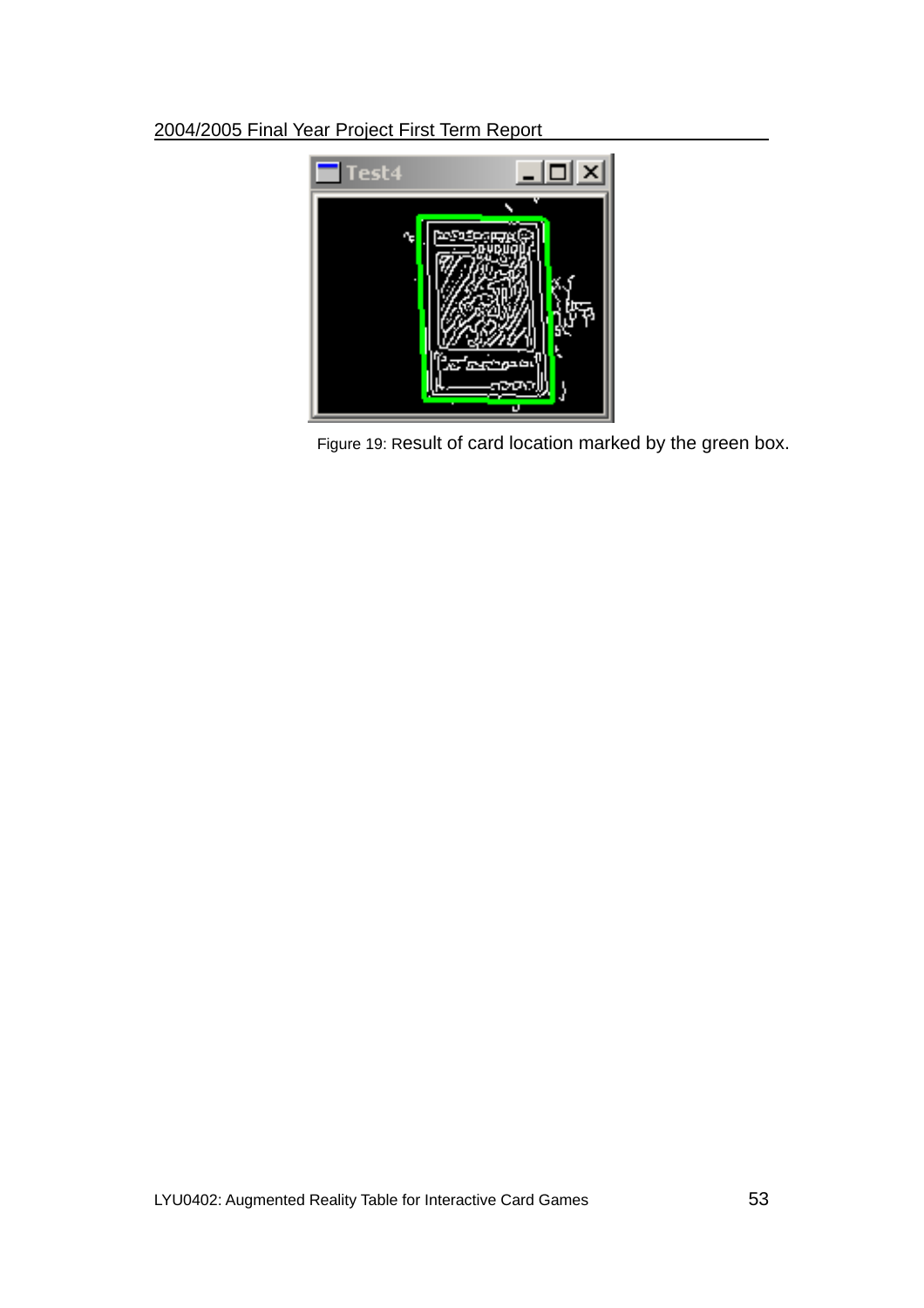# **5.7. Card recognition**

Finally, the last step is to recognize and identify the undistorted card image extracted from the previous module.

# **5.7.1. Orientation**

The orientation of a card in a typical card game gives different meaning to the input. It can either be lateral or vertical. The detection is very simple. We only need to check the length the bottom edge and the leftmost edge. If the bottom edge is longer, the card is in lateral position. Otherwise, the card is in vertical position



Figure 20: Different orientation of the card in lateral (left) and in vertical (right).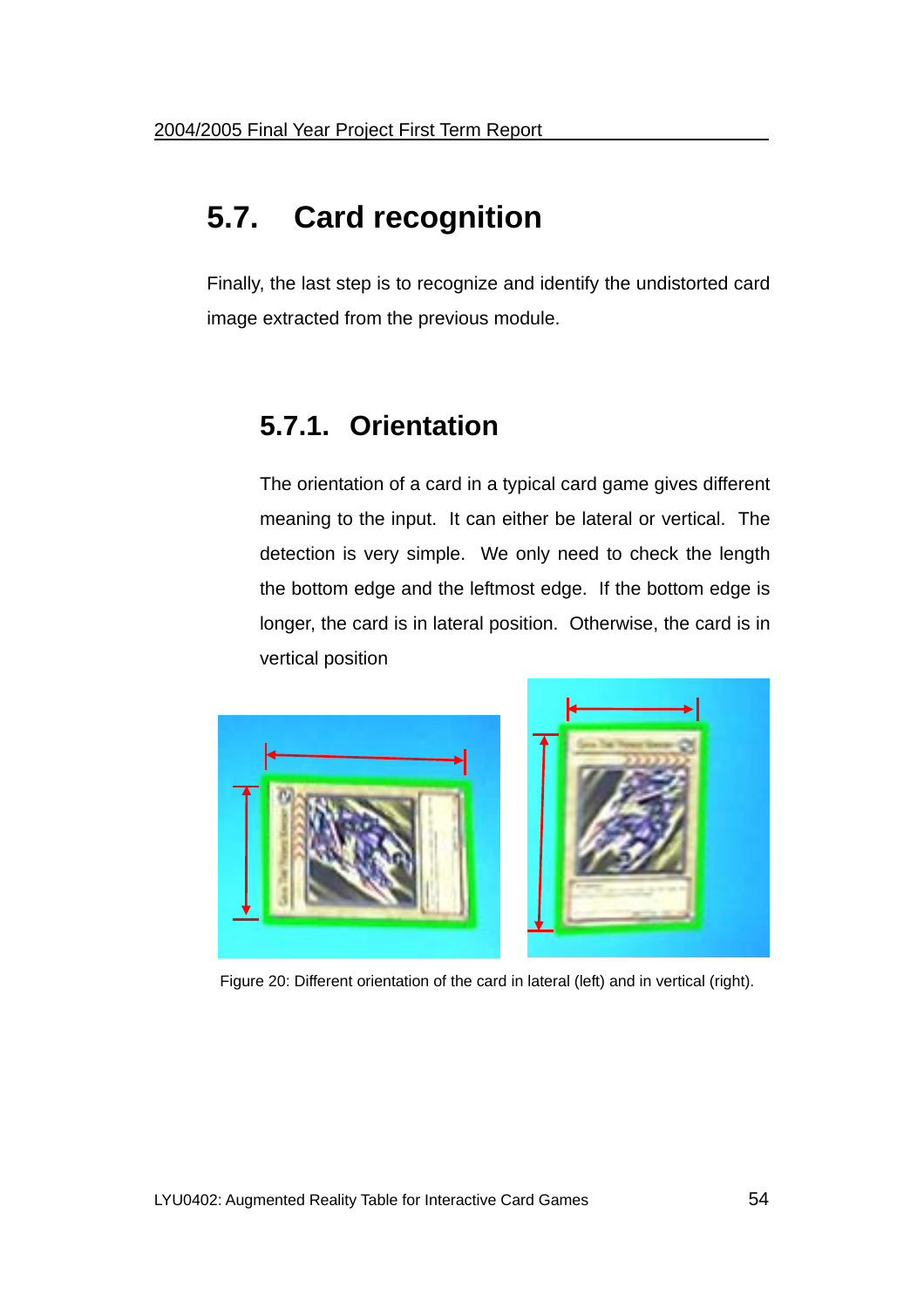#### 2004/2005 Final Year Project First Term Report

However, more detailed orientation is needed in further card recognition. For cards of "YU-GI-OH", the color of upper region is darker than lower region (Figure 21). By comparing the average brightness of these two regions, we can determine which side is the lower part of the card. Then, the orientation extend to four directions, north, east, south and west.



Figure 21: Regions to check for card orientation.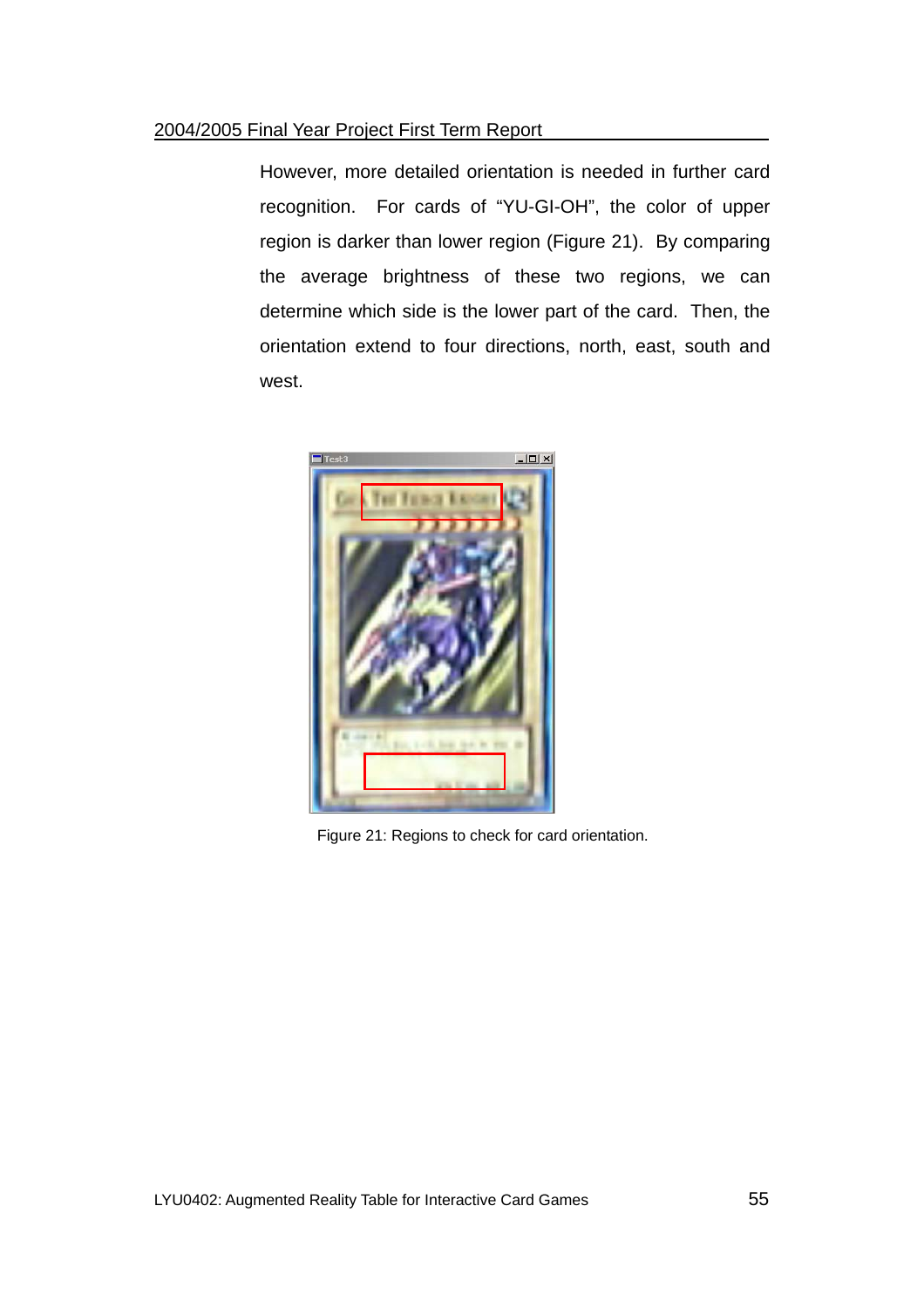# **5.7.2. Undistorted Card Image**

To ease further process such as extracting features to determine the card type and the card ID, the system first compute an undistorted version of the card from the distorted one captured from the camera. It is done by a geometric transformation on the distorted card image argumented by the four-point card position on the 2-D image space.





Figure 22: Geometric transformation.

### **5.7.2.1. Geometric transforms**

Geometric transforms permit the elimination of geometric distortion that occurs when an image is captured. It consists of two basic steps,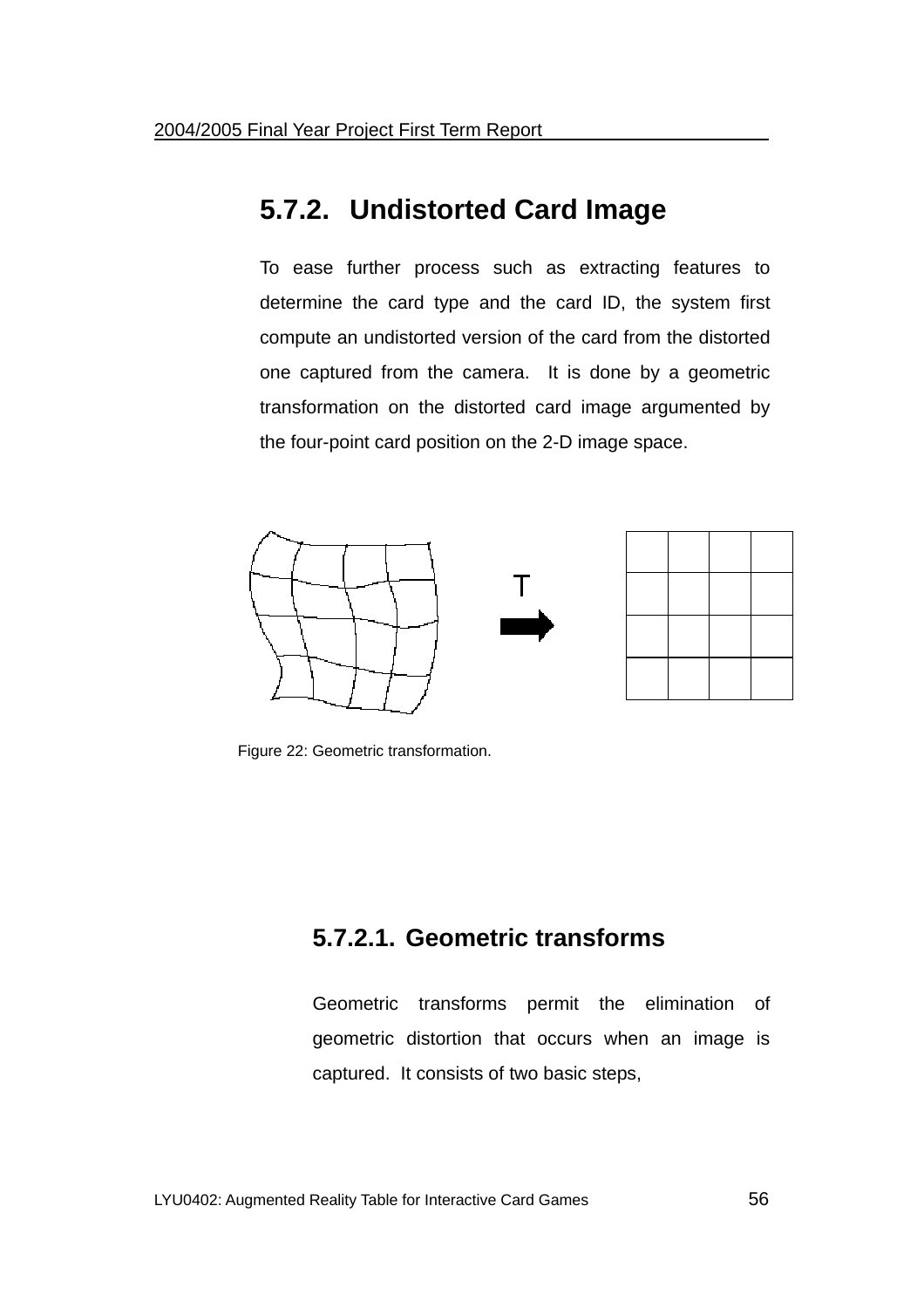### **Pixel coordinate transformations**

The pixel coordinate transformation maps the pixel  $(x,y)$  to a new pixel  $(x',y')$ . The new pixel coordinate may not be an integer, that is, the pixel lies between some pixels, which have different brightness value.

### **Brightness interpolation**

The brightness of the new pixel is an interpolation of the brightness of several neighboring points. There are some typical interpolation methods such as nearest neighborhood interpolation, linear interpolation, bicubic interpolation, etc.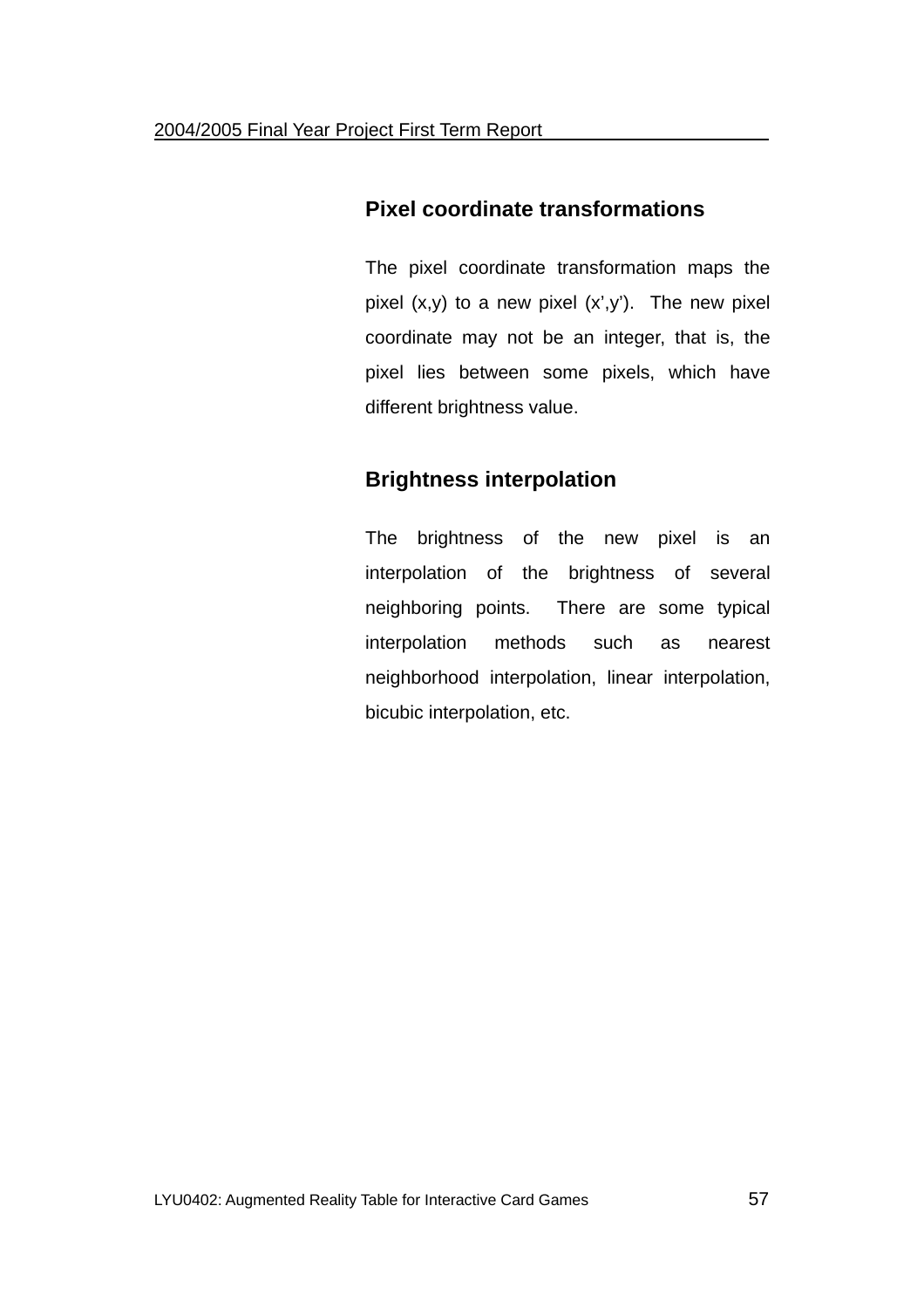### **5.7.2.2. Pixel coordinate transformation**

There are many ways to perform a pixel coordinate transformation. For example, the affine transformation such as rotation, translation, shear and scaling.

For efficiency purpose, we choose a much simpler way to implement the pixel coordinate transformation. It is an approximated version of the transformation. We take the advantage that the overhead camera is placed right above the card. So we assume the distortion is mainly due to rotation, and less is due to the perspective view of the camera.

The transformation maps a point  $(x,y)$  on the original distorted image to a point  $(x',y')$  on the output undistorted image as shown in (Fig.23).



Figure 23: The transformation from a point  $(x,y)$  to  $(x', y')$ .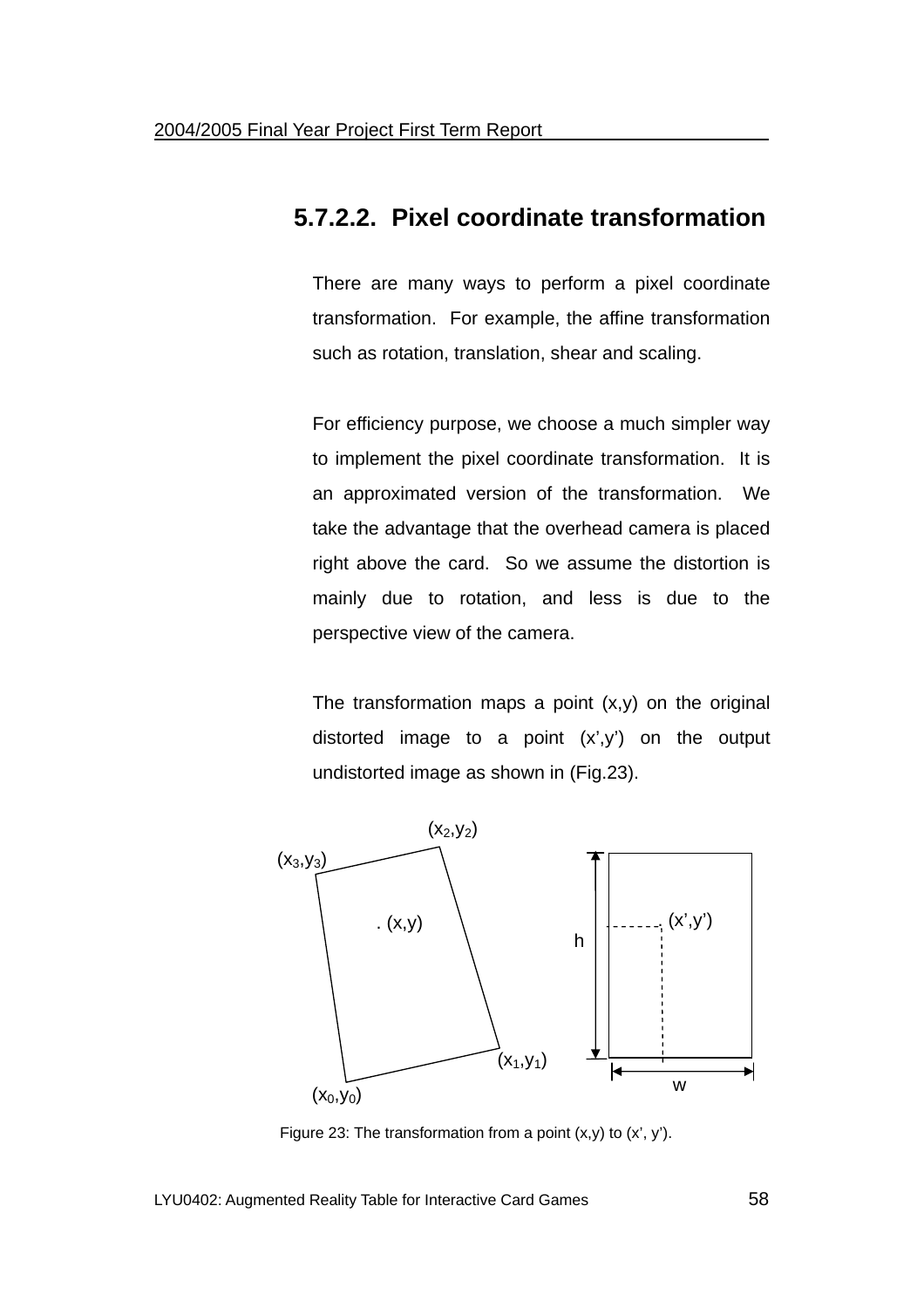By performing the inverse of the transformation, we can find the original point in the input image that corresponds to the point in the output image

The mapping function is as follows:

$$
\begin{cases}\nx = (1 - \frac{x'}{w})(1 - \frac{y'}{h})x_0 + (\frac{x'}{w})(1 - \frac{y'}{h})x_1 + (\frac{x'}{w})(\frac{y'}{h})x_2 + (1 - \frac{x'}{w})(\frac{y'}{h})x_3 \\
y = (1 - \frac{x'}{w})(1 - \frac{y'}{h})y_0 + (\frac{x'}{w})(1 - \frac{y'}{h})y_1 + (\frac{x'}{w})(\frac{y'}{h})y_2 + (1 - \frac{x'}{w})(\frac{y'}{h})y_3\n\end{cases}
$$

The function compute the new coordinates  $(x',y')$  by the weighted sum of the four corner coordinates of the distorted card image, where the weights are the ratios of the distance between point (x,y) and the four boundaries to the height and width of the undistorted image respectively.

Note that the new coordinates  $(x,y)$  are continuous real values rather than discrete integer values.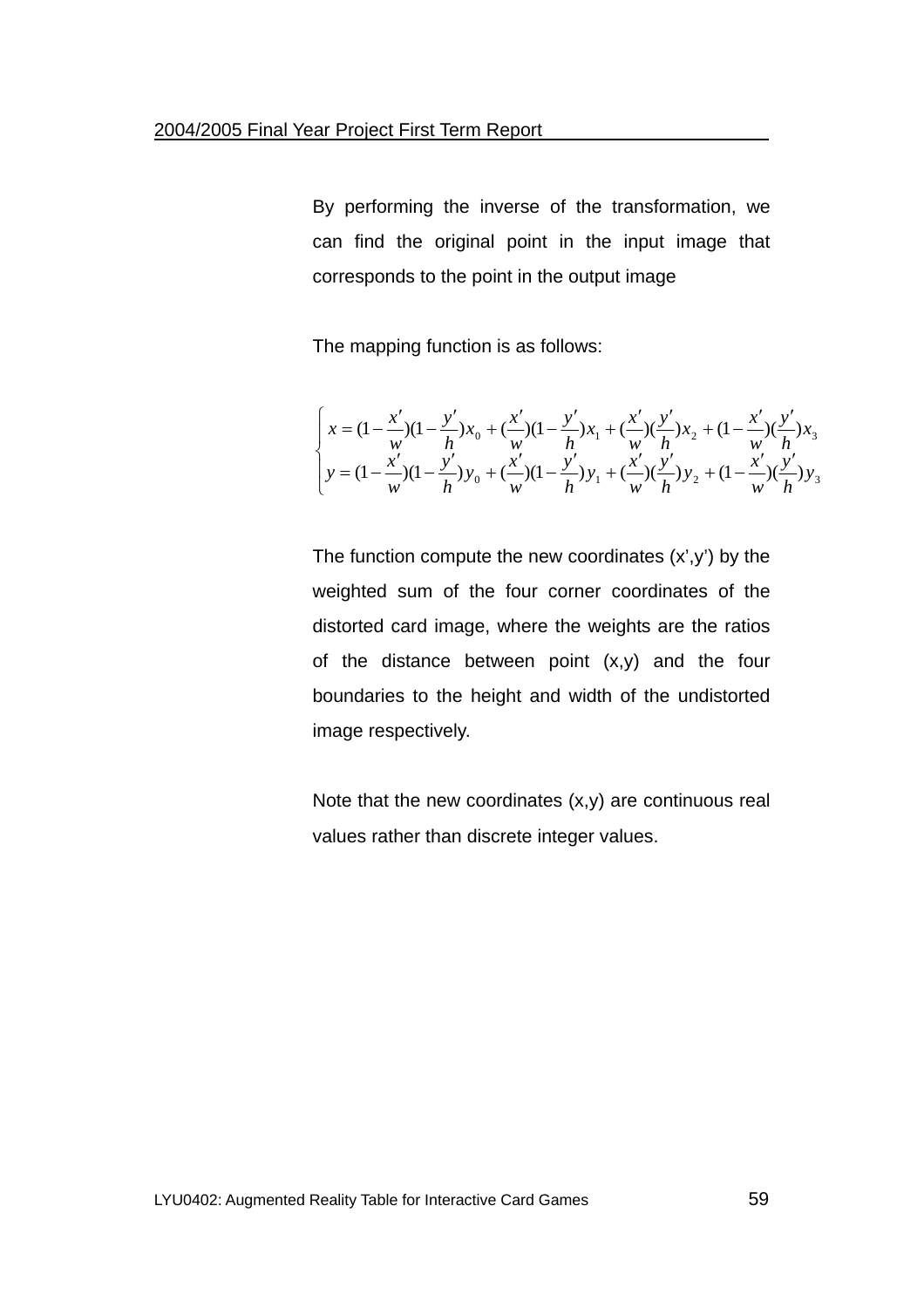

Figure 24: The distorted card image (left) and the resulting undistorted card image (right).

### **5.7.2.3. Brightness interpolation**

The new point  $(x,y)$  found by the previous transformation does not fit with the discrete raster of the original image. Thus, the brightness of the pixel (x',y') on the undistorted image is computed by interpolating some neighboring points of the point (x,y) on the original image. We consider three methods.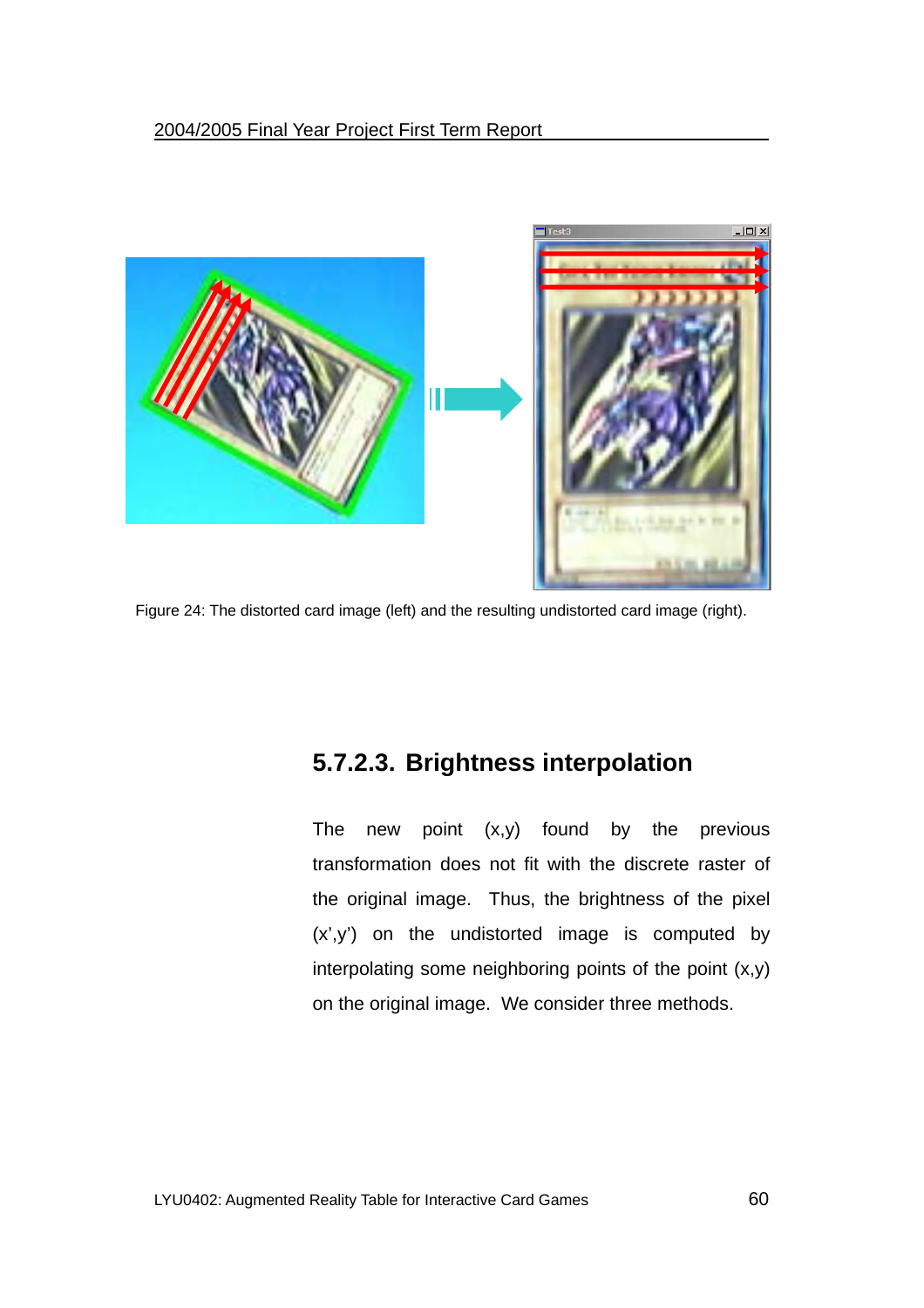#### **Nearest Neighbor Interpolation**

The brightness value of the point  $(x,y)$  is assigned with that of the nearest neighbor pixel.

The brightness value is computed as follows:

 $f_{nearest}(x, y) = I(round(x), round(y))$ 

where  $f_{\text{nearest}}(x, y)$  is the new brightness value of the point  $(x,y)$ , and  $I(h, k)$  is the brightness value of the pixel (a,b) on the original image.



Figure 25: Nearest neighbor interpolation and its brightness function.

(Figure 25) illustrates how to assign the brightness value and the brightness function for this method (variation between brightness and distance of a point).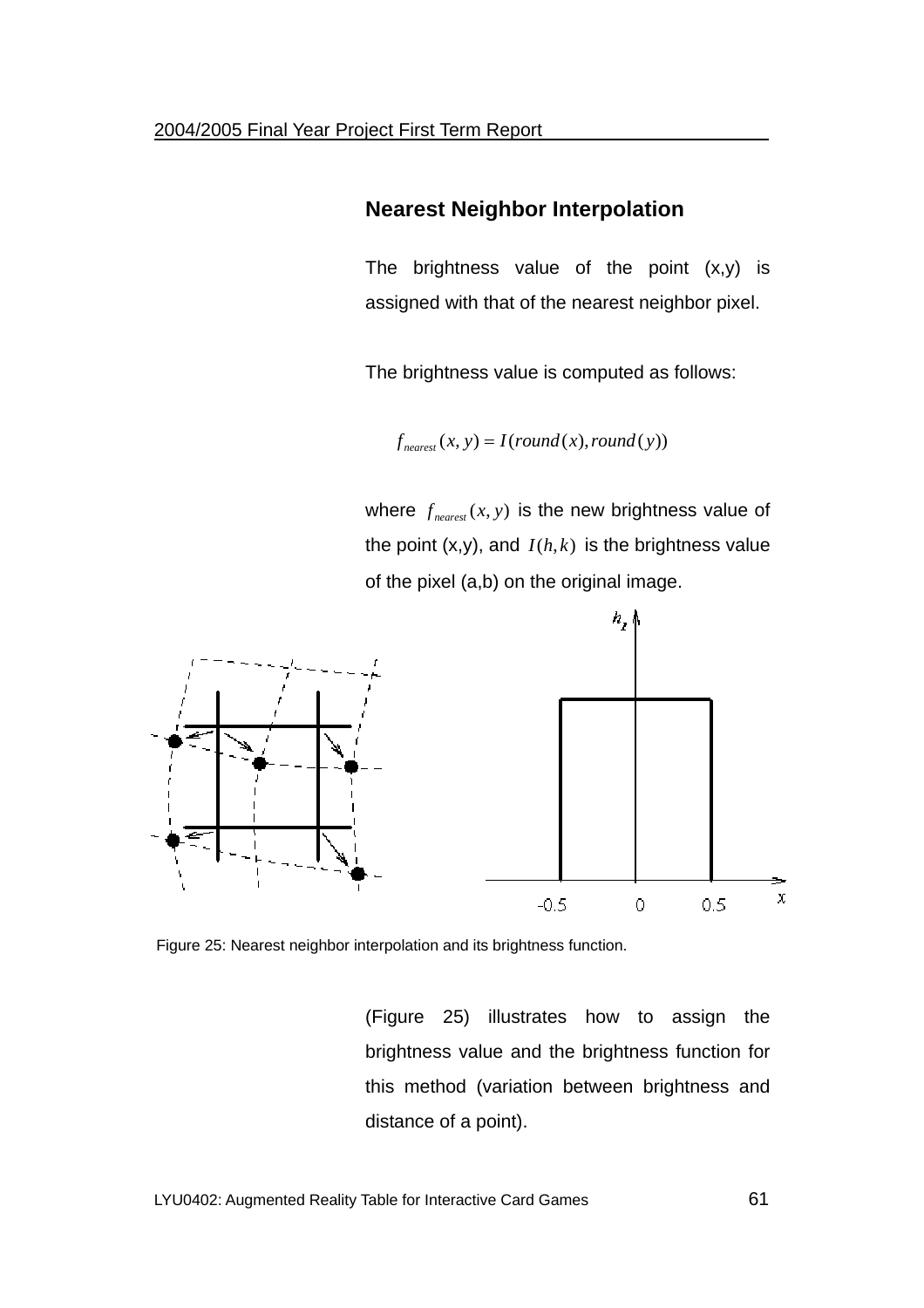#### **Bilinear Interpolation**

The brightness value of the point  $(x,y)$  is assigned with the weighted average of the four nearest neighboring pixels.

The brightness value is computed as follows:

$$
f_{bilinear}(x, y) = (1 - a)(1 - b)I(h, k) + (a)(1 - b)I(h + 1, k) + (1 - a)(b)I(h, k + 1) + (a)(b)I(h + 1, k + 1)
$$

$$
h = floor(x), \qquad a = x - floor(x)
$$
  

$$
k = floor(y), \qquad b = y - floor(y)
$$

where  $f_{bilinear}(x, y)$  is the new brightness value of the point  $(x,y)$ , and  $I(h, k)$  is the brightness value of the pixel (a,b) on the original image.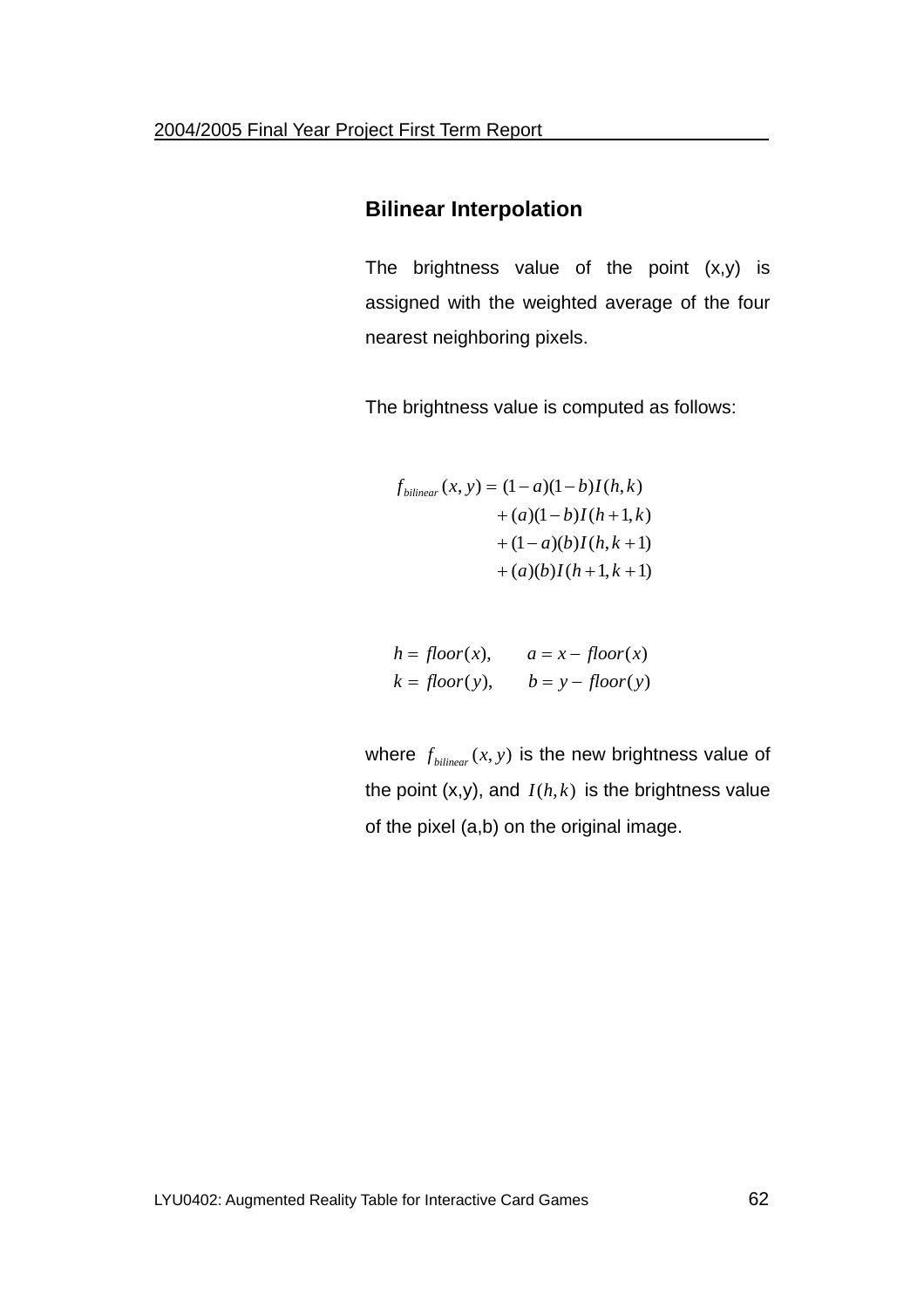

Figure 26: Linear interpolation and its brightness function.

(Figure 26) shows how to assign the brightness value and the brightness function for this method (variation between brightness and distance of a point).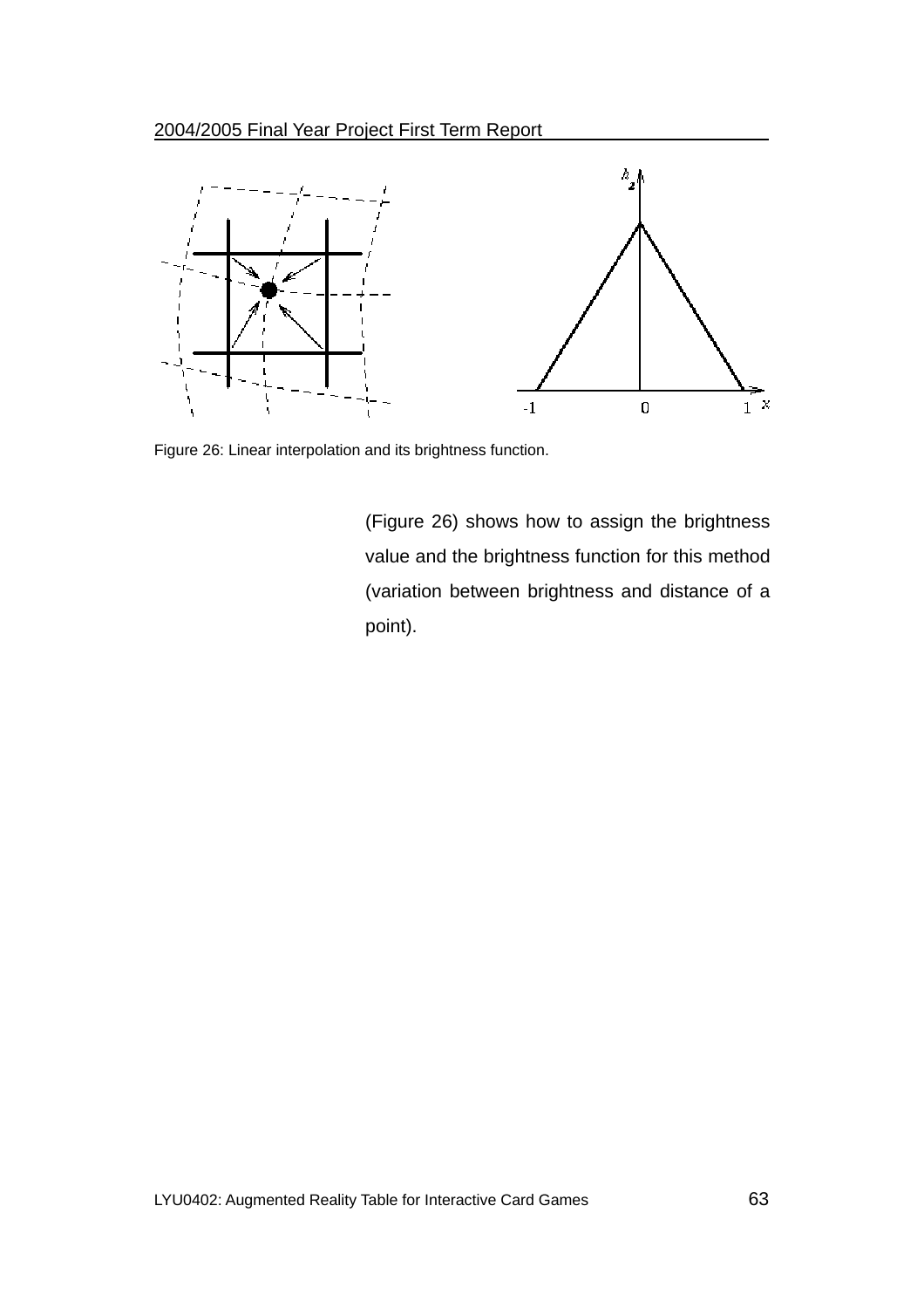### **Bicubic interpolation**

The brightness value of the point  $(x,y)$  is assigned with the weighted average of the sixteen nearest neighboring pixels using an improved model of brightness function that approximate brightness locally by a bicubic polynomial surface.

The brightness value is computed as follows:

$$
h_{bicubic} = \begin{cases} \n\left| \begin{array}{cc} 1 - 2|x|^2 + |x|^3 & \text{for } 0 < |x| < 1 \\ \n4 - 8|x| + 5|x|^2 - |x|^3 & \text{for } 1 < |x| < 2 \\ \n0 & \text{otherwise} \n\end{array} \right. & \text{otherwise} \n\end{cases}
$$

where  $h_{bi cubic}$  is the brightness function, and  $|x|$  is the distance of the point of interest to the point  $(x,y)$ .



Figure 27: Illustration of bicubic interpolation.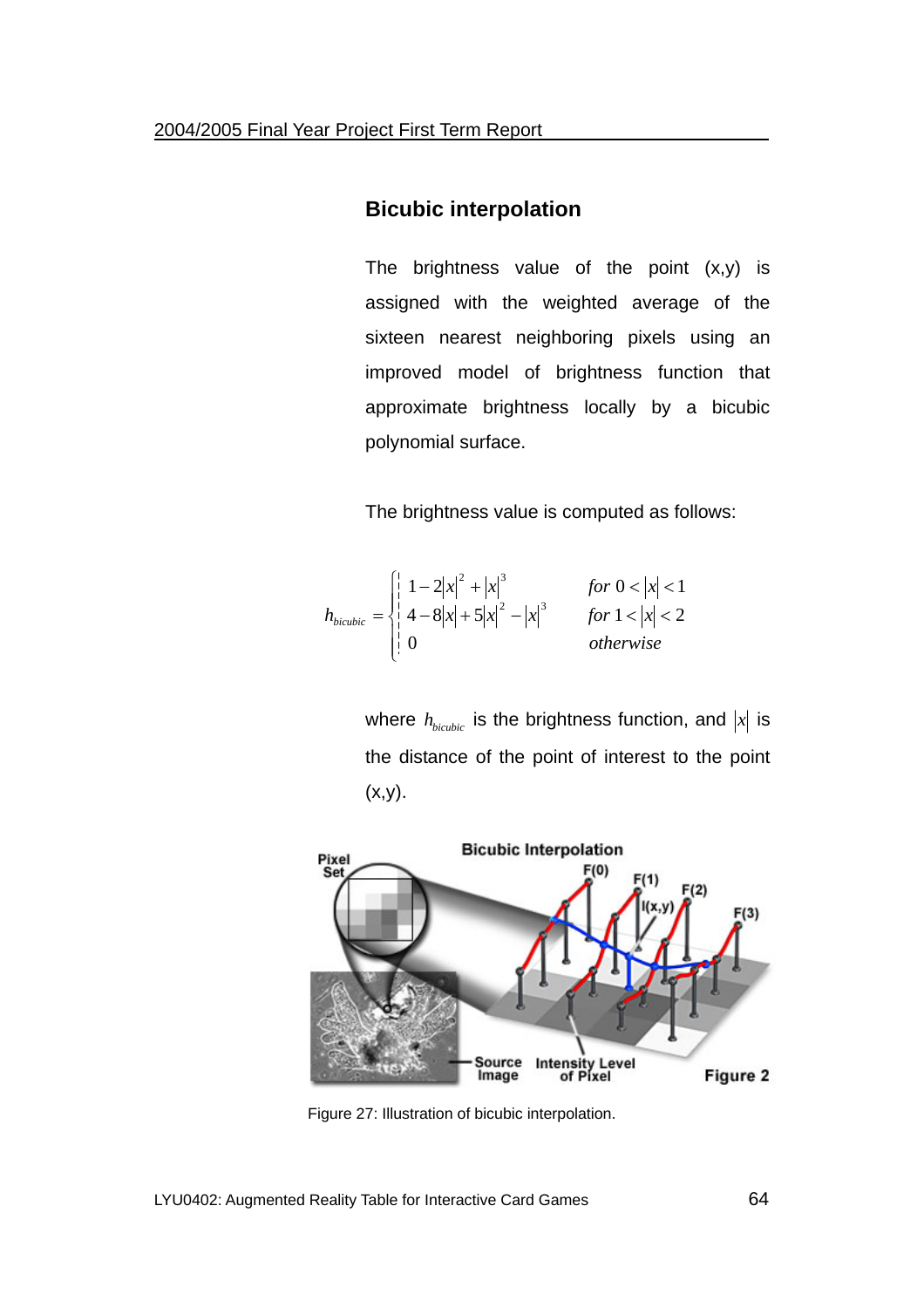# **5.7.3. Identify card ID**

The final step is to identify the card by its image. The Card Image Database provide surface to query the unique card ID by the card image. By passing the undistorted version of the card image captured from the camera to the Database, the unique card ID of the card the player input is retrieved. The detection of player card input is then finished.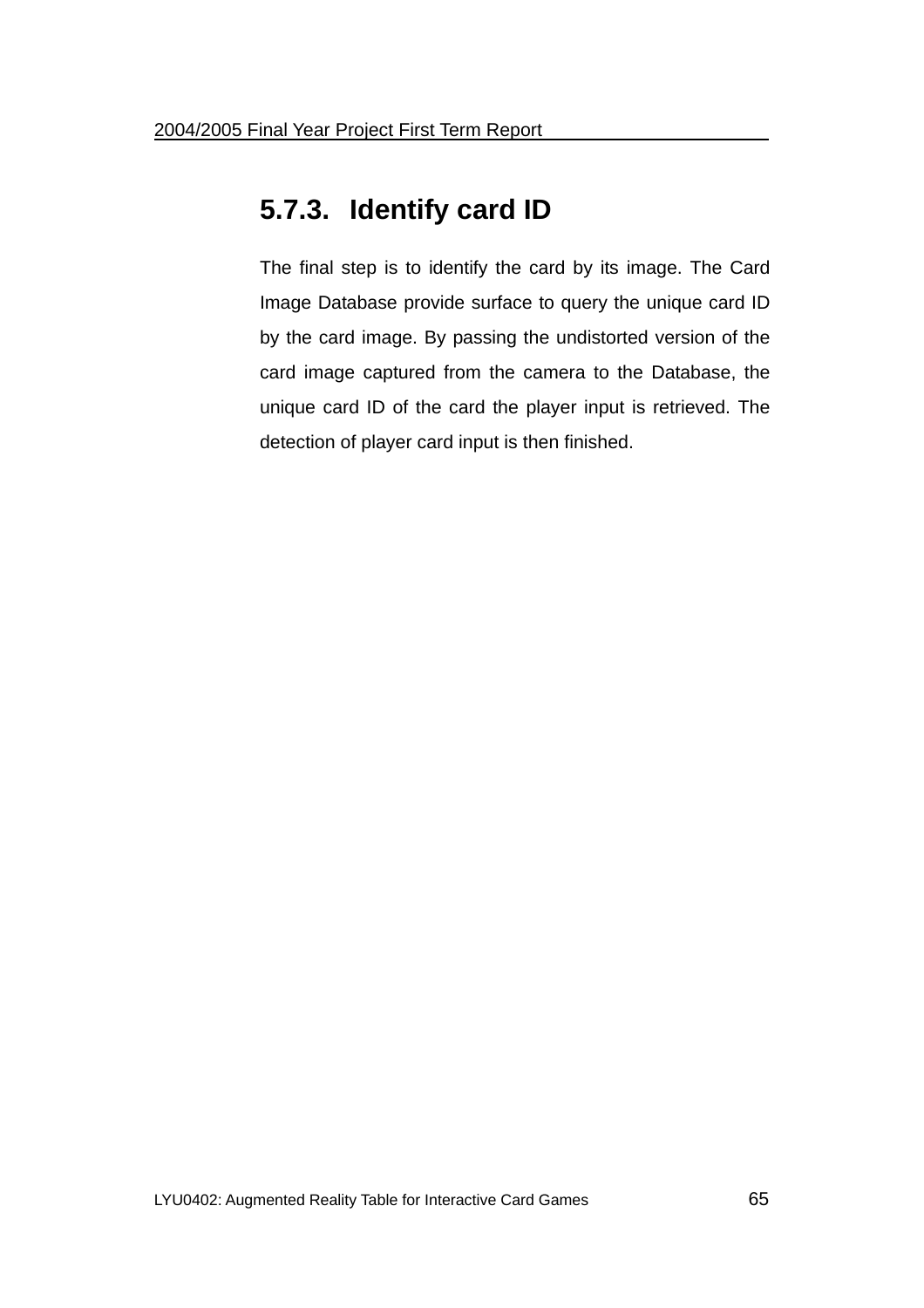# **5.8. Generic Card Game Database Module**

The Generic Card Game Database Module contains all gamespecific information about the card game, and provides method to retrieve these information. Concerning the performance of Game Enhancement Module which is visible to players as before, the efficiency and accuracy of this module is again very important.

# **5.8.1. Card Image Database**

The Card Image Database is responsible for identifying a card uniquely. By querying the database by a card image, the unique card ID is retrieved. The card ID is then used to obtain card details from the Card Database at later time.

For our system, the query process can be subdivided into three main stages. The first stage is to determine the card type. The second stage is to retrieve similar cards among all the cards in the image database. This stage requires the Image Retrieval technique. The third stage is to select one card out of those cards found in the previous stage, and confirm the card match the querying image.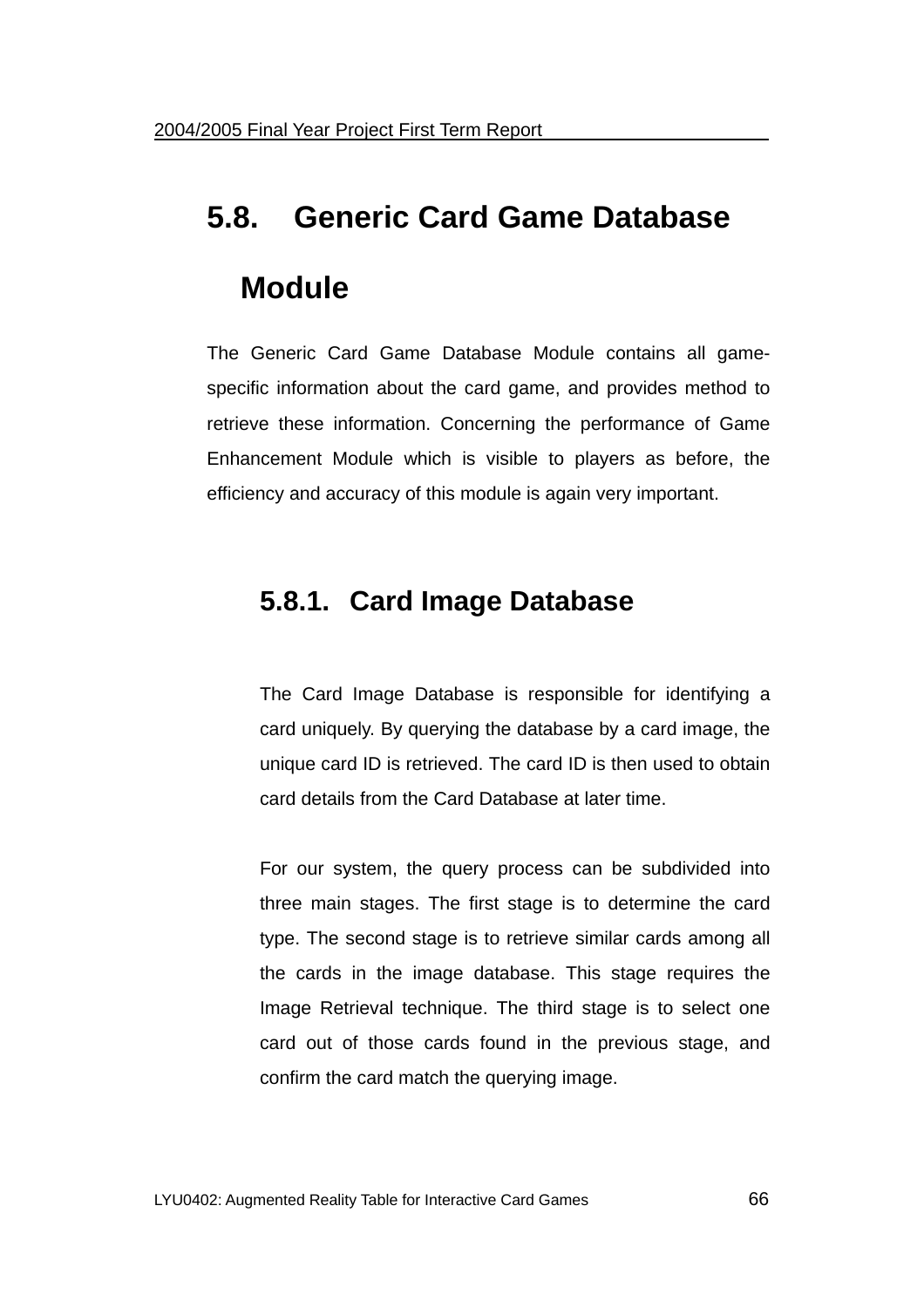### **5.8.1.1. Identify card type**

The first stage classifies the query card image into different card types. To identify a card uniquely, searching for a match image in the image database is necessary. Such classification reduces the search space and search time, and increases the accuracy as well.

For "YU-GI-OH", different card types have different background colors. The system computes the average color of the background (marked as the red box in Figure 28) and compares it to the value record from calibration procedure. The input image is said to match a card type if the different between its average background color and the calibrated background color is smaller than some threshold. Then the best match card type is chosen among all matched card types.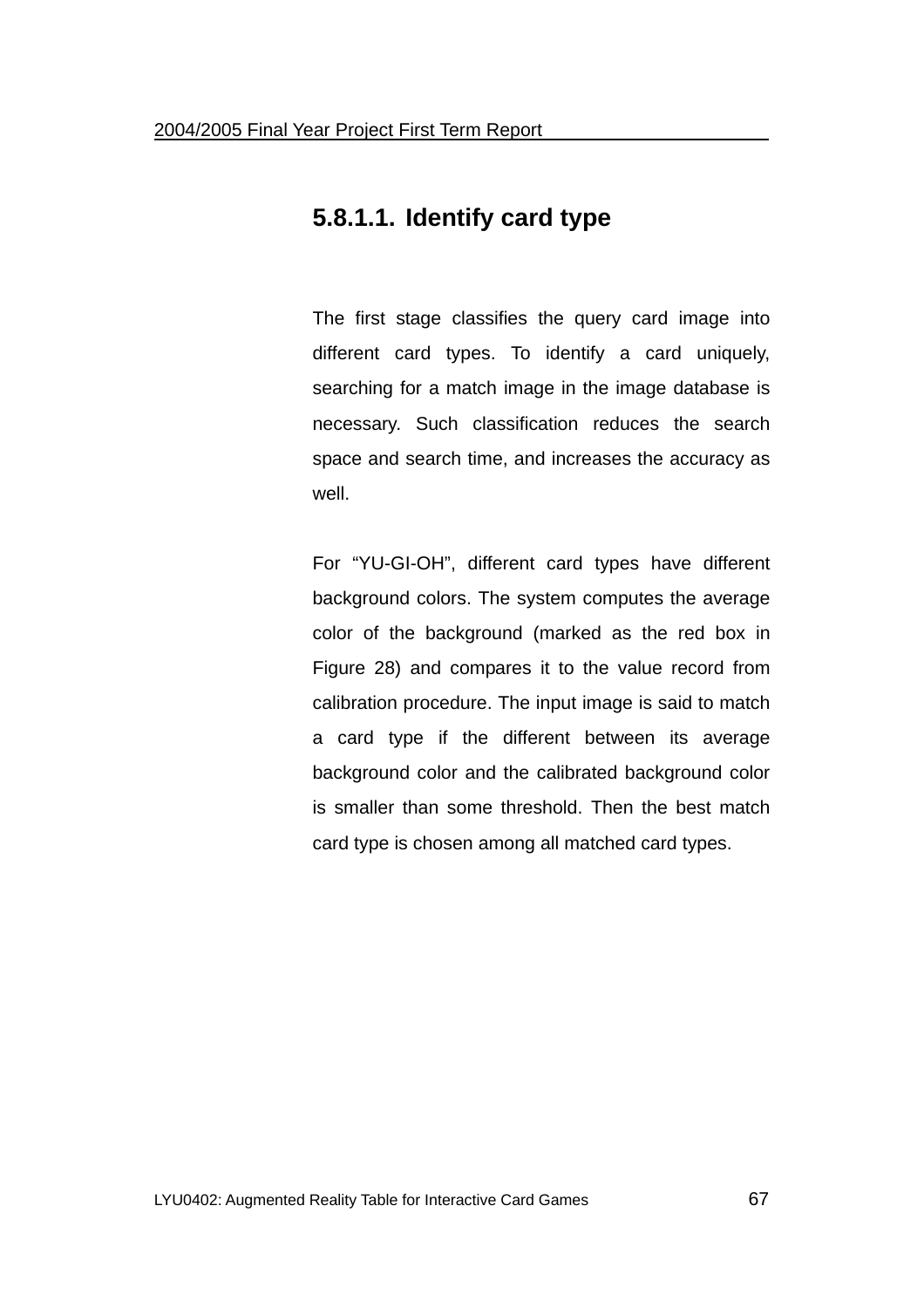

Figure 28: A monster card (left), a spell card (center) and a trap card (right).

### **5.8.1.2. Image retrieval**

The second stage can be regarded as an image retrieval stage, from which relevant images of the same card type are retrieved using an image database query.

An image retrieval system is quite different from a traditional database system. For a traditional database system known to most people, a large amount of alphanumeric data is stored in a local repository and accessed by content through appropriate query language. While for an image retrieval system, the "data" refer to low/intermediate-level features (contentdependent metadata), such as color, texture, shape, and so on, and their combinations. Sometimes data may refer to content semantics (content-descriptive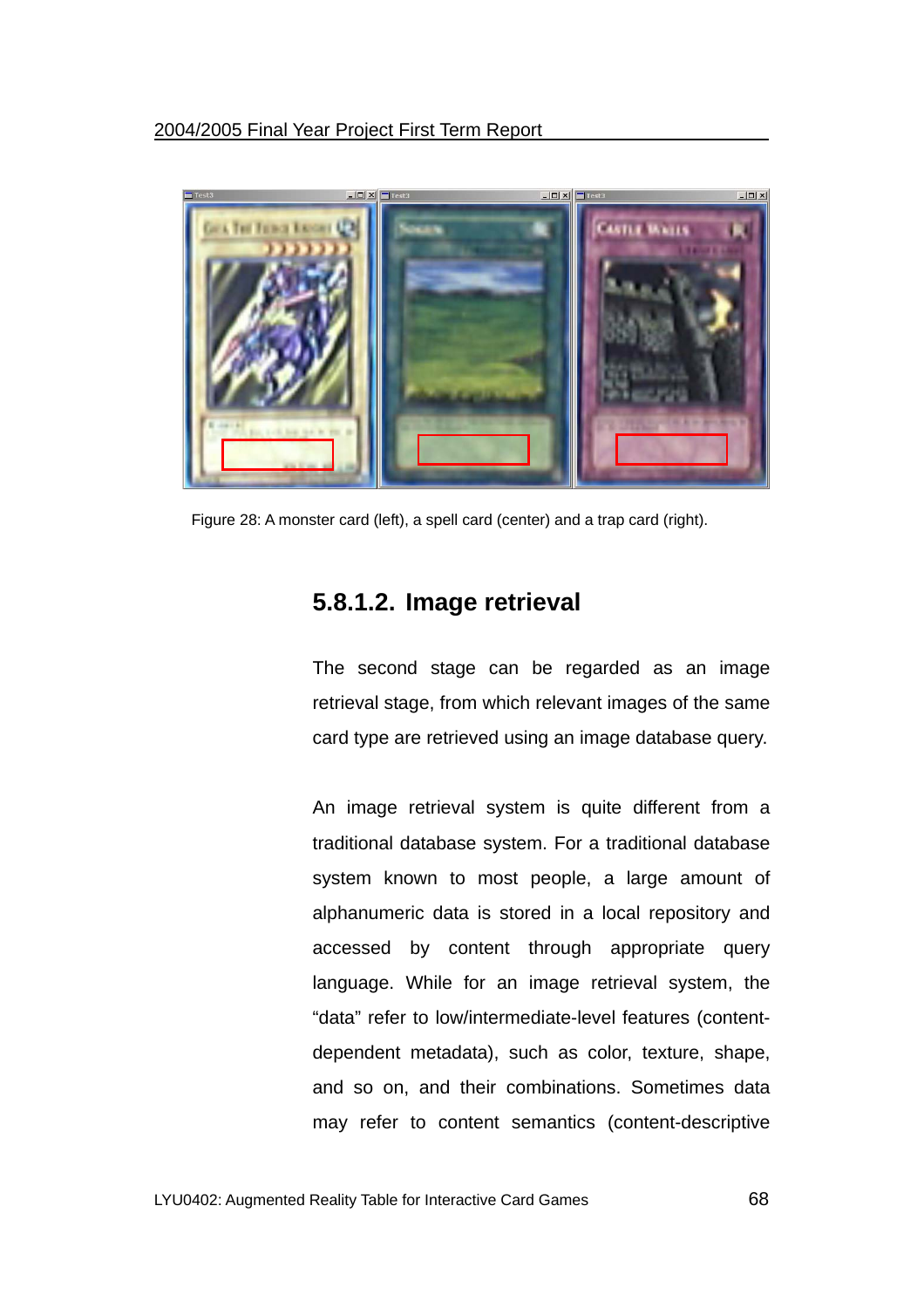#### 2004/2005 Final Year Project First Term Report

metadata) which concerned with relationships of image entities with real-world entities or temporal events, emotions and meaning associated with visual signs and scenes. Thus other kinds of metric are used for searching in an image retrieval system, rather than textual search.

Our image database belongs to color-based retrieval system for 2D still images. The reason why we do not use other image feature is due to the difficulty to extract high level features (e.g. edges, objects) from a very low resolution query image (about 40x40). Since many features are lost when a high resolution image is downgraded to a low resolution image, we cannot compare the similarity between the query image and the image in the database. Therefore, using color content suits our system requirement the most.

We consider three methods based on the global image chromatic content here.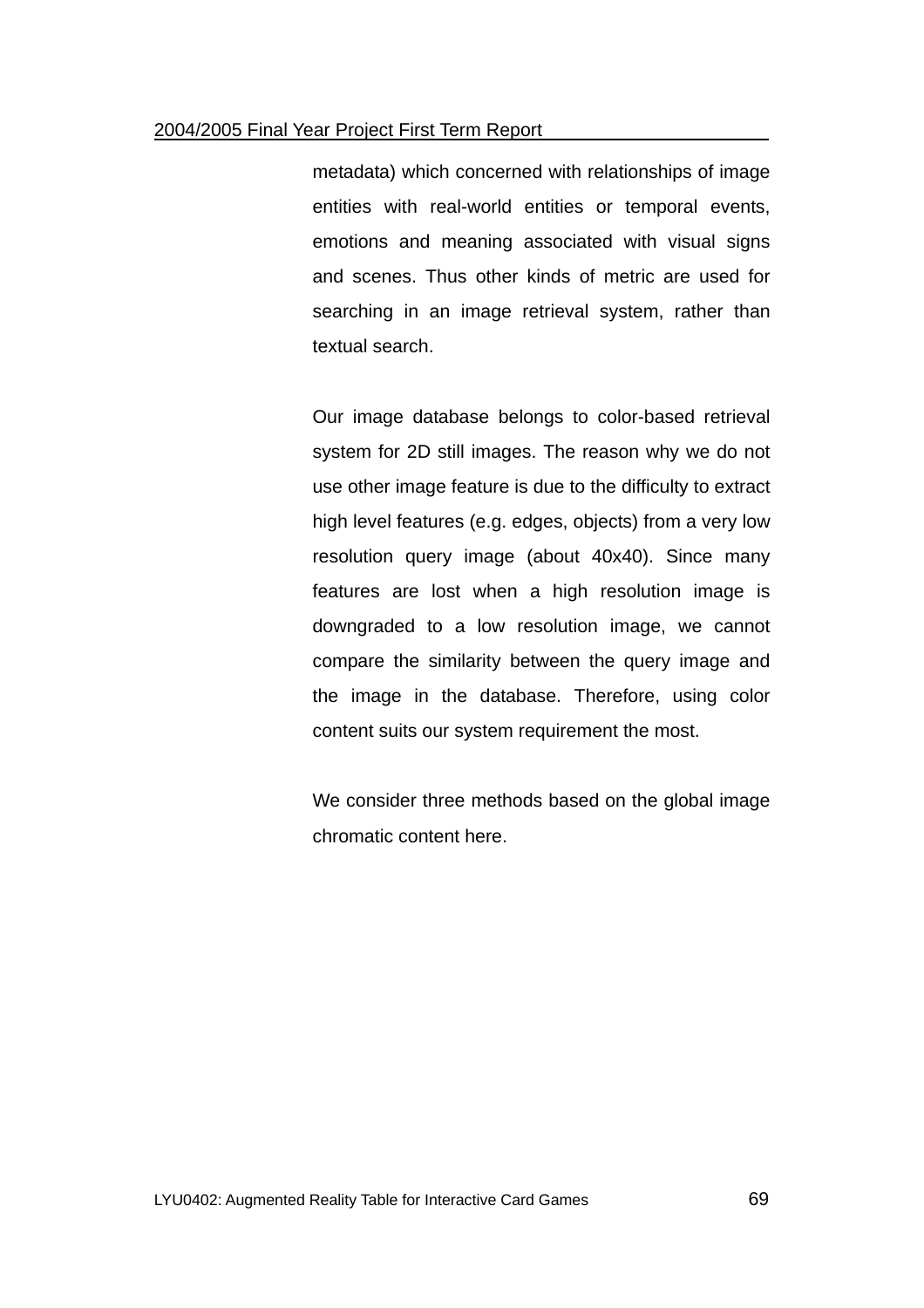### **Color Histogram**

After knowing the card type, the search continues using the color histogram of the card. The histogram intersection is defined as follows:

$$
D_{H}(I_{Q},I_{D}) = \frac{\sum_{j=1}^{n} \min(H(I_{Q},j),H(I_{D},j))}{\sum_{j=1}^{n} H(H_{D},j)}
$$

where  $H(I_o, j)$  is the j<sup>th</sup> bin of the query image histogram,

and  $H(I_D, j)$  is the j<sup>th</sup> bin of the database image histogram.

Figure 29 shows the Histogram intersection between two images.



Figure 29: Histogram intersection between two images.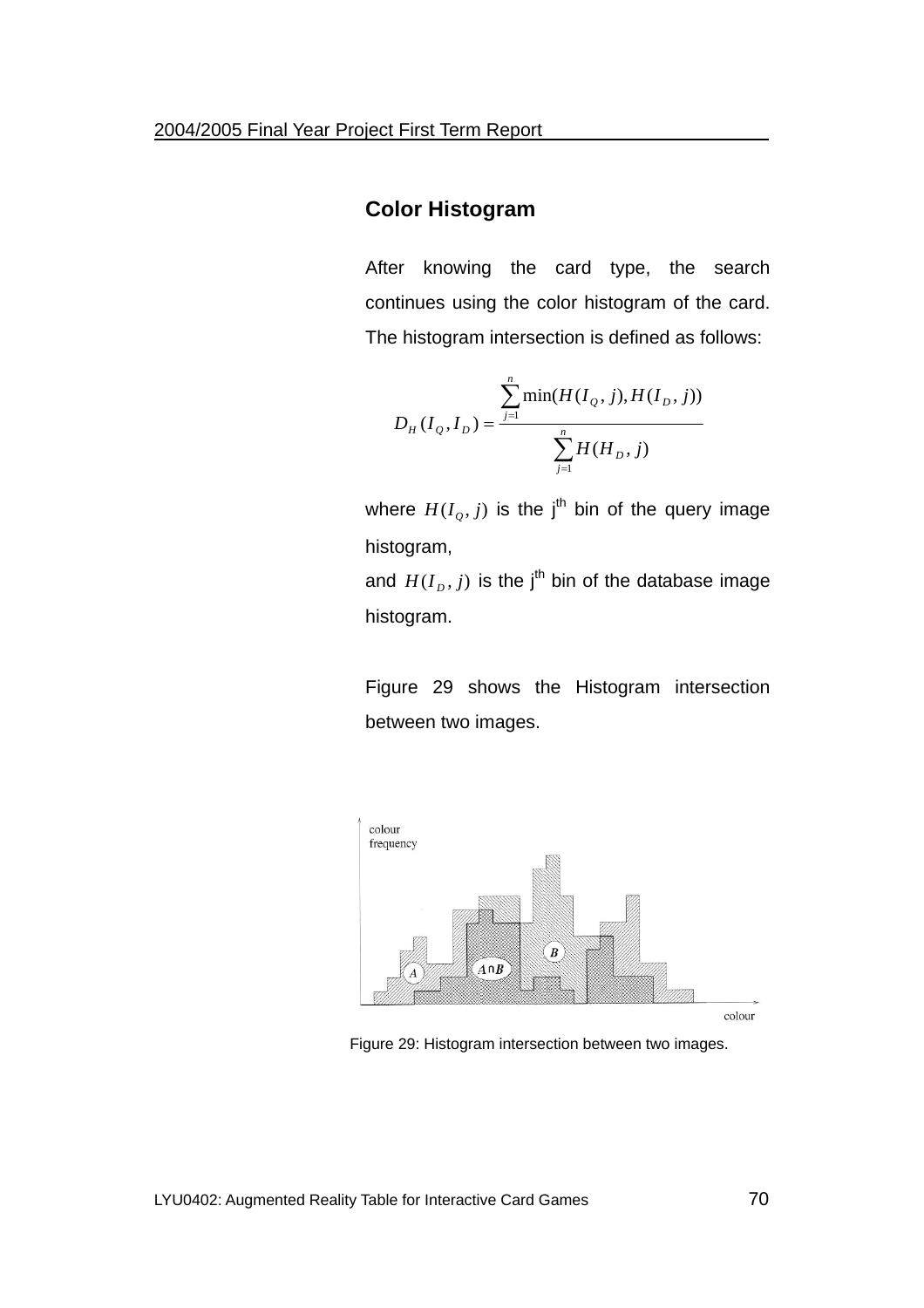The histogram intersection can be used for color matching. If the histogram intersection is bigger than a threshold, we said that they are similar in the sense of color content of the image.

#### **Incremental intersection**

A variant of histogram intersection, called incremental intersection, improves retrieval effectiveness. This method uses only one bin of the histograms of the query and database images at a time to compute a partial histogram intersection. The search starts with the largest bin of the query image, and continues with the next largest bin, and so on.

#### **Average color distance**

Another method to improve efficiency is to make use of average color distance. The average color distance is calculated as follows:

$$
D_{H_{avg}}(I_{Q_{avg}}, I_{D_{avg}}) = (I_{Q_{avg}} - I_{D_{avg}})^t (I_{Q_{avg}} - I_{D_{avg}})
$$

where  $I_{Q_{\text{avg}}}$  and  $I_{D_{\text{avg}}}$  are 3 x 1 average color vectors of color histograms  $H(I_o, j)$  and  $H(I_n, j)$ .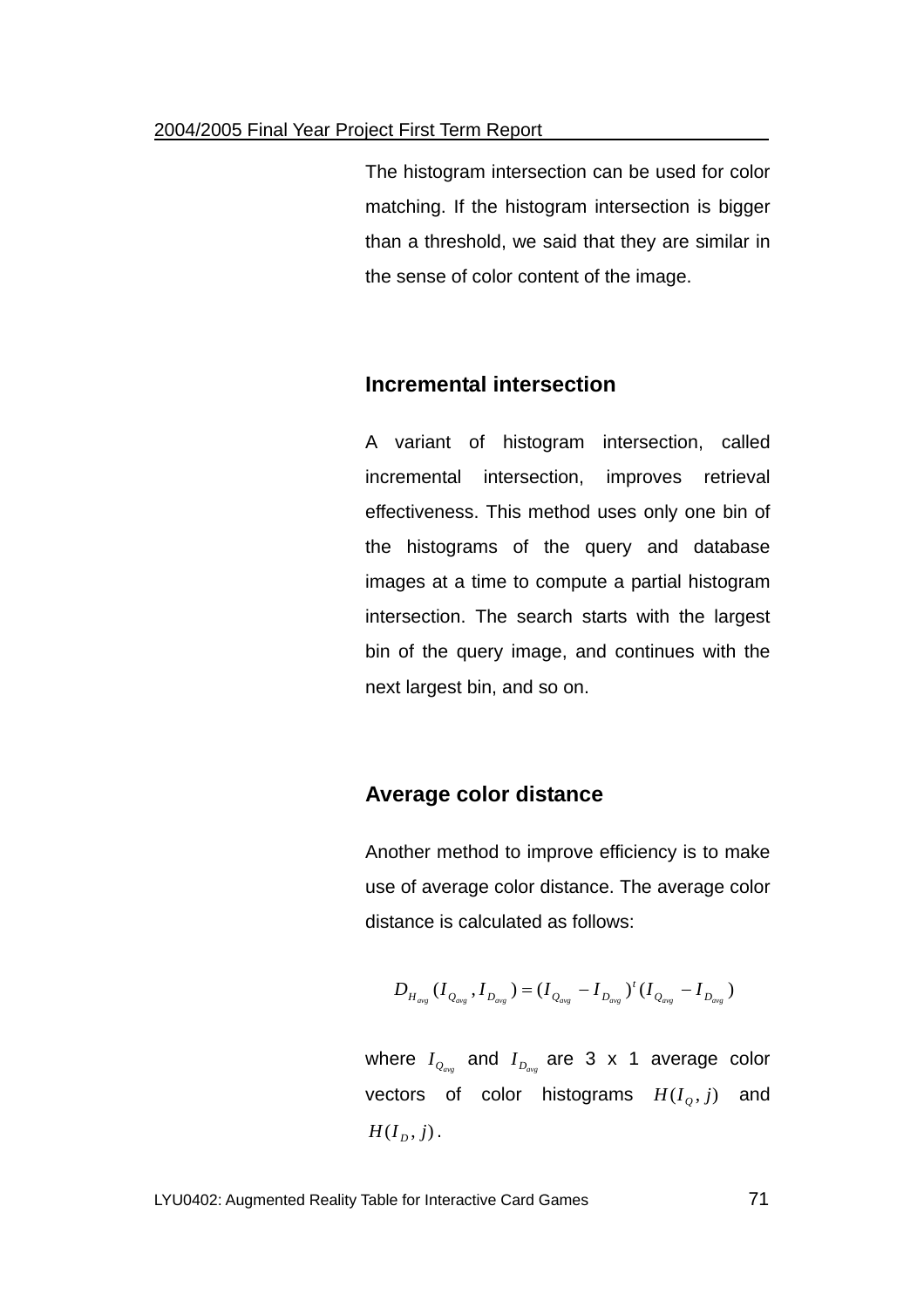This distance operator are used to perform a sort of prefiltering before applying complete histogram matching.

### **5.8.1.3. Image matching**

The final step is to select a card from several candidate cards selected from the previous stage that exactly matches the query image. As stated before, many features are lost due to the extremely low resolution of the card image. Therefore, performing a pixel by pixel matching would be the most accurate way.

Before performing the image matching, we will split the image into four channels. They are hue channel, red channel, green channel and the blue channel (Figure 30).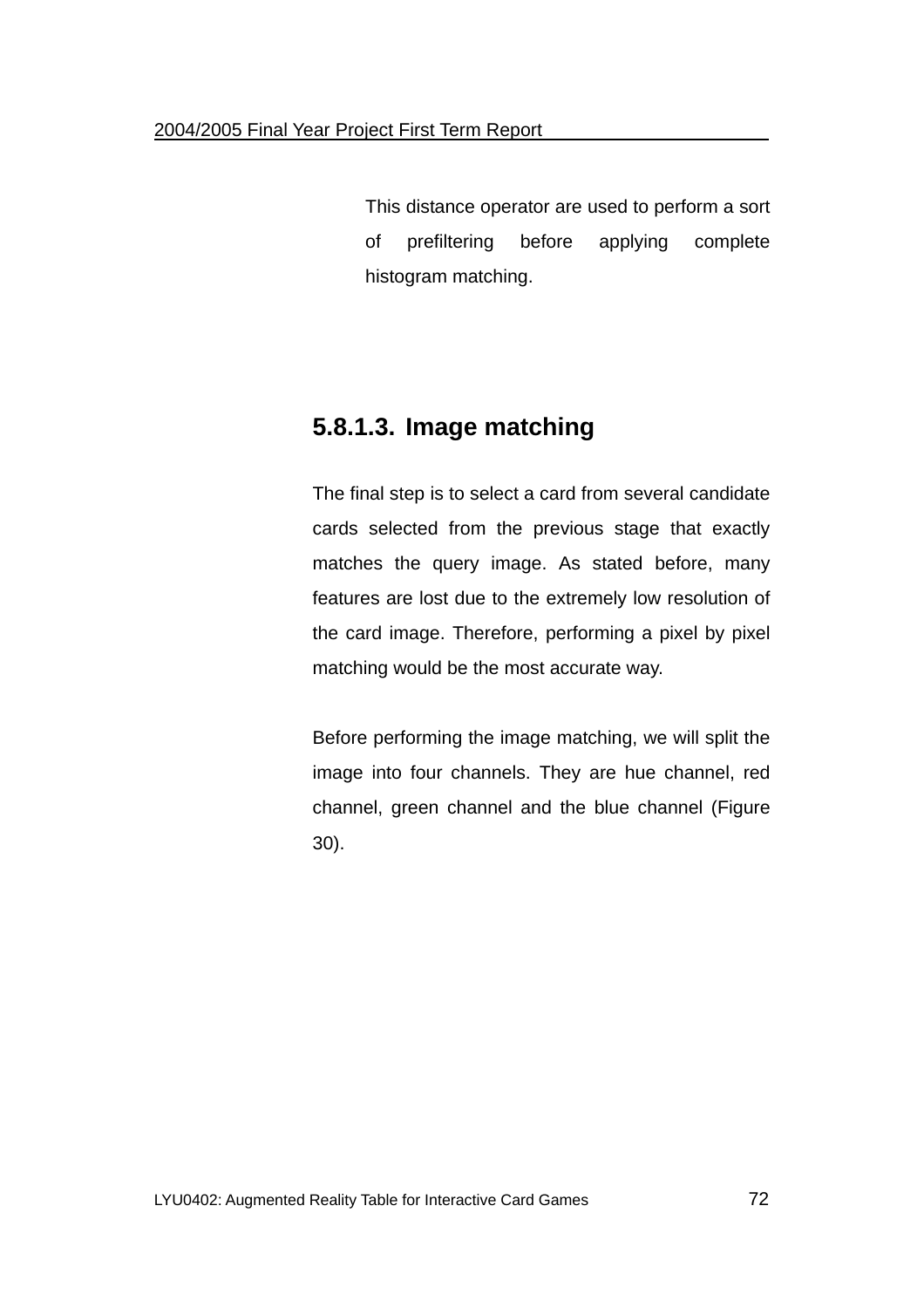

Figure 30: A candidate image is split to four channels. From right to left is Hue channel, Red channel, Green channel and Blue channel.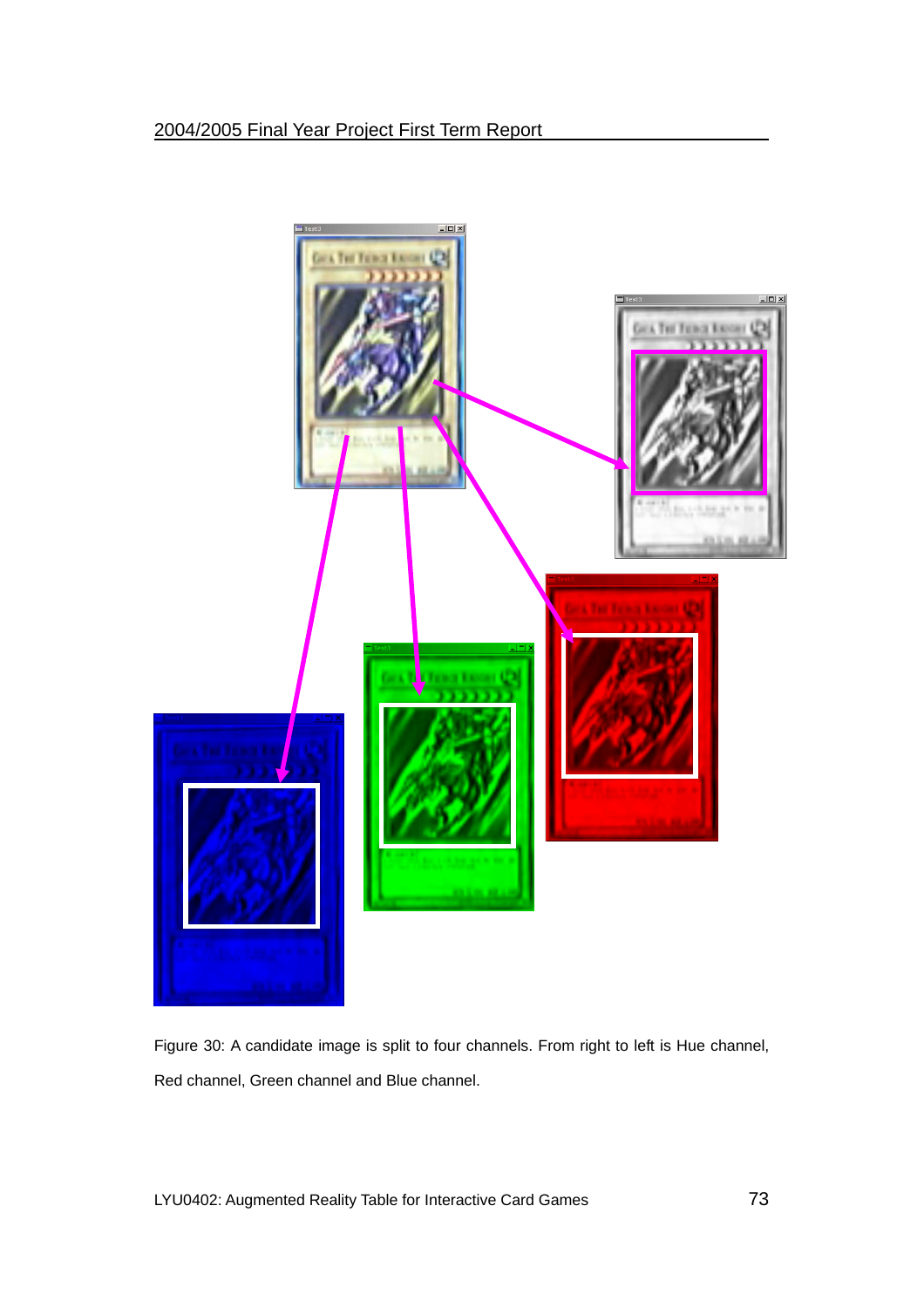After we split the image into four channels, we compare the candidate image to image database. Only the inner part of image will be compared since the inner part is distinct among each card.

In each inner image of each channel, the overall pixel difference of the query image and database image are calculated as follows:

$$
D_{P}(I_{Q}, I_{D}) = \sum_{i=1}^{w} \sum_{j=1}^{h} (I_{Q}(i, j) - I_{D}(i, j))^{2}
$$

where  $I_o(i, j)$  and  $I_p(i, j)$  are the pixels of query image  $I<sub>o</sub>$  and database image  $I<sub>D</sub>$  respectively.

If the value of  $D_p(I_q, I_p)$  for a candidate card is smaller than some threshold, we accept this channel of candidate card. If all four channels are accepted, then we accept this candidate card.

In case of several candidate cards are accepted, the one with the smallest  $D_p (I_o, I_p)$  is selected for best matched.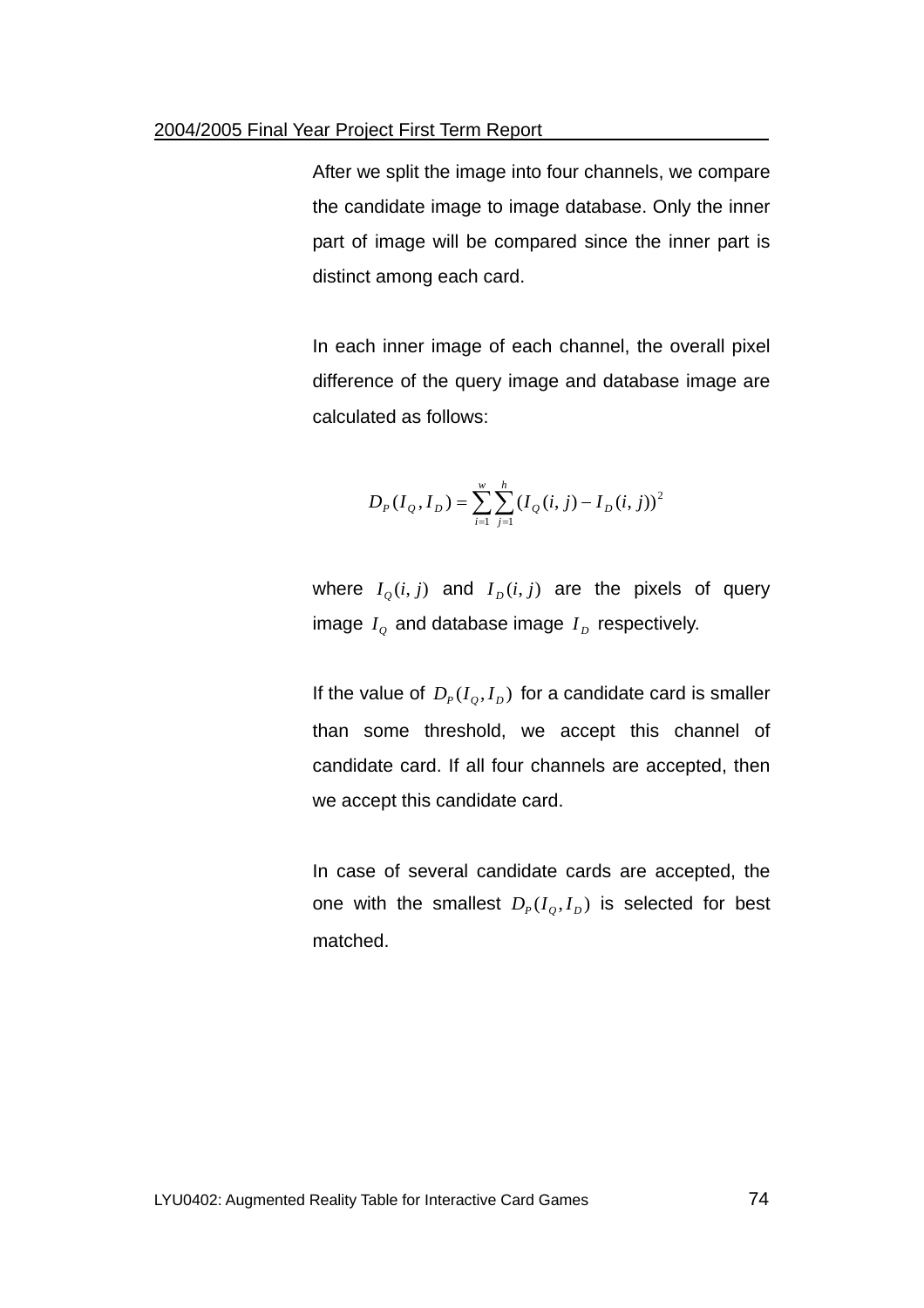## **5.8.2. Card Database**

The Card Database is responsible for storing all the card details. The card details include the unique card ID, card type, and other game-specific information such as attack, defend, effect, and so on, depends on what card game is playing.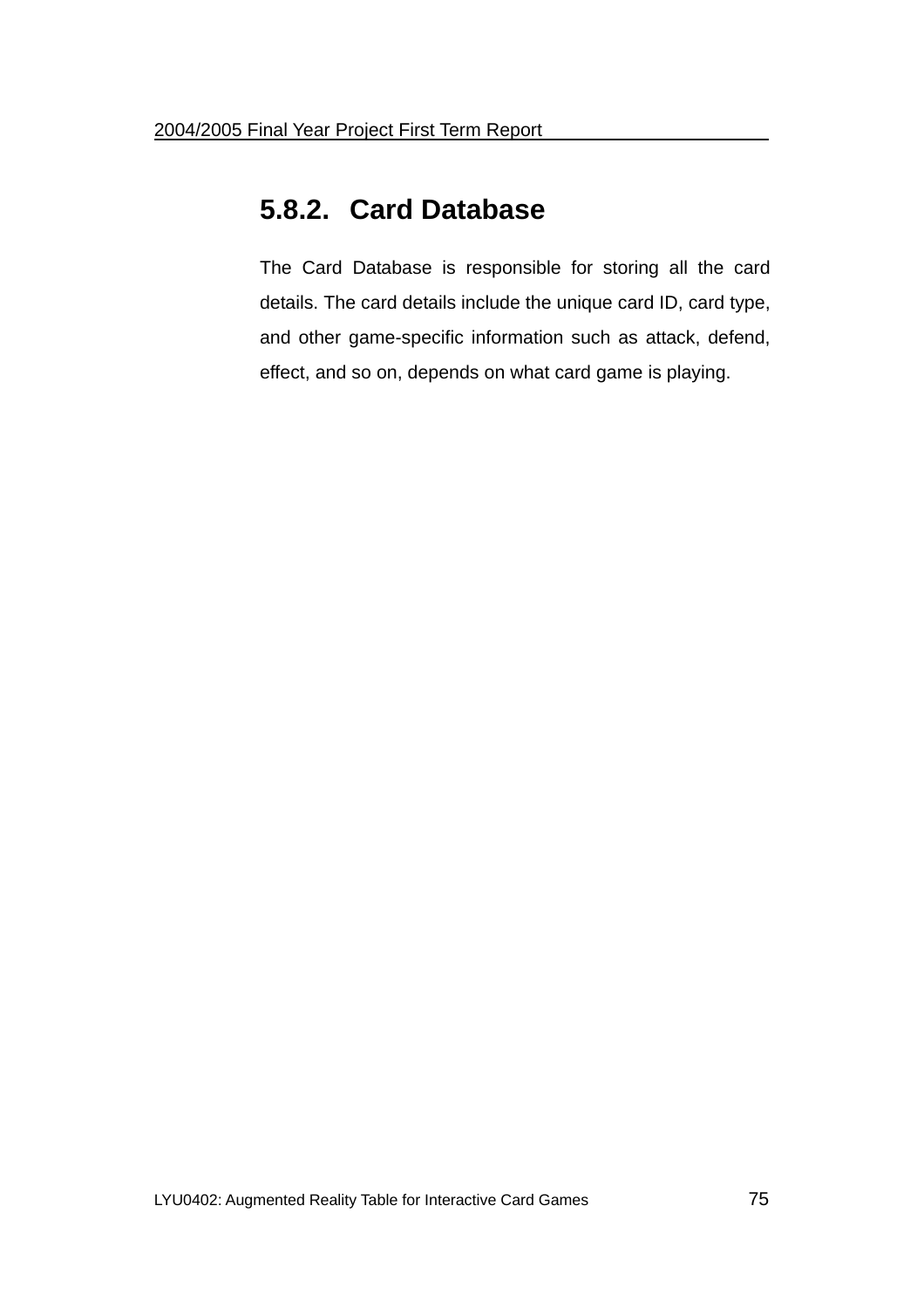# **6. Difficulties**

During the design and implementation of the Augmented Reality Table, we have encountered several difficulties and problems. Some are solved while some are not.

# **6.1. Solved problem**

### **Problem 1**

The edge detection algorithm is very slow. We need to apply some edge detection algorithm to locate a card, but the display delays quite a lot. This inefficiency will affect the performance of game enhancement module visible to user.

## **Solution**

The use of search window introduced in the implementation session greatly reduces the frequency and space of search. This allows us to use more accurate but less efficient algorithm.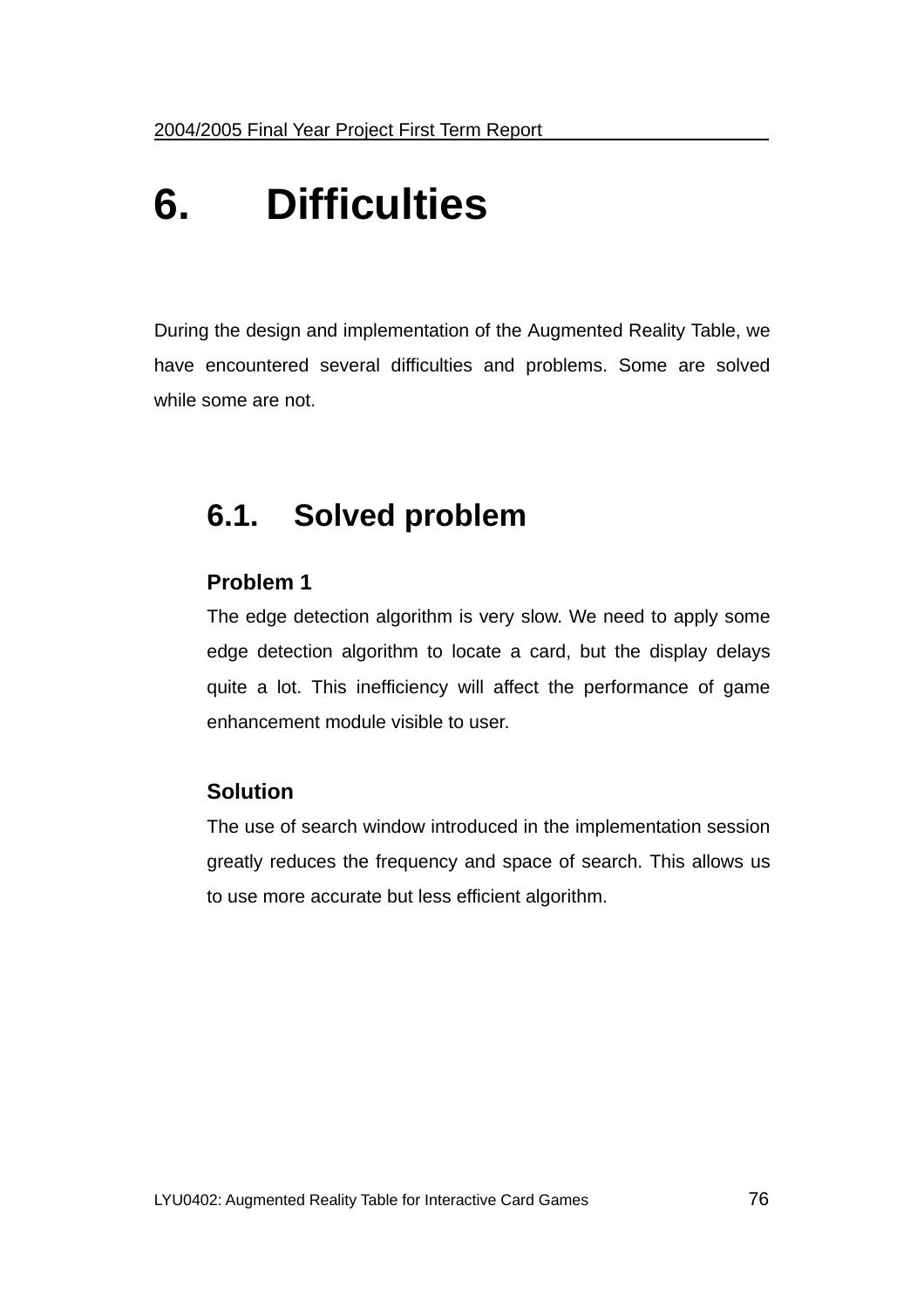### **Problem 2**

The Card Locator locates card by searching rectangles in the search windows. Sometimes it locates rectangles inside the card.

### **Solution**

Use of card area in the search ensures the resulting rectangle must be with certain size, so any smaller rectangle inside the card is ignored.

### **Problem 3**

The resolution of the image of a card perceiving from the camera is very low, typically about 40 x 40 pixels for a 640 x 480 camera. It is difficult to recognize a card image in such low resolution.

## **Solution**

Use high quality digital camera to achieve better resolution. Colorbased algorithm is also used which depends less on resolution of the image.

### **Problem 4**

The system now used only one camera for input of both players. In this case, the camera needed to locate high and the resolution of the card appear in the video input is then dropped.

### **Solution**

We would consider using two separated cameras over each player input area in later implementation.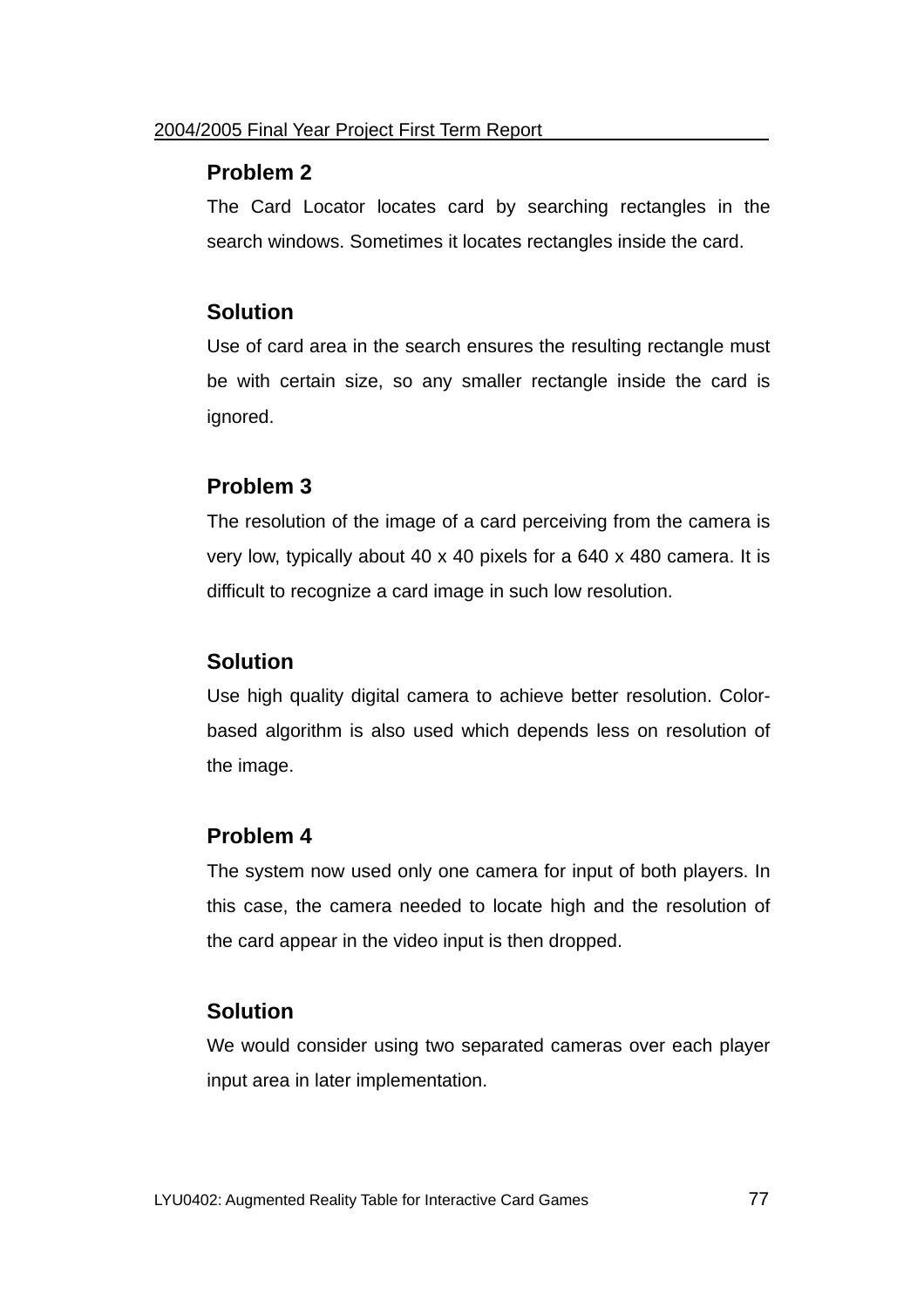# **6.2. Unsolved problem**

## **Problem 1**

The lighting condition and background color can affect the accuracy of the system seriously. Calibration is need to compensate varies lighting condition in different environment.

## **Problem 2**

Recently the hardware setup of the system is just for testing. We just fix a camera on a tripod, and then place the tripod over a LCD monitor. At last we need to fix the camera above a plasma monitor firmly, and the support used cannot block the view of the camera, or disturb the player's action.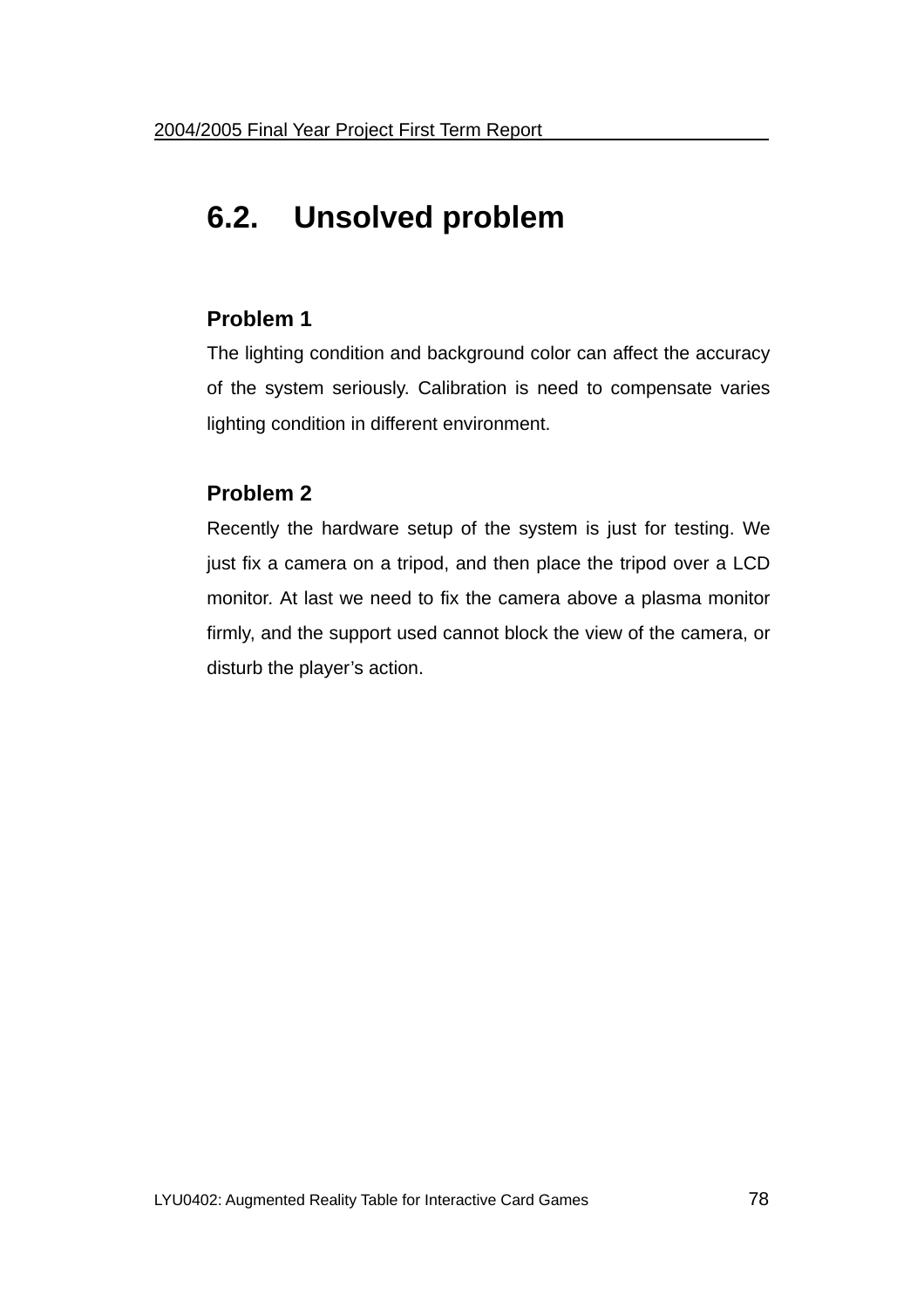# **7. Project Progress**

| <b>Month</b>     | <b>Task Completed</b>                                  |
|------------------|--------------------------------------------------------|
| <b>June 2004</b> | Get familiar with the programming environment of       |
|                  | Microsoft Visual C++                                   |
|                  | Study the background information of augmented          |
|                  | reality.                                               |
|                  | Study and Test different software API for video        |
|                  | processing                                             |
|                  | Study and Test different rendering library             |
| <b>July 2004</b> | Study COM model for Window programming                 |
|                  | Study the documentation and sample programs of         |
|                  | <b>DirectX SDK</b>                                     |
|                  | Study the media processing                             |
| August 2004      | Design the software system architecture of ART         |
|                  | Study the image processing                             |
| September 2004   | Study different edge detection algorithm for Card      |
|                  | Locator                                                |
|                  | Study and test different pattern recognition algorithm |
|                  | for Card Recognizer                                    |
|                  | Study the calibration of camera                        |
|                  | Integrate Card Locator and Card Recognizer into        |
|                  | <b>Card Detector</b>                                   |
| October 2004     | Integrate Calibration part and Card Detector part      |
|                  | into perception module                                 |
|                  | Implement a simplified database and game core          |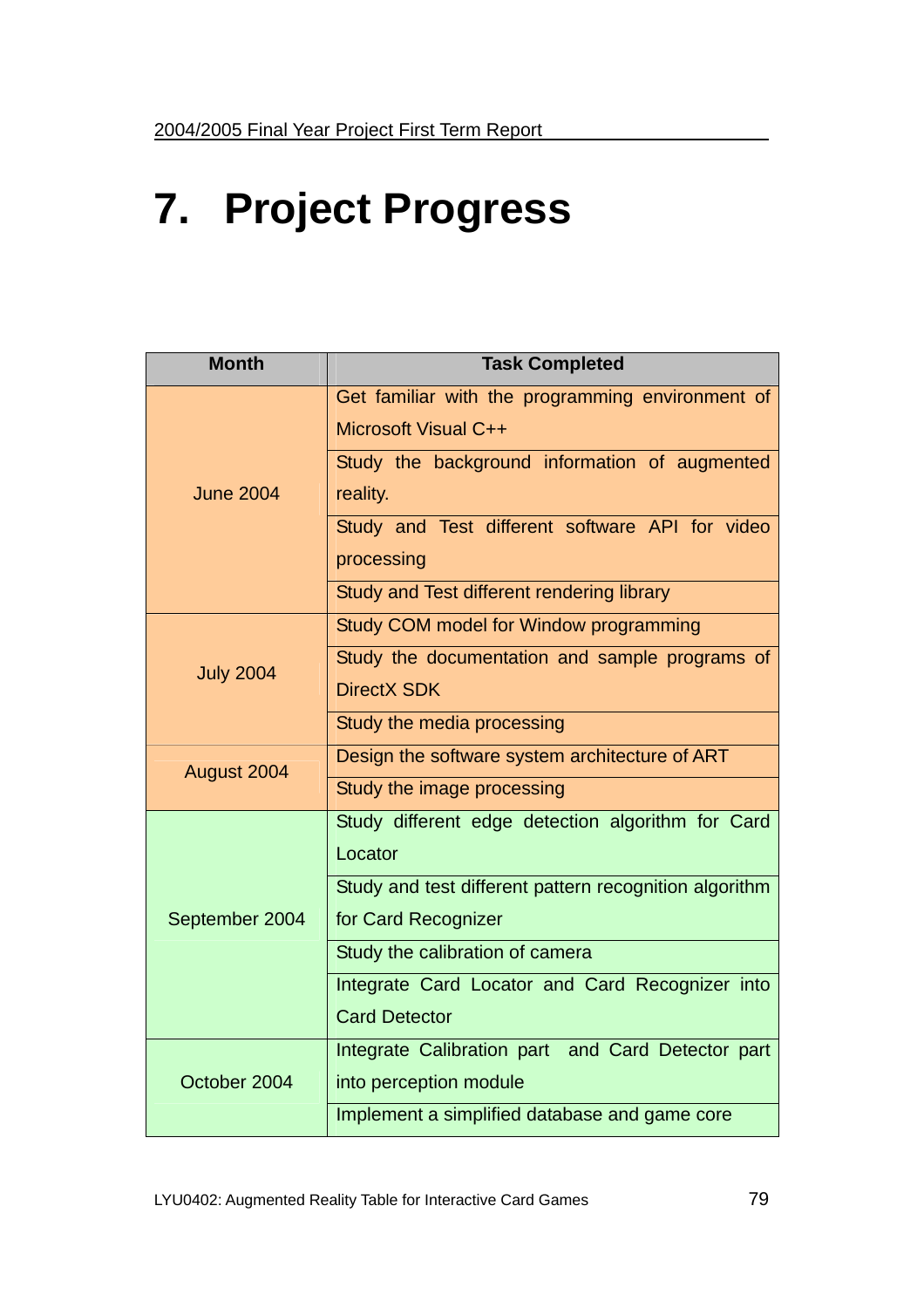| November 2004 | Implement a simplified Game Enhancement module          |
|---------------|---------------------------------------------------------|
|               | Integrate four modules into a simplified ART Card       |
|               | <b>Game application</b>                                 |
|               | Prepare first term final year project presentation and  |
|               | demonstration                                           |
|               | Write the first term final year project report          |
| December 2004 | Study and test color calibration                        |
|               | Improve the efficiency of Card Recognizer               |
| January 2004  | Investigate a reliable algorithm to detect player input |
|               | Integrate color calibration into perception module      |
|               | Construct 3D model for animation                        |
| February 2004 | <b>Implement the Input Detector</b>                     |
|               | <b>Implement the ART Card Game Core</b>                 |
| March 2004    | Complete the database                                   |
|               | Implement the game enhancement module                   |
| April 2004    | Integrate four modules and finalize the source code     |
|               | of our system                                           |
|               | Prepare second term final year project presentation     |
|               | and demonstration                                       |
|               | Write the second term final year project report         |

Summer | First Term | Second Term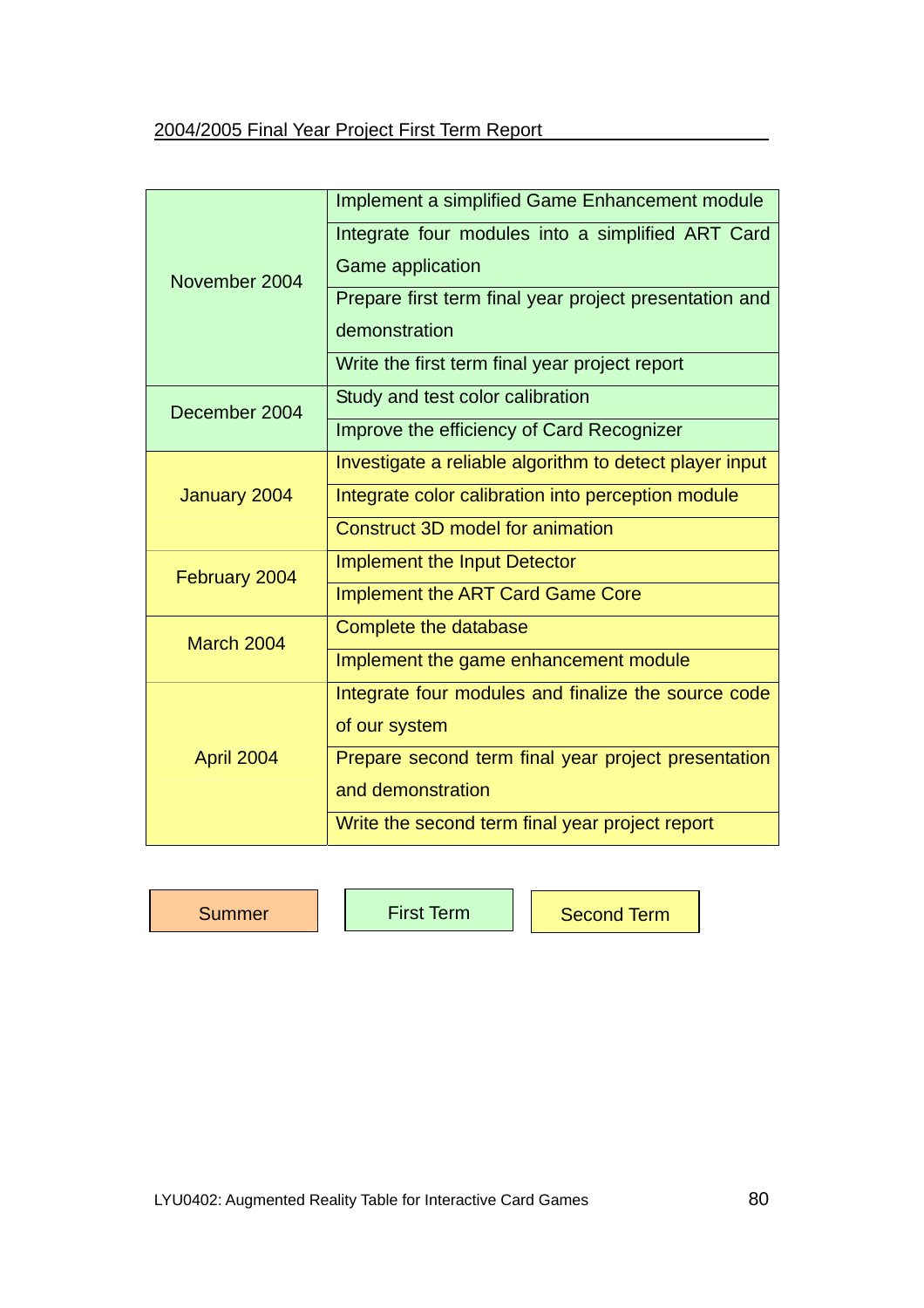# **8. Experimental Result**

# **8.1. Image recognition**

We have tested different cards against our database. By using the card recognition algorithm described before, we have recognized each card successfully.

In our database, there are 15 cards. Some of them are distinct, and some of them with similar color. The following is the card image of our database.

In the following, we have chosen three cards for the discussion. In our discussion, we use overall pixel different threshold = 1500.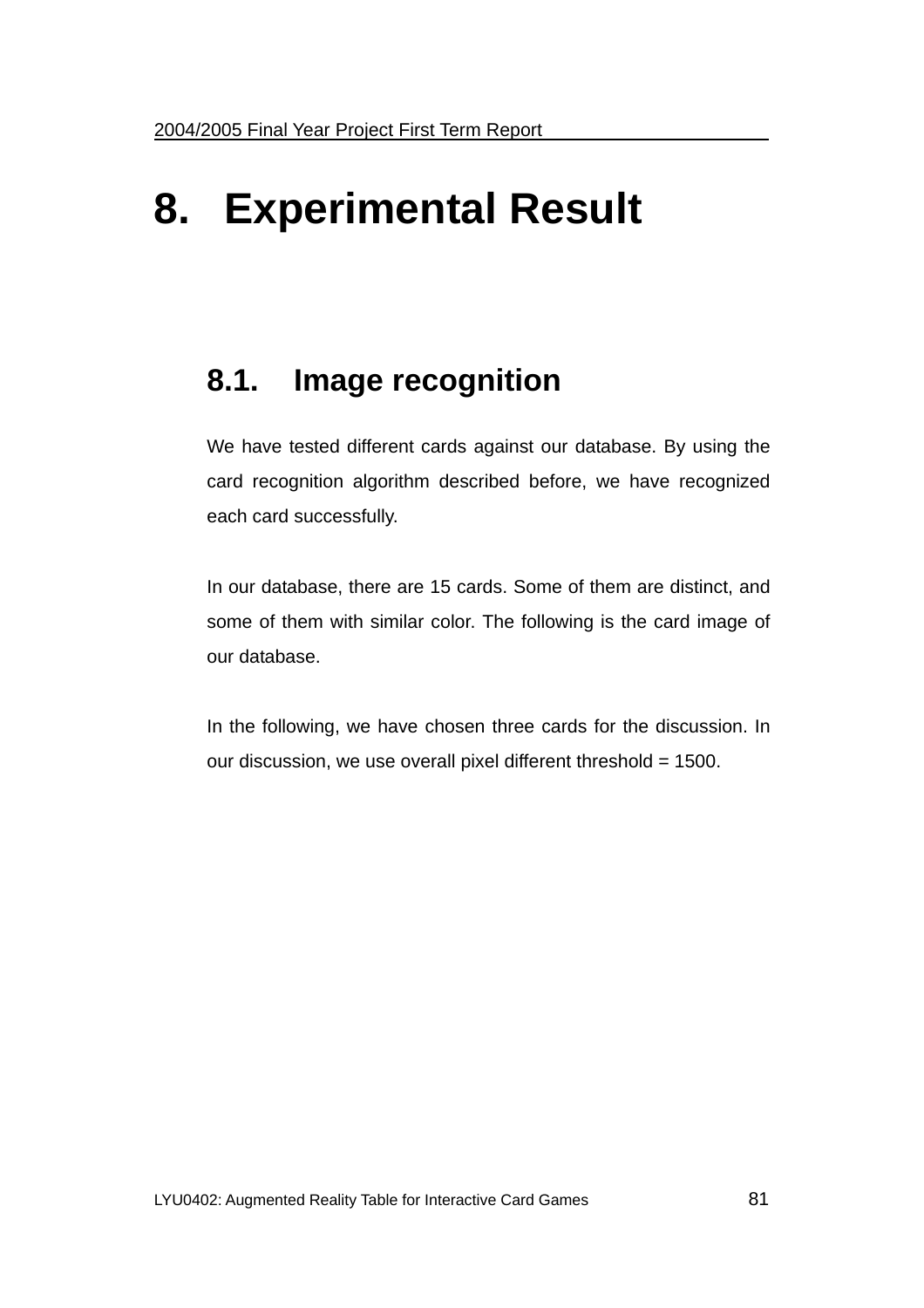The first card we will discuss is Card 14. The difference of Card 14 among the card images in our database can be shown as follow:



Figure 30: the overall pixel difference of Card14

The first card is Card 14. From the graph above, we can see that the card is distinct to other cards since it got the smallest difference and all below the threshold (1500). None of the other cards in our database is accepted, since their difference for all channels is larger than the threshold.



LYU0402: Augmented Reality Table for Interactive Card Gamesgure 31: the image of card 14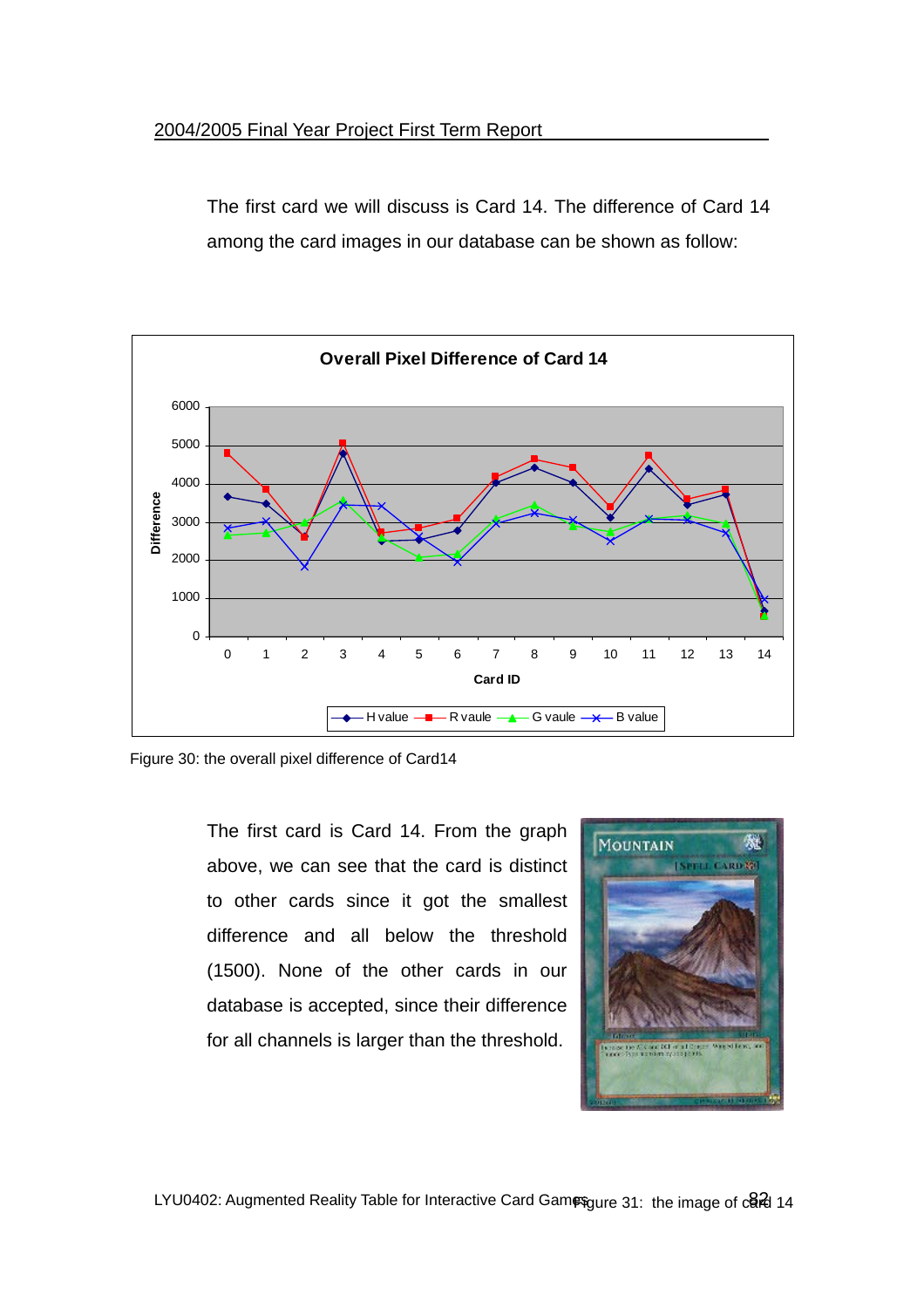The second card we will discuss is Card 13. The difference of Card 13 among the card images in our database can be shown as follow:



Figure 32: the overall pixel difference of Card 13

This card is not as perfect as Card 14. The blue and green channels are accepted with some invalid image in our database. However, none of them have been accepted for all channels, and only one card in our database can match the all four channels with Card 14.



Figure 33: the image of card 13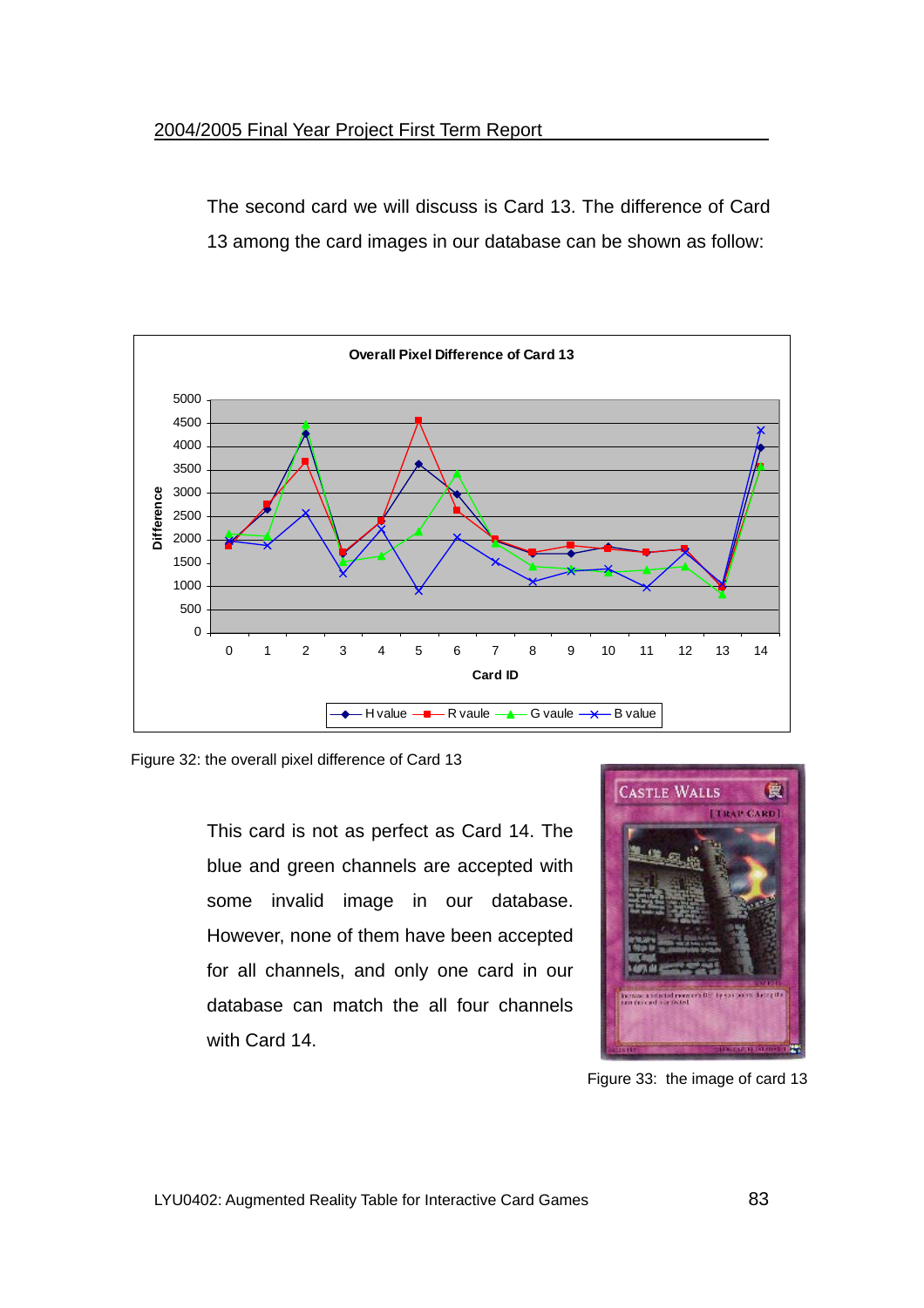The third card is Card 9. The difference of Card 9 among the card images in our database can be shown as follow:



Figure 34: overall pixel difference of Card 9



Figure 35: the image of card 9 Figure 36: the image of card 3 Figure 37: the image of card 8



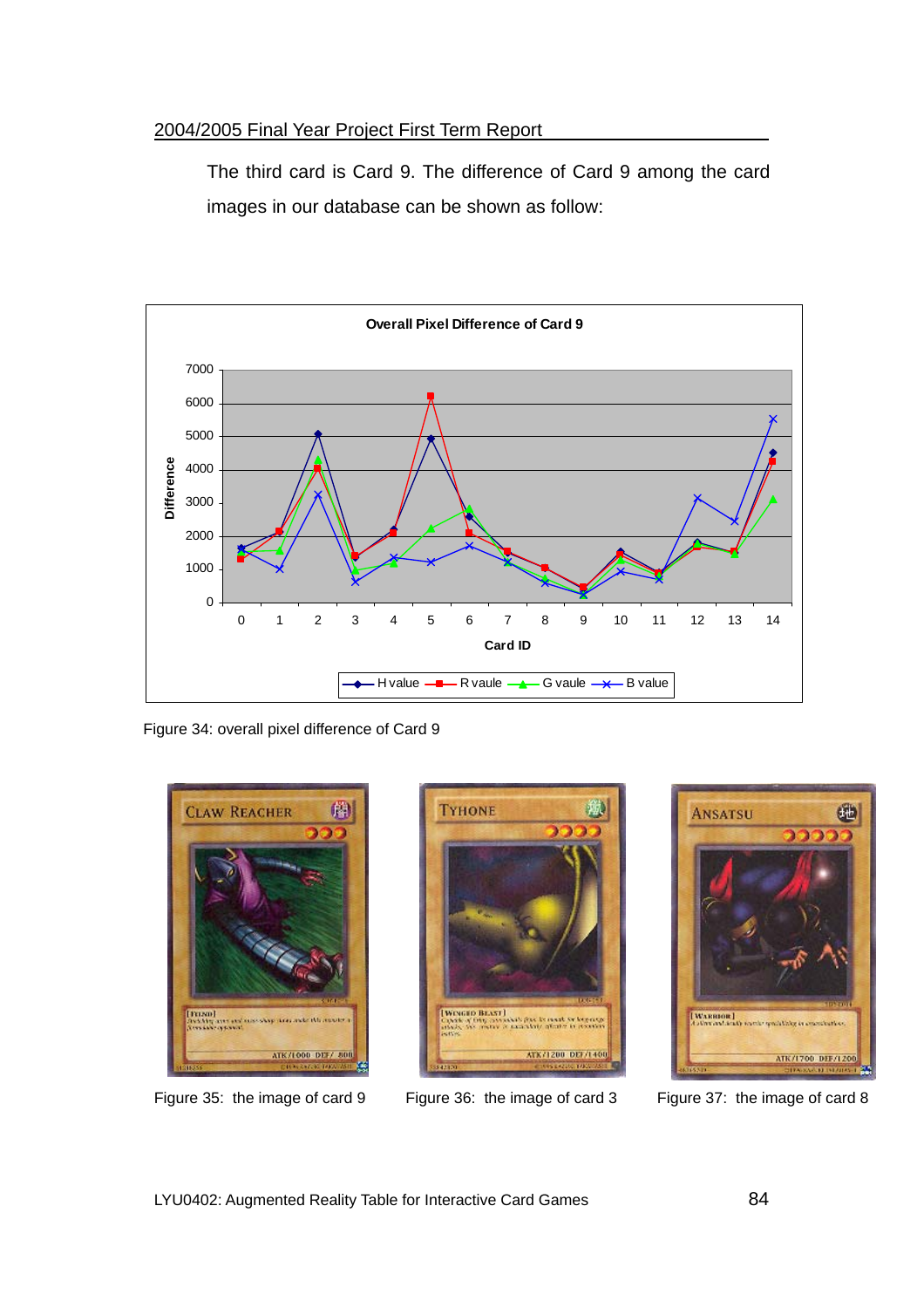From the graph above, we can see that the difference among the card images is smaller than the two cases above. In our setting, more than one card is accepted in which all channels are below the threshold, 1500. We can see that Card 3, 7, 8, 9, 10, 11 are accepted. Therefore, we continue on further level of searching. We will sum up the four difference value. Since Card 9 images have the lowest sum of difference, therefore, we regard this image as Card 9.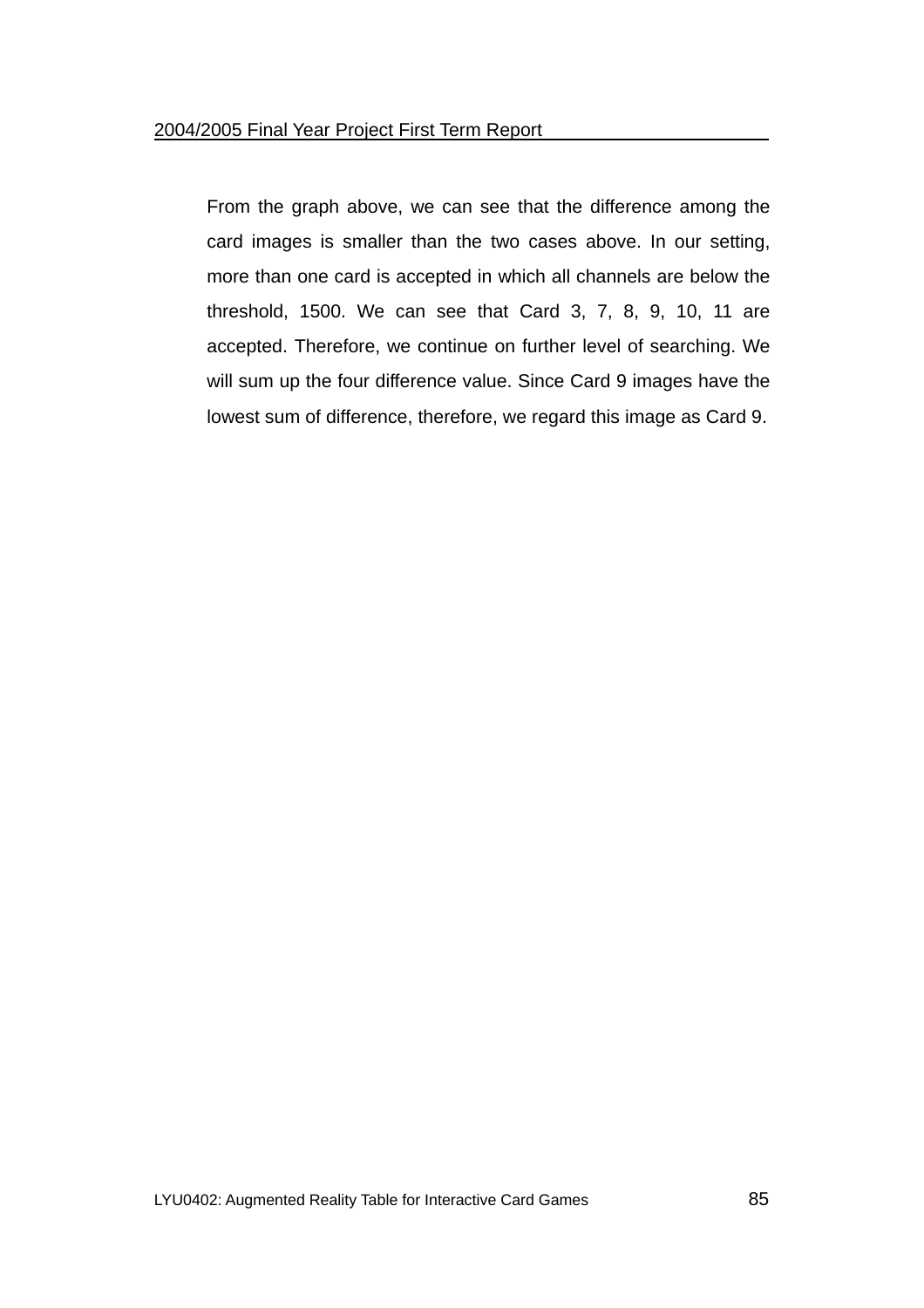## **8.2. Color change**

Since the sensitivity of camera is various with the environment, therefore, we do some testing on how the image color changed. We use a LCD monitor to produce different color of background, and what is the changes of the color.



Figure 38: the image of card 14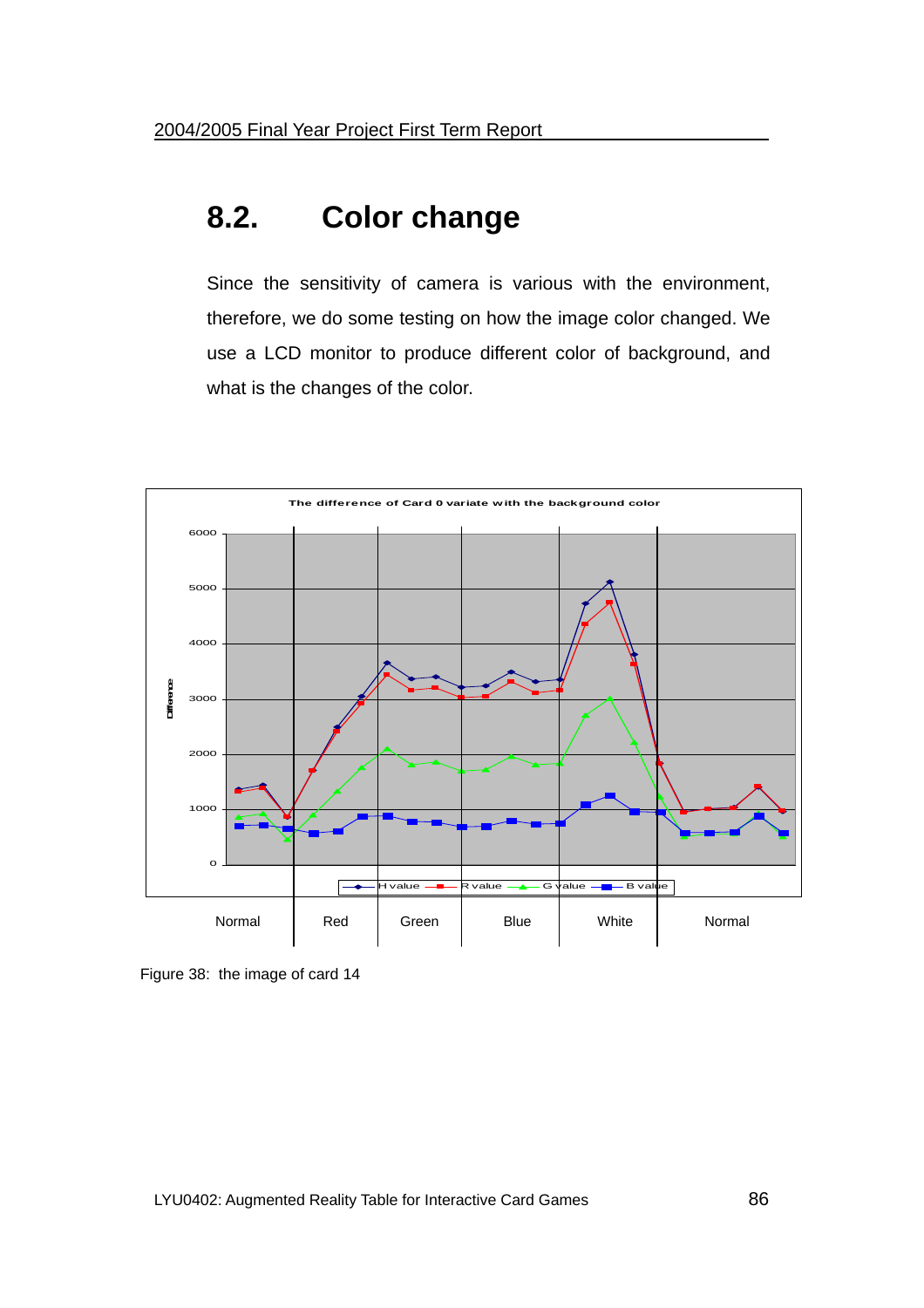In this experiment, we change the background color of the LCD monitor by time, to see how the colors change. We use a pale blue color as a normal background (RGB value: R(0), G(64), B(128)). The camera is sensitive with the intensity of light. It will

automatically adjust the brightness of the screen captured. It the intensity of light is growing, the camera will reduce the brightness gradually. However, it leads to the problems when we changing the background color of our system.

In this normal background, since the intensity of light is low, the color responds normally. In a Red Background (RGB value:  $R(255)$ ,  $G(0)$ ,  $B(0)$ ), the brightness



Figure 39: the image of card 0

of the screen captured is increase, thus the brightness of the card is decrease. Since the card is going dimmer, the error between the image and the card image in database has increased.

We see that the difference is only slightly changes for red, green and blue background. It means the background color does not affect so much to the cards. However, since the background color is produced by the LCD monitor, the light intensity is high, thus it greatly reduce the brightness of card and enhance cause error.

When we use white color (RGB value: R(255), G(255), B(255)) as background, the LCD monitor produces the maximum intensity of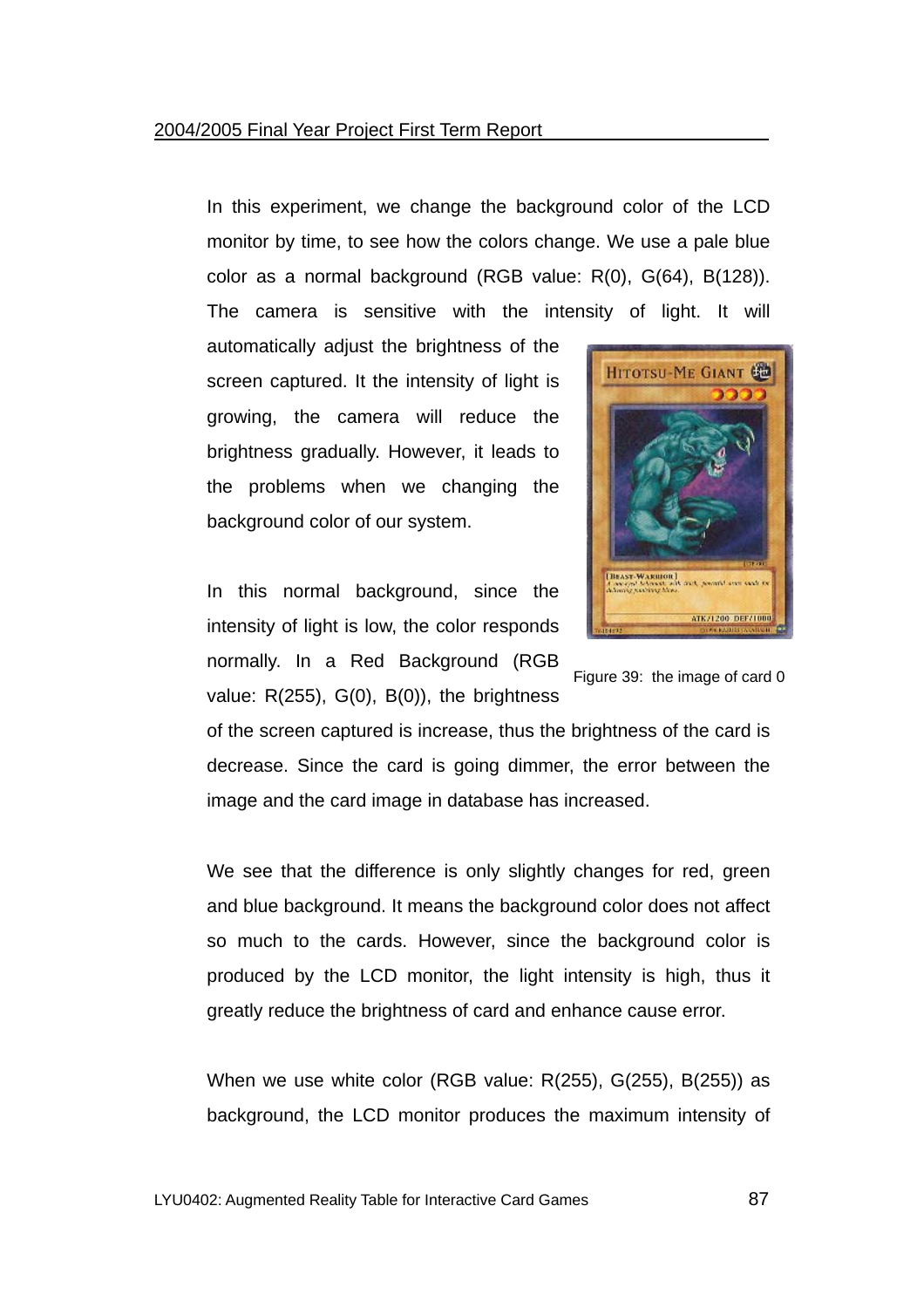light. Thus all object captured in the screen becomes dark, and the result becomes further unreliable.

If we change the background color back to normal color, the intensity of light reduces to normal. However, the camera needs time to adopt the changes, thus the difference drops gradually.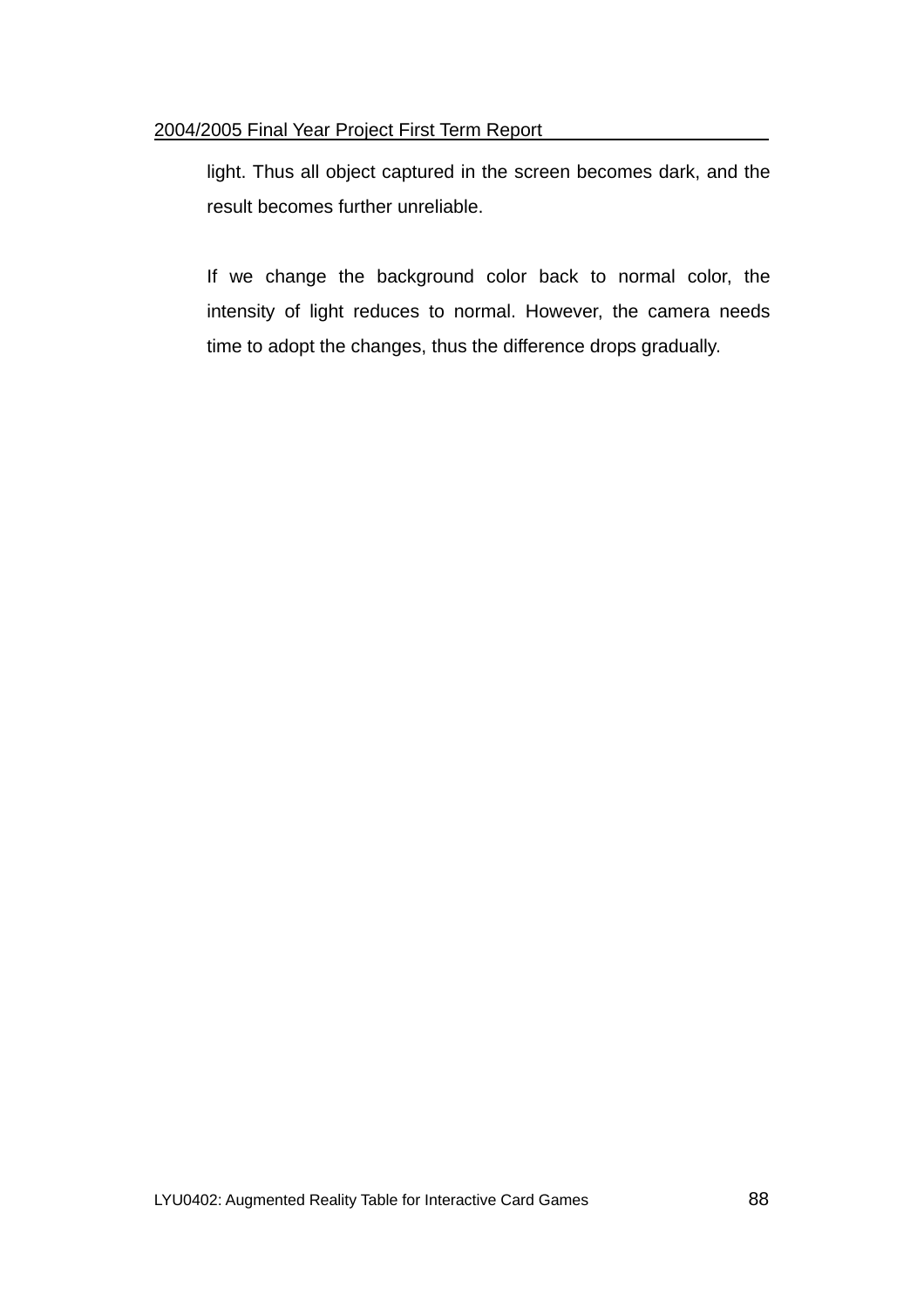# **9. Contribution of Work**

This session concerns about the contribution of my work in this project, and the knowledge I learnt and experience I gained throughout this semester.

### **Preparation**

This Final Year Project, titled "Augmented Reality Table for Interactive Card Game", requires much knowledge on the field of image processing, image analysis, augmented reality, computer vision and computer graphics.

In summer, I spent much time on studying some background knowledge on augmented reality, image processing and analysis through reading some books and papers. This helps me to understand the project, including the problem we need to solve and what technique can be applied.

Besides, I also started to use Microsoft Visual C++ 6.0 to get familiar with the working environment. I've studied Component Object Model (COM) programming in Visual C++, and the DirectX SDK, focus mainly on DirectShow, and try to write some programs to capture and process the video input.

### **During Implementation**

After I had enough background knowledge to the project, I started to discuss the project with Kevin. We start the implementation by simple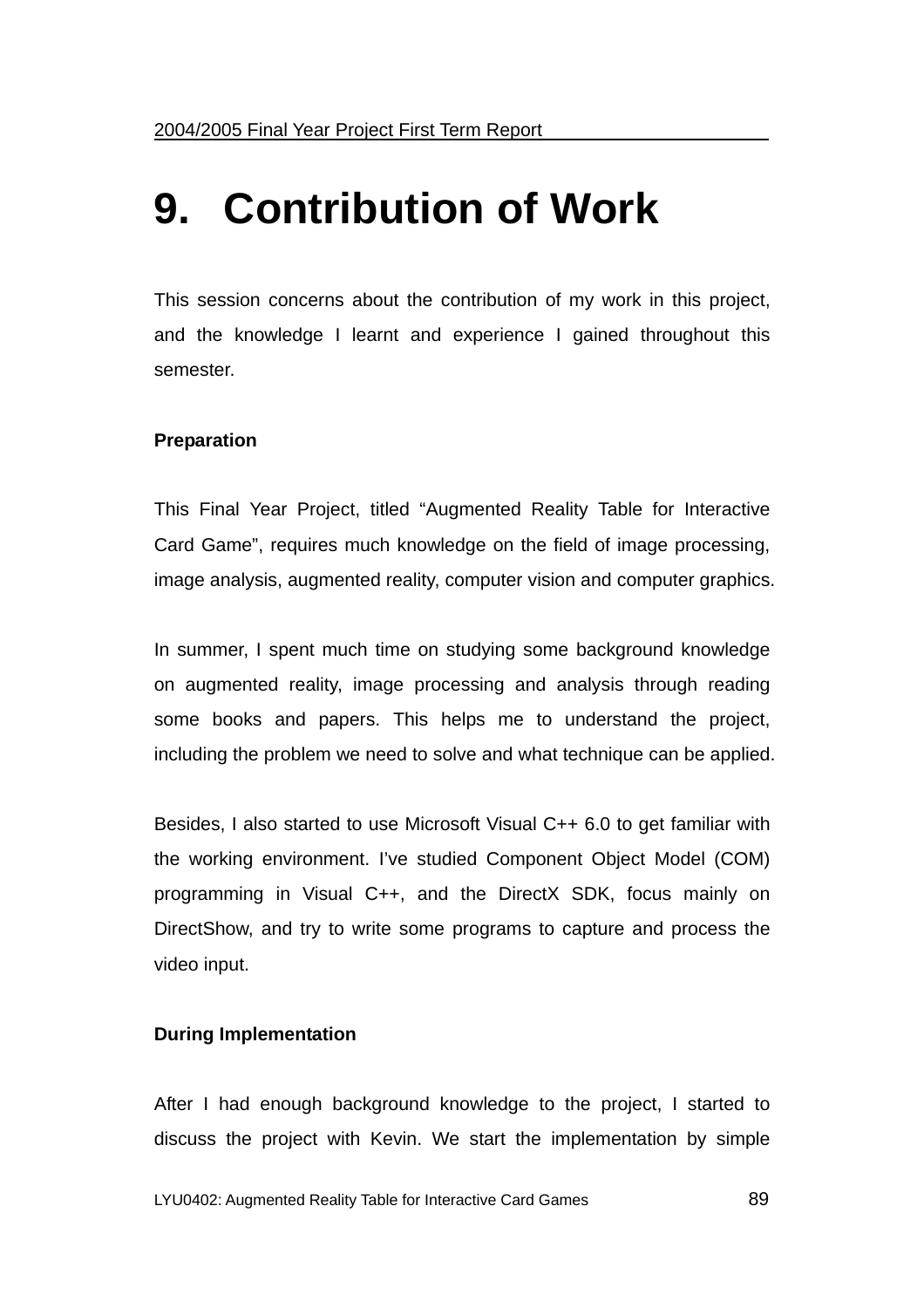hardware setup and simple testing program – using an LCD monitor and webcam and write some simple filters to extract some features on the image.

After that, we came up with the architectural design of the system and divided it into four modules. We decide to focus on the Perception Module in the first semester, which is responsible for perceiving input video stream and detect the player input. The work can be divided into calibration, locating cards and identifying cards.

Throughout this semester, we thought of many ideas to improve the both the efficiency and accurate of the system, for example the use of search window and color-based image matching. Some ideas are come from reference papers and some are thought by us. This is a trial and error process and some experiments were done to verify the performance of these methods and algorithms. At last, the system is able to locate cards correctly and identify fifteen cards. Although it performs quite well, there are still rooms for improvement.

### **Conclusion**

After the work of this semester, I have gained a lot of experience using DirectX SDK with Visual C++, and I have learnt many techniques and concepts in image processing and analysis. With these experience, I am confident that we can make great progress in the next semester.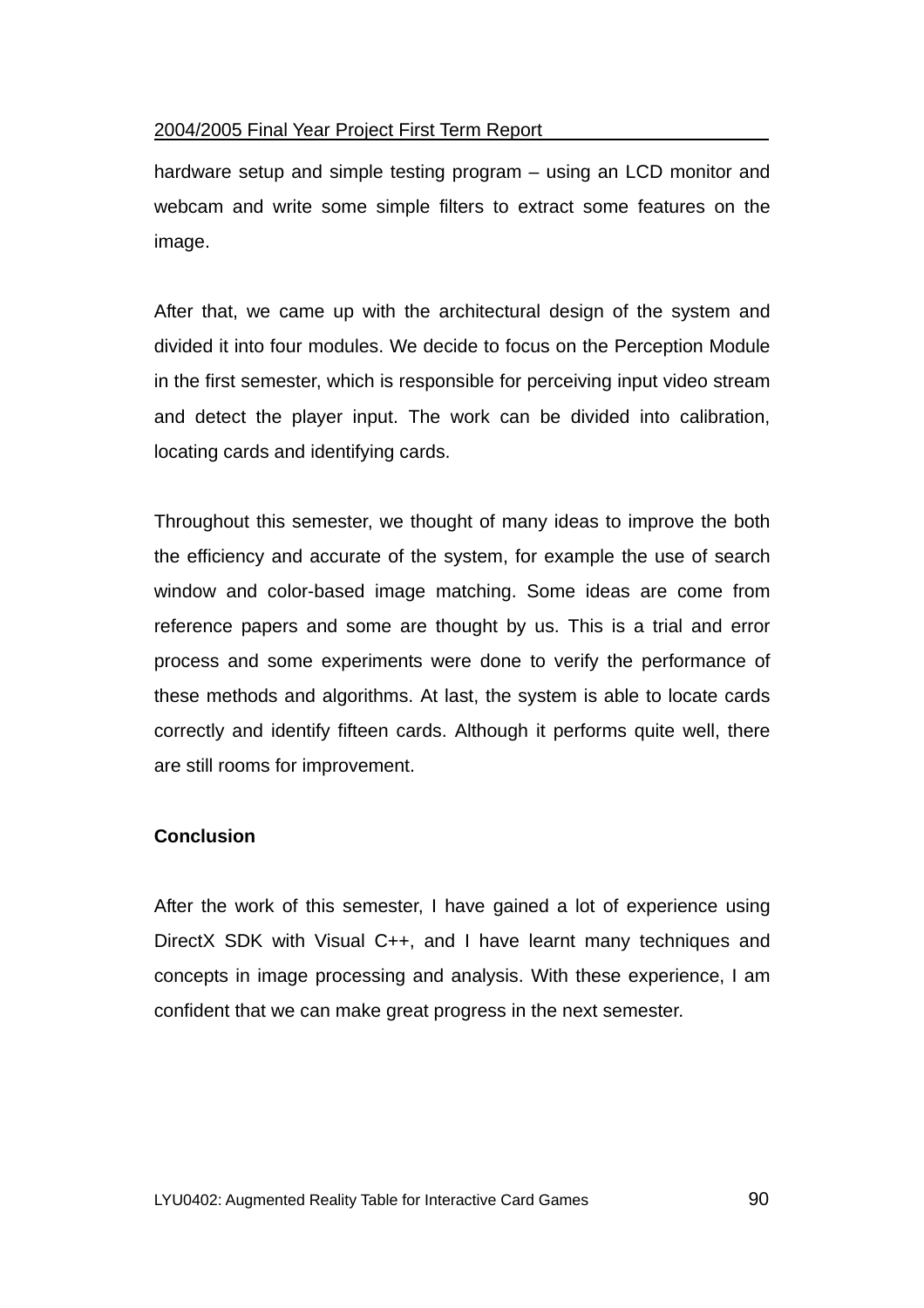# **10. Conclusions**

The ART system can be divided into four main modules: the Perception Module, the Generic Card Game Database Module, the Game Enhancement Module and the ART Card Game Core Module.

We mainly focus on the Perception Module in this term. Therefore, we have spent much time on familiarizing with the Microsoft Visual C++ and Microsoft DirectX SDK, and study some image process and analysis technicques.

In this term, we have implemented a simple application that accepts user to input a card on a LCD monitor. Besides, we have implemented a simplified Game Core and Game Enhancement module for demonstration.

In the future, we will continue to implement each part of the system, and improves the efficiency and accuracy of the algorithms.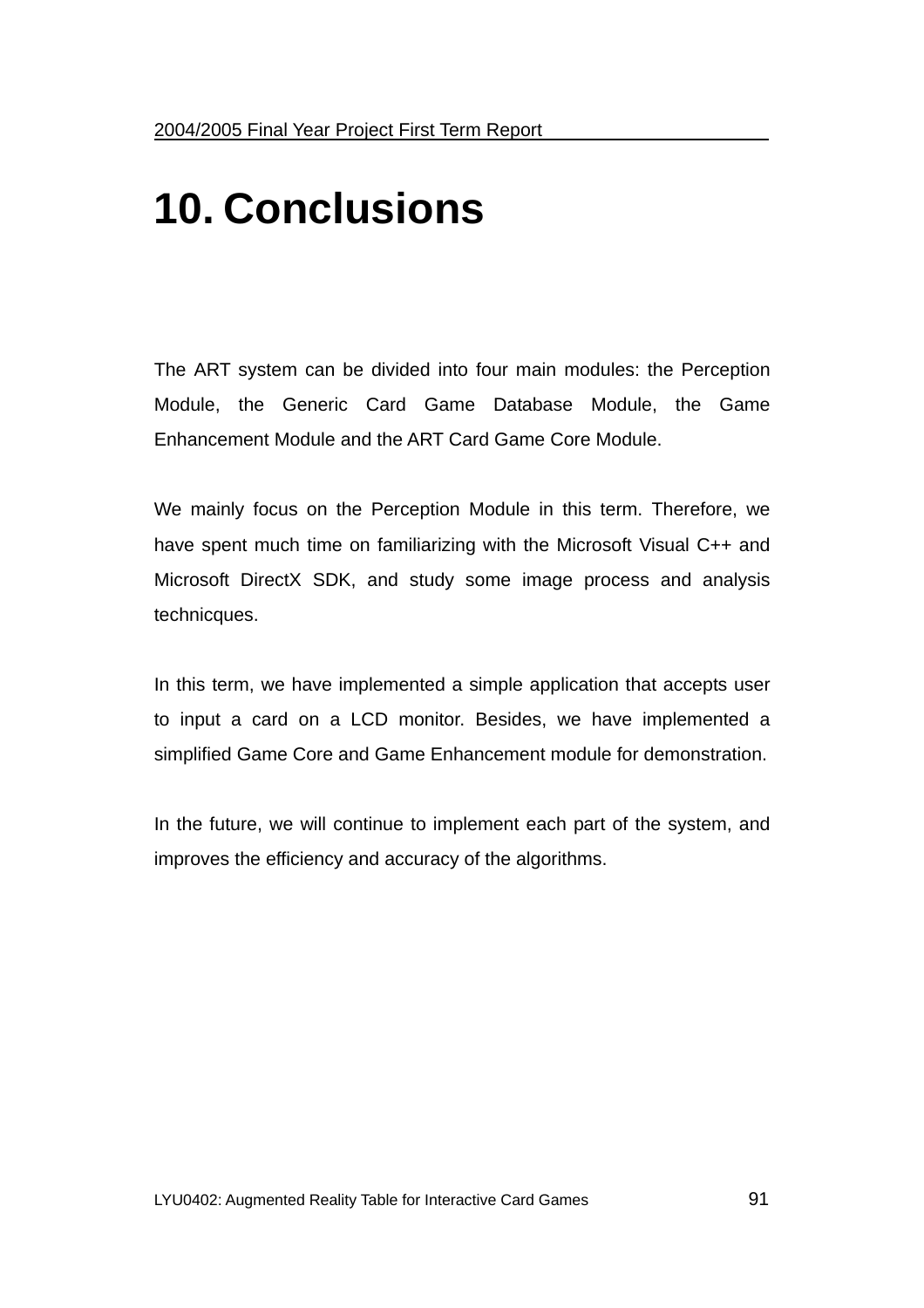# **11. Future Work**

### **Color Calibration**

Since the color of the image changes with the environment, it will affect our result significantly. Therefore, we have to implement a mechanism for color calibration.

#### **Improve efficiency of Card Recognizer**

In our implementation, we have chosen a reliable card recognition algorithm. However, the trade off is efficiency. We need to investigate an improved algorithm with both high accuracy and efficiency.

### **Game Enhancement**

We will build 3D models for visual enhancement, and produce sound effects for sound enhancement of the game. We need to complete the Game Enhancement module.

#### **Input Detector**

In the traditional card game, cards are selected by calling their names. However, we use only the camera as the input device. We have to develop a mechanism to accept this kind of input.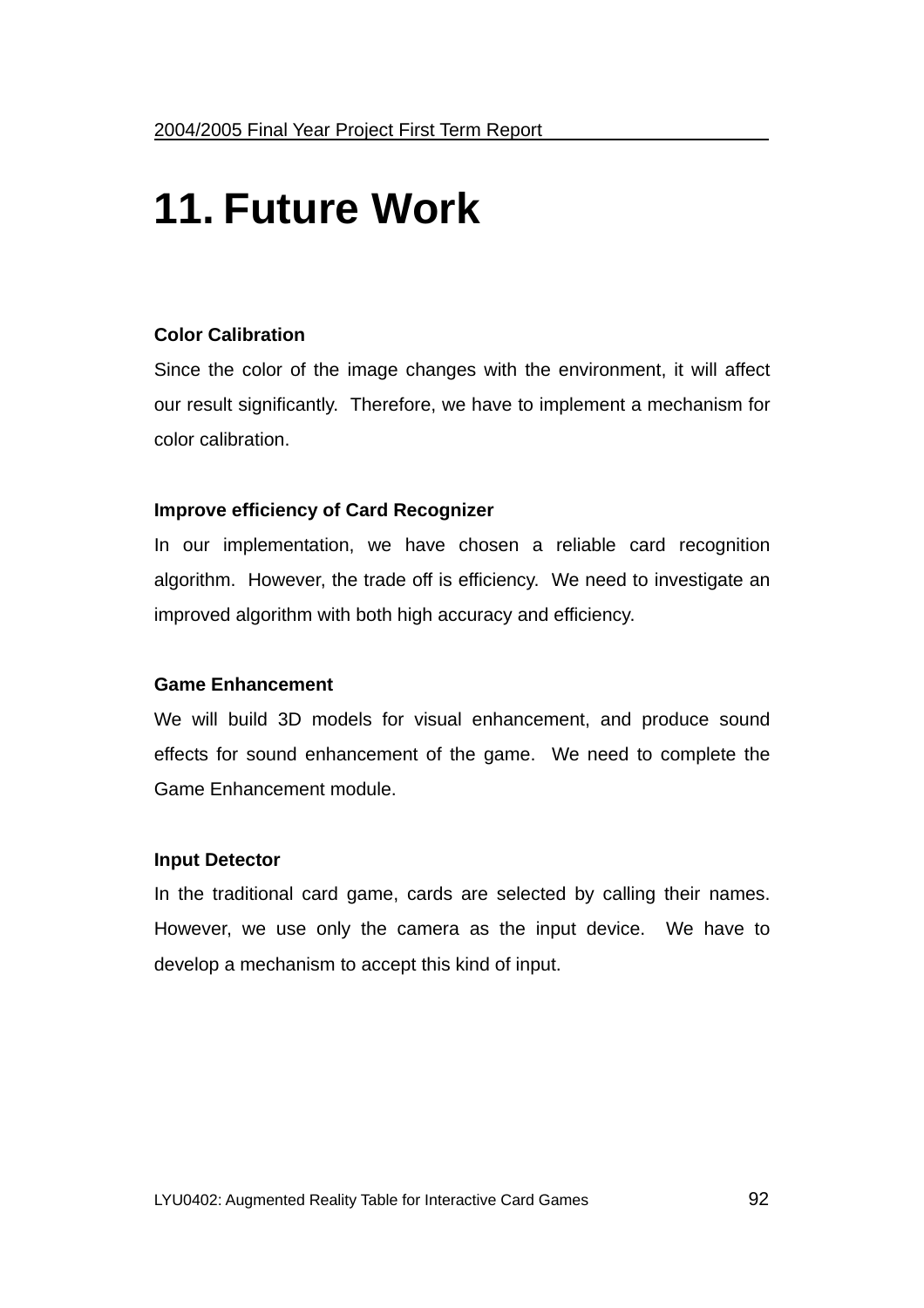# **12. Acknowledgement**

We would like to express our thanks to Professor Michael R. Lyu, our final year project supervisor, who has given us unlimited support and valuable suggestions throughout the project.

We would also like to thank Mr. Edward Yau, for giving us lots of technical information and ideas in our project.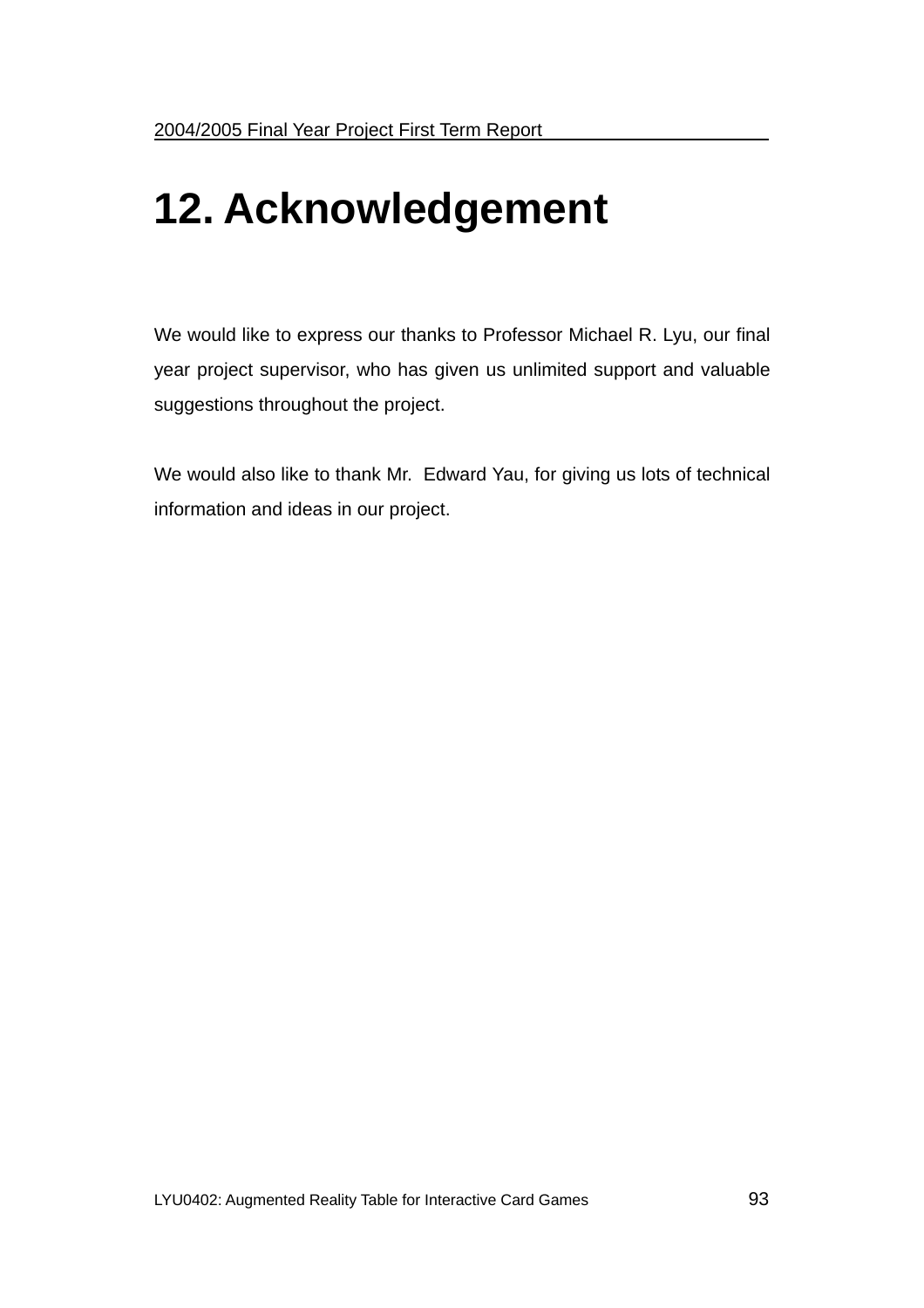# **13. References**

- [1] Abhay Sharma, "*Understanding color management*", Thomson/Delmar Learning, 2004.
- [2] Agrawala, M., Beers, A. C., Bernd Fröhlich, Pat Hanrahan, "*The Two-User Responsive Workbench: Support for Collaboration Trough Individual Views of a Shared Space", SIGGRAPH 97*, August 1997, pp. 327-332.
- [3] Alberto Del Bimbo, "*Visual Information Retrieval*", Academic Press, 1999.
- [4] Akima, H., "*Bivariate Interpolation and Smooth Serface Fitting Based on Local Procedures*", Communication of the ACM, Vol. 17, No. 1, January 1974.
- [5] Alexey V. Nefyodov, "Efficient *Image Matching Algorithms Based on Procedures of Searching for 2D Templates*", SCIA03.
- [6] B. S. Manjunath and W. Y. Ma, "*Texture Features for Browsing and Retrieval of Image Data*", IEEE Transactions on Pattern Analysis and Machine Intelligence, 1996.
- [7] Bryson, Steve. "*Measurement and Calibration of Static Distortion of Position Data from 3D Trackers*". *Proceedings of SPIE Vol. 1669: Stereoscopic Displays and Applications III* (San Jose, CA, 12-13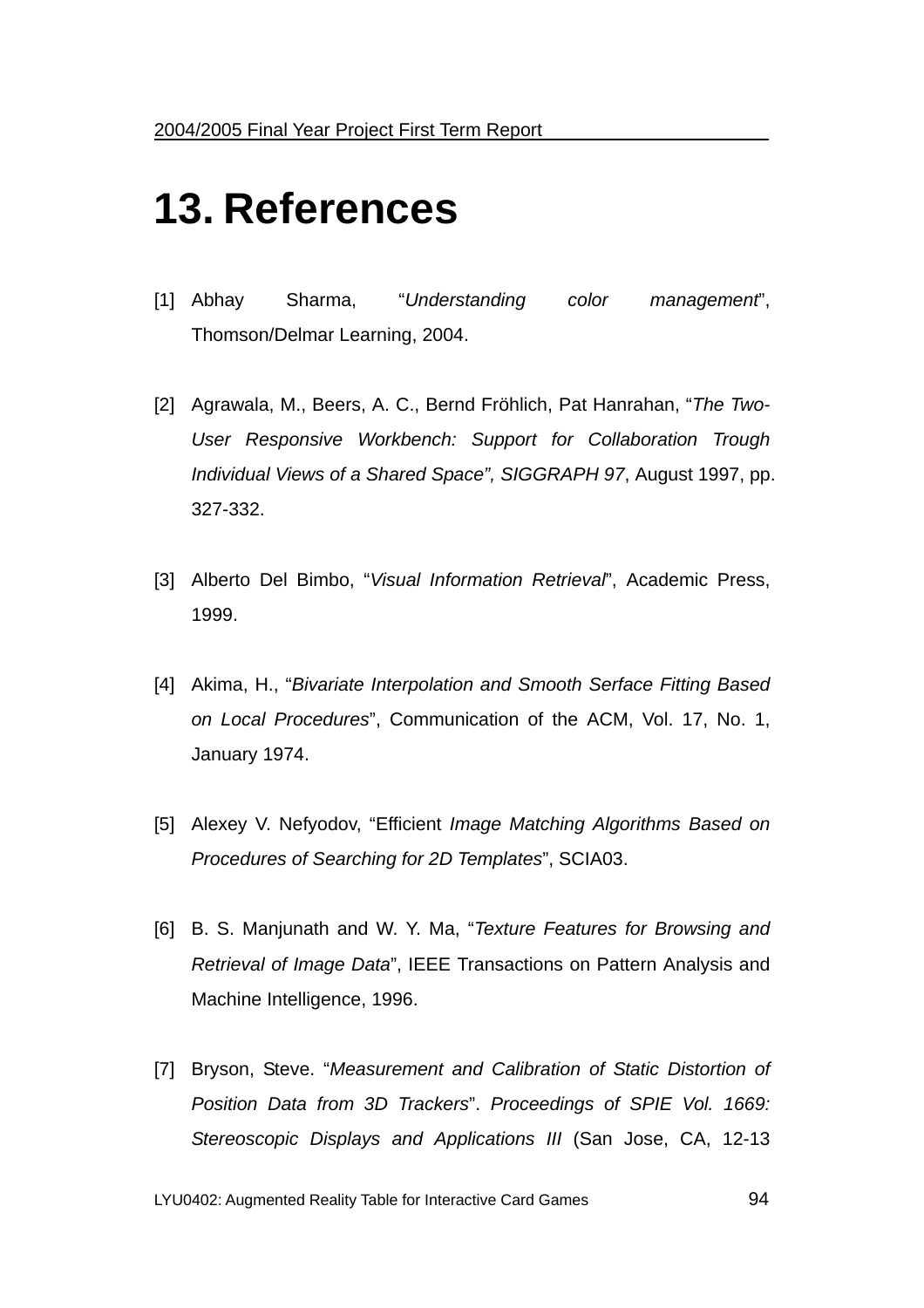February 1992), 244-255.

- [8] Caudell, Thomas P. "*Introduction to Augmented Reality*". *SPIE Proceedings volume 2351: Telemanipulator and Telepresence Technologies* (Boston, MA, 31 October - 4 November 1994), 272-281.
- [9] Chen, Shenchang Eric, and Lance Williams. "*View Interpolation for Image Synthesis.*" *Proceedings of SIGGRAPH '93* (Anaheim, CA, 1-6 August 1993). In *Computer Graphics*, Annual Conference Series, 1993, 279-288.
- [10] Chris Harris and Mike Stephens, "*A Combined Corner and Edge Detector*", the Forth Alvey Vision Conference, 1988.
- [11] Crain, I.K., "Computer *Interpolation and Contouring on Two-Dimension Data: A Review*", Geoexploration, Vol. 8, 1970.
- [12] Fei Shen and Han Wang, "*A local edge detector used for finding corners*", the Third International Conference on Information, Communications and Signal Processing (ICICS), 2001.
- [13] Feiner, S., MacIntyre, B., and Seligmann, D. "*Knowledgebased augmented reality"*. Communications of the ACM, 36(7), July 1993, 52-62.
- [14] Funt, B.V. and G.D. Finlayson, "*Colour Constant Colour Indexing*", IEEE Trans on Pattern Analysis and Machine Intelligence, 1995.
- [15] Grasset, R., Gascuel, J., "*MARE : Multiuser Augmented Reality*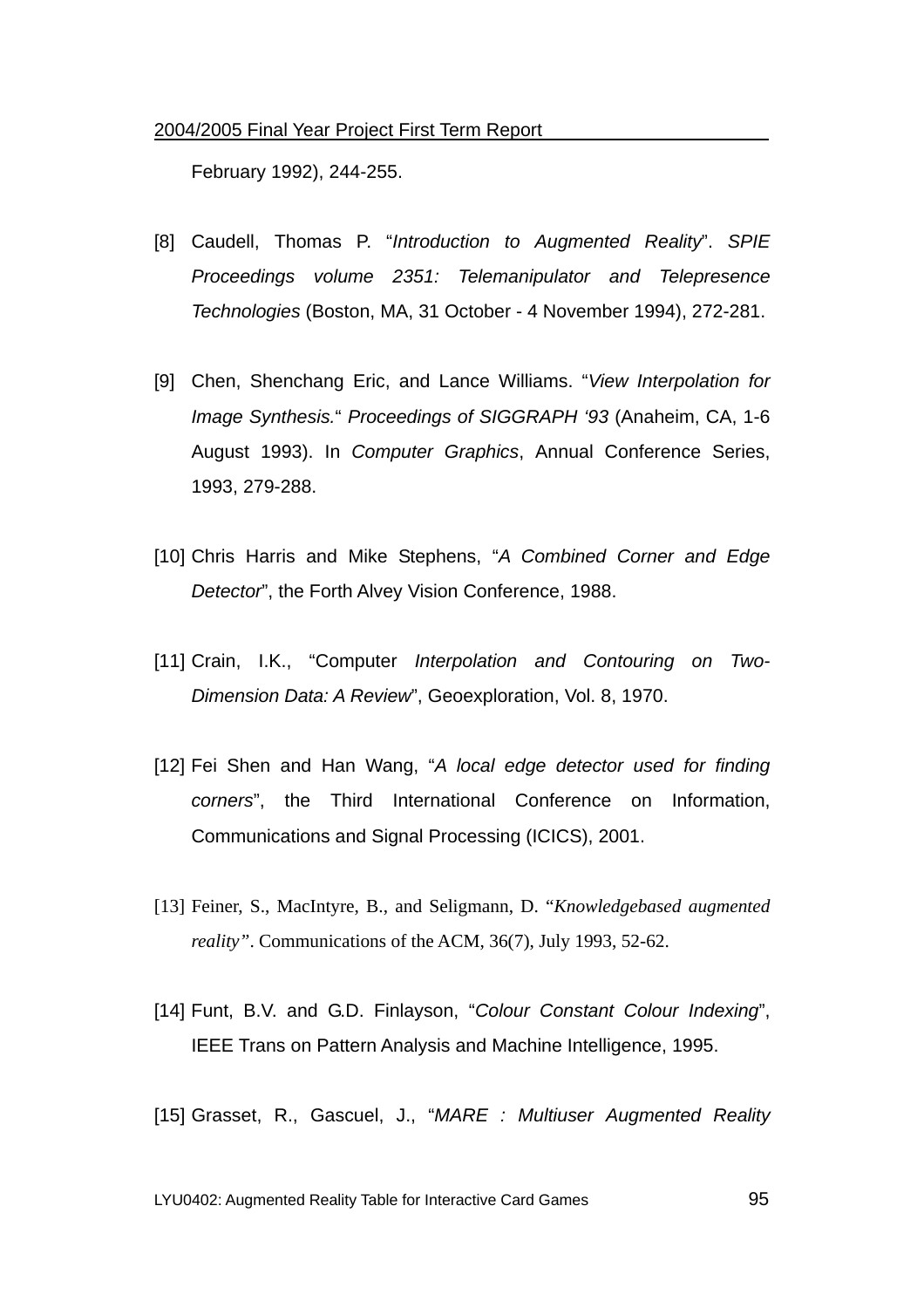*Environment on table setup*," SIGGRAPH 2002 p. 213.

- [16] Hafner, J., H.S. Sawhney, W. Equit, M. Flickner and W. Niblack, "*Efficient Colour Histogram Indexing for Quadratic Form Distance Functions*", IEEE Trans. On Pattern Analysis and Machine Intelligence, 1995.
- [17] Hideki Koiko, Yoichi Sato and Yoshinori Kobayashi, "*Integrating Paper and Digital Information on Enhanced Desk: A Method for Realtime Finger Tracking on an Augmented Desk System*", ACM Transactions on Computer-Human Interaction, December 2001.
- [18] Hand, C., "*A Survey of 3D Interaction Techniques*", *Computer Graphics Forum*, 16(5), Dec. 1997, pp. 269-281.
- [19] Hu, M.K., "*Visual Pattern Recognition by Moment Invariants*", IRE Transactions on Information Theory, 1962.
- [20] J. Canny, "*A Computational Approach to Edge Detection*", IEEE Transactions on Pattern Analysis and Machine Intelligence, Vol. 8, No. 6, Nov 1986.
- [21] Jain, A.K., "*Fundamentals of Digital Image Processing*", Prentice-Hall, 1989.
- [22] K. Rangarajan, M. Shah and D.V. Brackle, "*Optimal Corner Detector*", Computing Vision, Graphics, and Image Processing, 1989.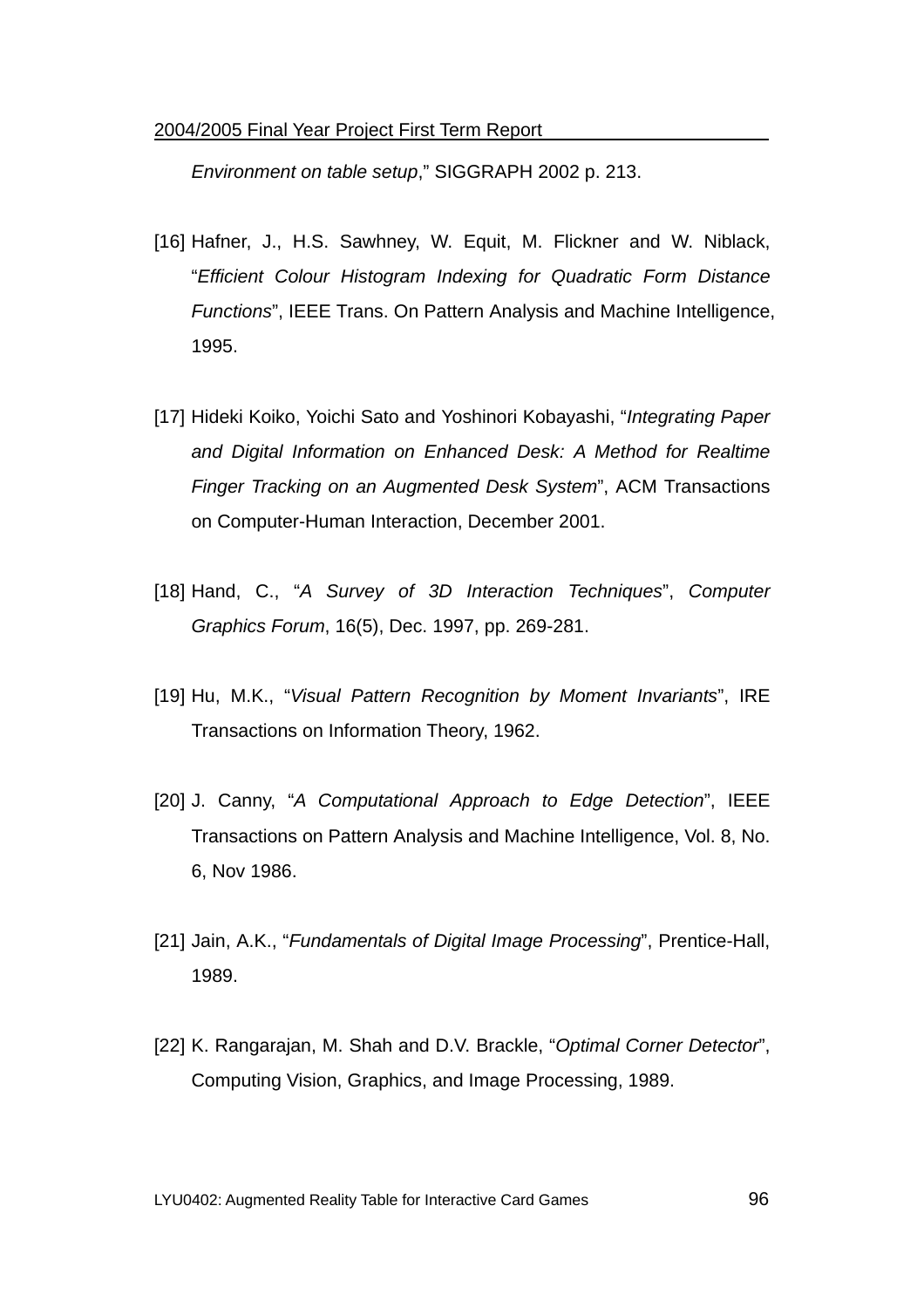- [23] Krüger, W., Bohn, C.-A., Fröhlich, B., Schüth, H., Strauss, W., Wesche, G., "*The responsive workbench: A Virtual Work Environment*", *IEEE Computer*, July 1995, pp. 42-48.
- [24] Liang, K.C. and C.C.J. Kuo, "*Progressive image indexing and retrieval based on embedded wavelet coding*", ICIP'97.
- [25] Madritsch, F. and M. Gervautz. "*CCD-Camera Based Optical Beacon Tracking for Virtual and Augmented Reality*". *Proceedings of Eurographics '96* (Futuroscope - Poitiers, France, 26-30 August 1996).
- [26] Michael Seul, Lawrence O'Gorman and Michael J. Sammon, "*Practical Algorithms for Image Analysis: Description, Examples, and Code*", Cambridge University Press, 2000.
- [27] Mike James, "*Pattern Recognition*", BSP Professional Press, 1987.
- [28] Milan Sonka, Vaclav Hlavac, and Roger Boyle, *"Image Processing, Analysis, and Machine Vision",* PWS, 1998,
- [29] Milgram, P., Kishino, F, 1994. "*Augmented Reality: A Class of Displays on the Reality-virtuality Continuum." SPIE, Telemanipulator and Telepresence Technologies*, *2351* (34). 42-48.
- [30] Niblack, W., R. Barber, W. Equitz, M. Flickner, E. Glassman, D. Petkovic and P. Yanker, "*The QBIC project: Querying images by content using colour, texture and shape.*", SPIE 1908, Storage and Retrieval for Image and Video Databases, February, 1993.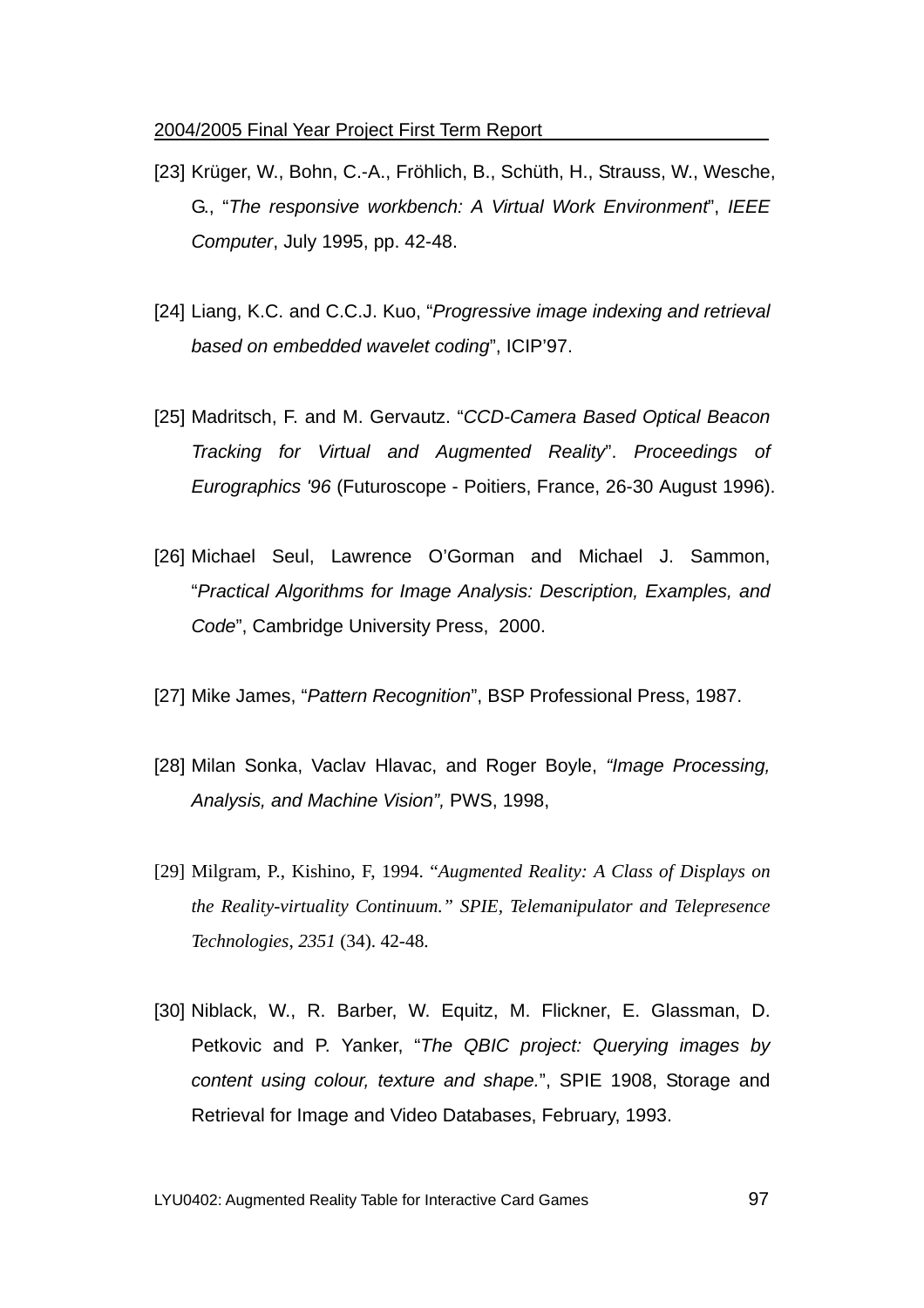- [31] Poupyrev, I., Billinghurst, M. Kato, H., May, R.(2000) *Integrating Real and Virtual Worlds in Shared Space.* In proceedings of the 5th International Symposium on
- [32] Artificial Life and Robotics (AROB 5th'00), Oita, Japan, 26-28 January, 2000, Vol. 1, pp. 22-25.
- [33] R. Gonzalez and R. Woods, "*Digital Image Processing*", Addison-Wesley Publishing Company, 1992.
- [34] Ronald T. Azuma, "*A Survey of Augmented Reality"*, Teleoperators and Virtual Environments 6, 4 (august 1997), 355-385.
- [35] S.M. Smith and M. Brady, "*SUSAN a New Approach to Low Level Image Processing*", 1997.
- [36] Shahzad Malik, Chris McDonald and Gerhard Roth, "*Hand Tracking for Interactive Pattern-based Augmented Reality*", the International Symposium on Mixed and Augmented Reality, 2002.
- [37] Smith, G., Mariani, J., "*Using Subjective Views to Enhance 3D Applications*", *Proceedings of VRST'97*, 1997, pp. 139-146.
- [38] Stapleton C. B., Hughes C. E., Moshell M. "*Mixed Reality and the interactive imagination",* Swedish American Simulation Conference, 2002.
- [39] Swain, M.J. and D.H. Ballard, "*Colour Indexing*", International Journal